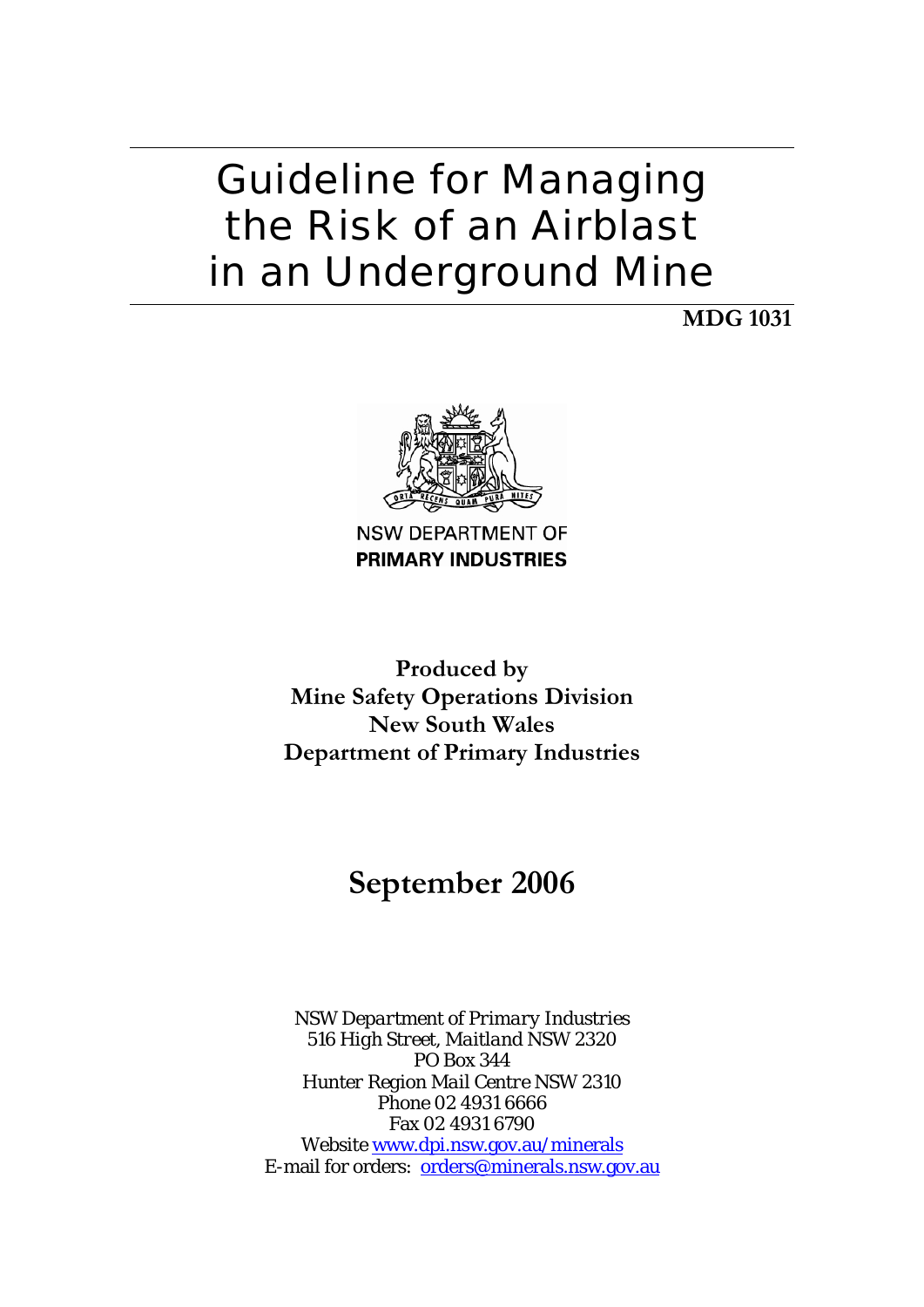### FIRST PUBLISHED: SEPTEMBER 2006

## ACKNOWLEDGMENTS

We wish to thank the airblast guidelines working group members and the Metalliferous Safety Advisory Committee and the Coal Safety Advisory Committee for their input and most welcome support of this publication.

## DISCLAIMER

The compilation of information contained in this document relies upon material and data derived from a number of third party sources and is intended as a guide only in devising risk and safety management systems for the working of mines and is not designed to replace or be used instead of an appropriately designed safety management plan for each individual mine. Users should rely on their own advice, skills and experience in applying risk and safety management systems in individual workplaces.

Use of this document does not relieve the user (or a person on whose behalf it is used) of any obligation or duty that might arise under any legislation (including the Occupational Health & Safety Act 2000, any other Act containing requirements relating to mine safety and any regulations and rules under those Acts) covering the activities to which this document has been or is to be applied.

 Wales Government does not guarantee that the information is complete, current or correct and accepts no The information in this document is provided voluntarily and for information purposes only. The New South responsibility for unsuitable or inaccurate material that may be encountered.

Unless otherwise stated, the authorised version of all reports, guides, data and other information should be sourced from official printed versions of the agency directly. Neither the Department of Primary Industries, the New South Wales Government, nor any employee or agent of the Department, nor any author of or contributor to this document produced by the Department shall be responsible or liable for any loss, damage, personal injury or death howsoever caused.

Users should always verify historical material by making and relying upon their own separate inquiries prior to making any important decisions or taking any action on the basis of this information.

#### © Copyright NSW Department of Primary Industries

This work is copyright. Apart from any use as permitted under the Copyright Act 1968, no part may be reproduced by any process without prior written permission from the NSW Government. Requests and enquiries concerning reproduction and rights should be sent to the Director of Mine Safety Operations, NSW Department of Primary Industries.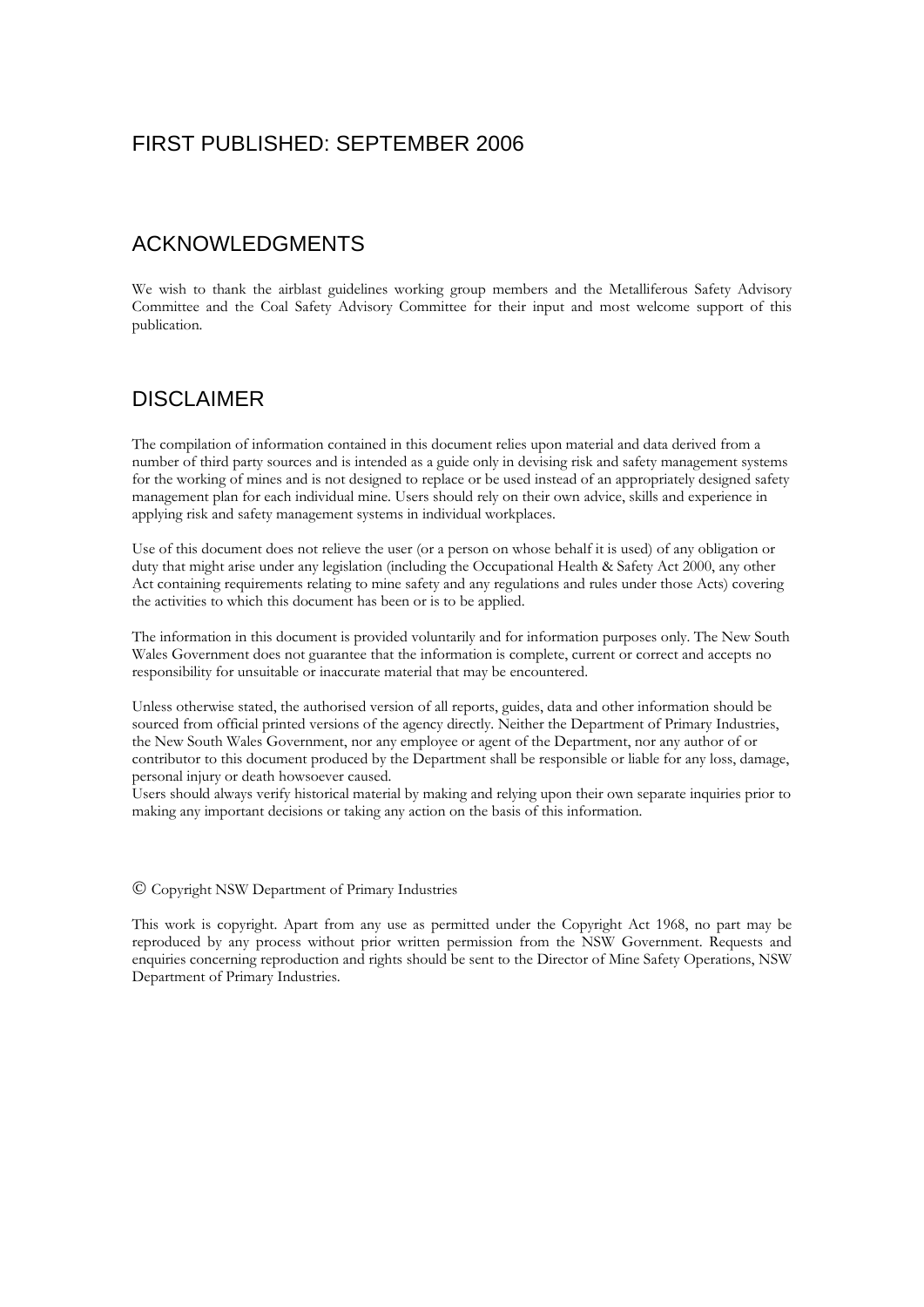# FOREWORD

The NSW Department of Primary Industries document MDG 1031 TR – *Technical Reference Material for Managing the Risk of an Airblast* is attached to this Guideline. It provides supporting reference material.

This is a Published Guideline. Further information on the status of a Published Guideline in the range of OHS instruments is available through the NSW Department of Primary Industries Legislation Update Number 2/2001 which is included in this Guideline.

The range of instruments includes:

- Acts of Parliament
- Regulations made under the Act
- Conditions of Exemption or Approval *(Coal Mines)*
- Standards (AS, ISO, IEC)
- Approved Industry Codes of Practice (under the OHS Act)
- Applied Codes, Applied Guidelines or Standards (under clause 14 of the Coal Mines (General) Regulation 1999)
- Published Guidelines
- Guidance Notes
- Technical Reference documents
- Safety Alerts

 and managers in devising safety standards for the working of mines. Owners and managers should rely upon The principles stated in this document are intended as general guidelines only for the assistance of owners their own advice, skills and experience in applying safety standards to be observed in individual workplaces.

The State of New South Wales and its officers or agents including individual authors or editors will not be held liable for any loss or damage whatsoever (including liability for negligence and consequential losses) suffered by any person acting in reliance or purported reliance upon this Guideline.

The MDG 1031 *Guideline for Managing the Risk of an Airblast in an Underground Mine*, has been distributed to industry for consultation and comment through a representative working group, the Metalliferous Industry Safety Advisory Committee and the Coal Safety Advisory Committee.

 appreciated. The Feedback Sheet at the end of this document can be used to provide input and comment. The NSW Department of Primary Industries has a review time set for each Guideline that it publishes. This can be brought forward if required. Input and comment from industry representatives would be much

**ROB REGAN**  Director, Mine Safety Operations Chief Inspector of Mines Chief Inspector of Coal Mines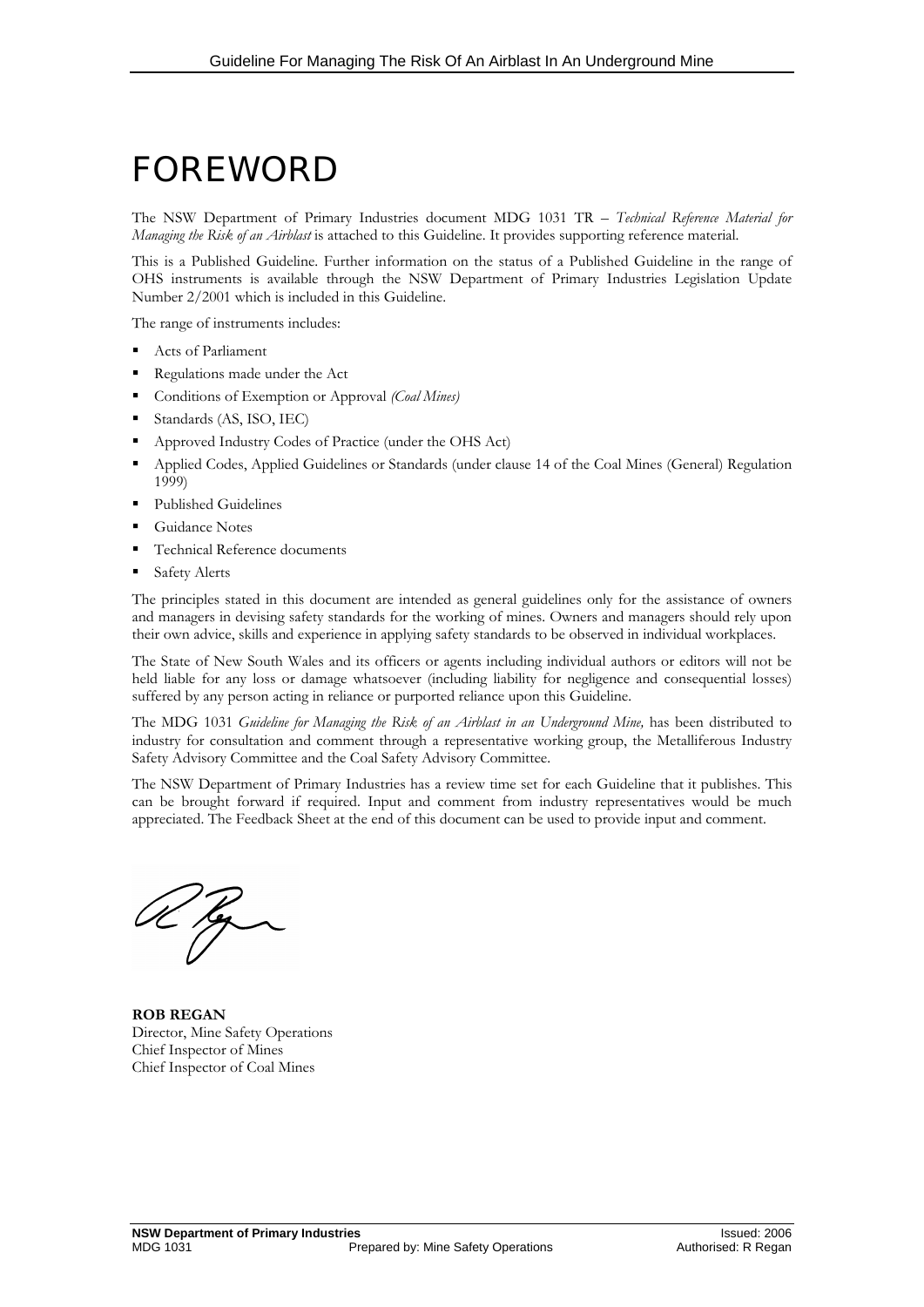# **CONTENTS**

| <b>Purpose and scope</b>                                    | $\overline{2}$          |
|-------------------------------------------------------------|-------------------------|
| <b>References</b>                                           | $\boldsymbol{2}$        |
| <b>Glossary of terms and abbreviations</b>                  | $\overline{2}$          |
| Management system minimising the risk of an airblast        | $\mathbf{3}$            |
| General                                                     | $\overline{\mathbf{4}}$ |
| Record keeping and documentation                            | $\overline{\mathbf{4}}$ |
| <b>Training</b>                                             | 5                       |
| Monitoring, systems audit and review                        | $\overline{\mathbf{4}}$ |
| <b>Risk identification and assessment</b>                   | 5                       |
| <b>Guideline content</b>                                    | 5                       |
| <b>Airblast - elements and considerations</b>               | 7                       |
| Part A                                                      | 6                       |
| Void or underground opening                                 | 7                       |
| Source of potential energy                                  | 6                       |
| Openings into a void from the mine                          | 7                       |
| Part B                                                      | 7                       |
| Mitigating the potential effects of an airblast             | 7                       |
| <b>Feedback sheet</b>                                       | 9                       |
| <b>Appendix I Example of a Trigger Action Response Plan</b> | 10                      |
| <b>Appendix II Legislation Update</b>                       | 19                      |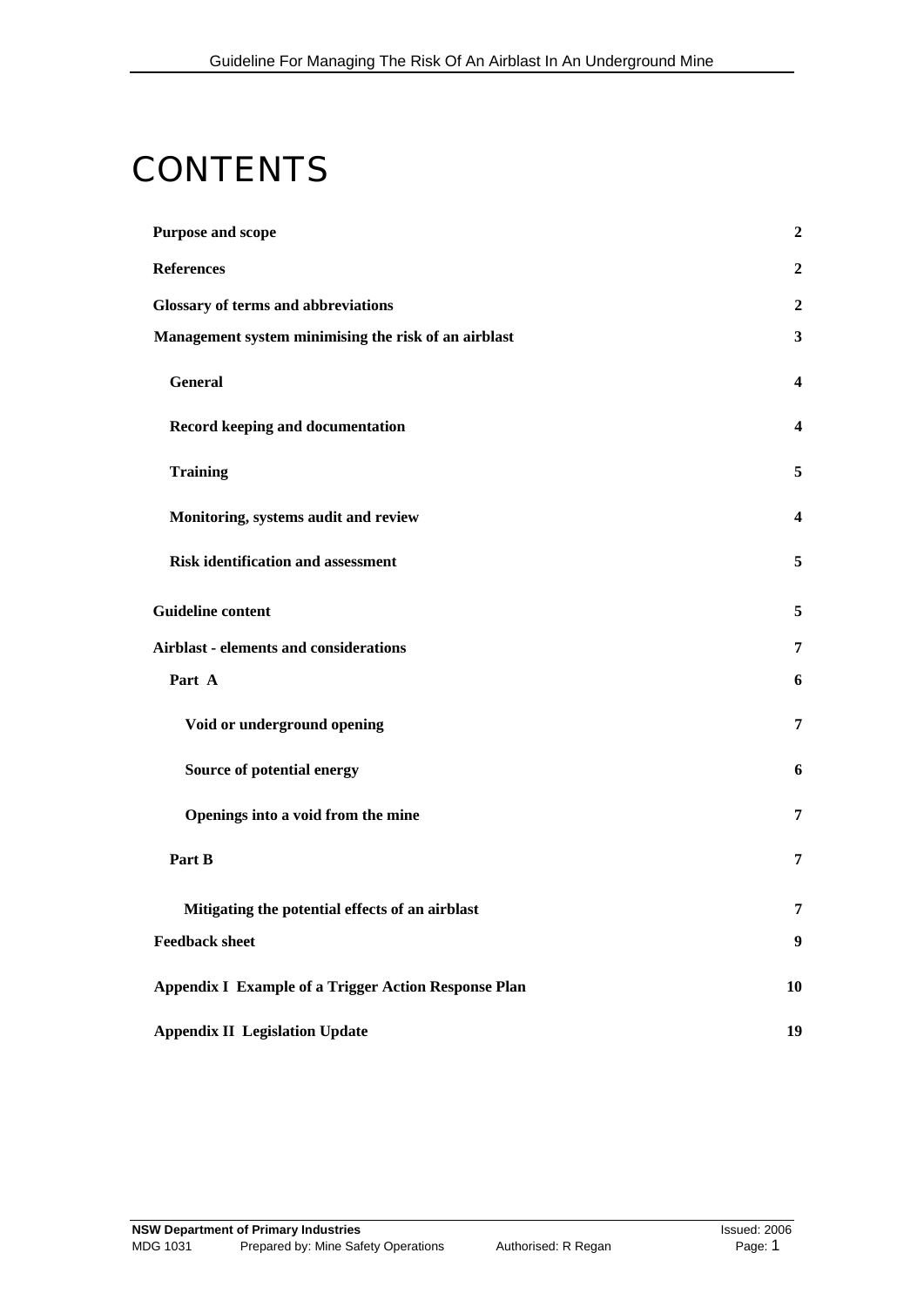## Purpose and scope

This Guideline is intended to assist mine managers and contractors in the management of the risk of an airblast occurring in an underground mine.

The scope of this Guideline includes:

- an outline of the factors or elements that are necessary for an airblast to occur
- the safety considerations surrounding those factors
- matters for consideration that could assist in effectively eliminating or minimising the risk of an airblast occurring
- matters for consideration to mitigate the effects of an airblast are also provided.

An airblast is a major hazard. Should it occur it could cause many fatalities within a mine and extensive damage to equipment and infrastructure. For this reason it is very important to investigate the most appropriate means to prevent an airblast from occurring and possibly also plan to mitigate the consequences should an airblast still occur.

 this Guideline. This TARP itemises examples of issues that could be monitored to prevent or mitigate the To assist in this process an example of a TARP (trigger action response plan) is provided in the appendix of effects of an airblast in a caving mine.

Note that:

- Adherence to Guidelines does not of itself assure compliance with the general Duty of Care.
- Mine operators deviating from Guidelines should document a risk assessment supporting the alternative arrangements. However, the risk assessment should always be current, relevant and be regularly reviewed.

# **References**

#### **NSW Legislation**

- Occupational Health and Safety Act 2000, General Duty of Care.
- Clause 46 of the Mines Inspection Act 1901, General Rule 2000 requires the general manager to ensure that any foreseeable risks to the health and safety of persons at the mine are identified and assessed and that such risks are eliminated or minimised to the fullest extent that is reasonably practicable.
- Clause 9 of the Mines Inspection Act 1901, General Rule 2000 requires the general manager to prepare, communicate and regularly review a Mine Safety Management Plan.
- Clause 11 of the Mines Inspection Act 1901, General Rule 2000 requires the contractor to comply with a Mine Safety Management Plan which is approved by the general manager.
- Clause 19 of the Mines Inspection Act 1901, General Rule 2000 requires the general manager to deal with risk by eliminating the risk, controlling the risk at the source or minimise the risk and with the remaining risk provide personal protective equipment.
- Clause 37 Coal Mines Regulation Act 1982, requires the manager to have full charge and control of operations at a mine.

Note: The Mines Inspection Act 1901 and the Coal Mines Regulation Act 1982 will be replaced by new legislation in NSW soon after printing. However, similar clauses to those mentioned above will be in force.

#### **NSW Department of Primary Industries publications**

- MDG 1010 *Risk Management Handbook*
- *Minerals Industry Safety Handbook* July 2002
- *Mine Safety Management Plan Workbook*

#### **Standards Australia publications**

AS 4360 - Risk Management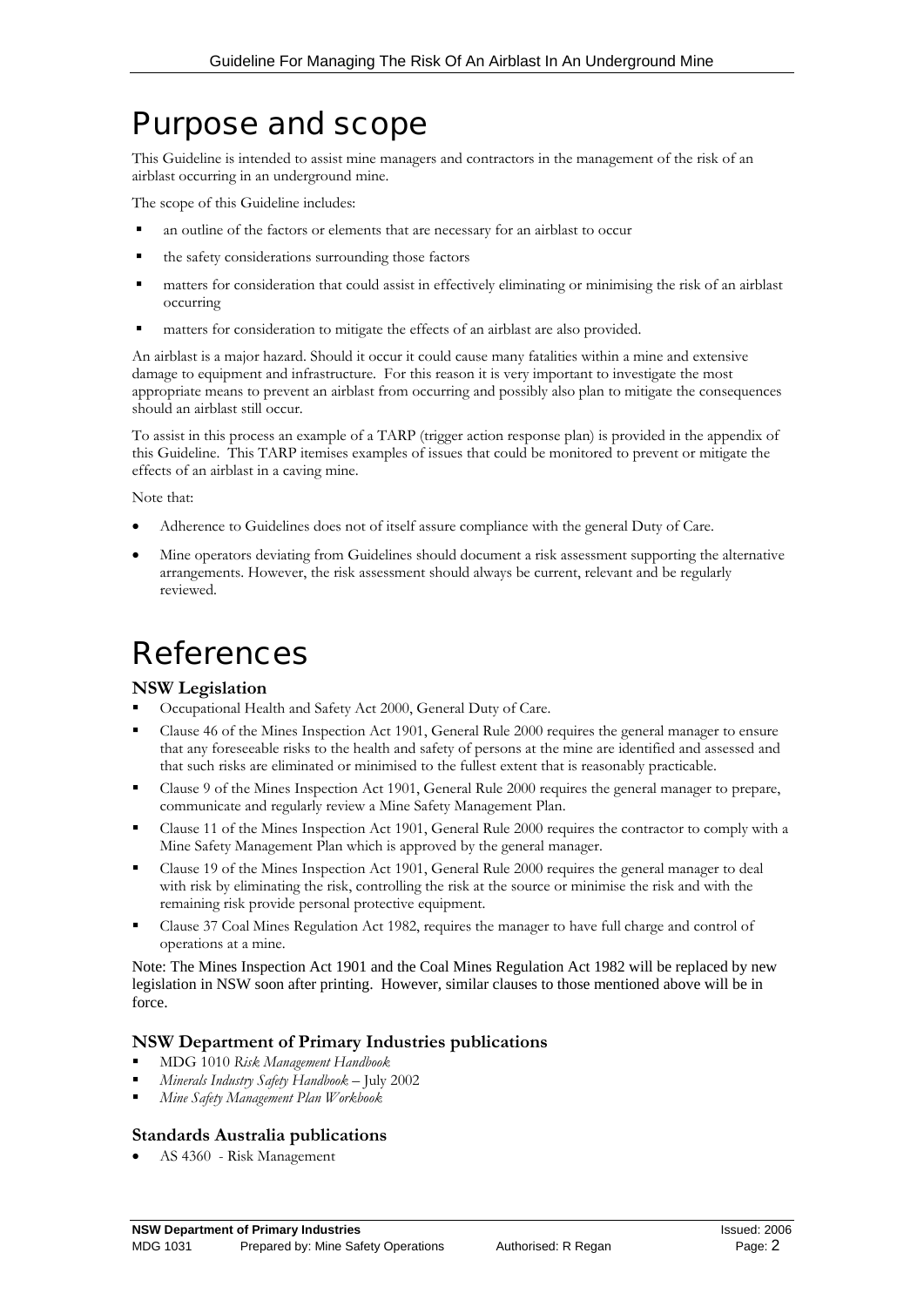#### **Other references**

- Australian Centre for Geomechanics. December 2004. *Monitoring cave-related seismicity at Ridgeway Gold Mine*, ACG Newsletter, Vol. 23.
- • Brown, E.T. 2003. *Block Caving Geomechanics*, Brisbane: Julius Kruttschnitt Mineral Research Centre.
- Duplancic, P. 2001. *Characterisation of caving mechanisms through analysis of stress and seismicity*. Unpublished PhD Thesis, Department of Civil and Resource Engineering, University of Western Australia. 227 pages.
- Fowler JCW and Hebblewhite BK. November 2003. *Managing the hazard of wind blast / airblast in caving operations in Australian underground mines*. UNSW presentation papers for 1st AGCM Conference 10-13.
- Logan A. 2004. *Air Inrush Risk Assessment for Caving Mines*, Paper Presented at MassMin 2004 Santaigo. Newcrest Mining Ltd, Melbourne, Australia.
- Potvin, Y, Thomas, E. and Fourie, A. 2005. *Handbook on Mine Fill.* Australian Centre for Geomechanics, Nedlands, Western Australia, Australia.
- *at the E26 Block Cave* Paper Presented at 9th AusIMM Underground Operator's Conference 2005, Perth, Ross, I and van As, A. 2005. *Northparkes Mines -- Design, Sudden Failure, Air-Blast and Hazard Management* Western Australia.

# Glossary of terms and abbreviations

For the purpose of this document the following terms and abbreviations apply:

#### **Airblast**

An airblast is a rapid displacement of large quantities of air, often under pressure, in a constrained underground environment caused by a fall of ground or other material. The extent of the consequences of such an airblast depends on the amount of air that is compressed and the rate of that compression. Note: An airblast in coal mines is called a windblast.

#### **Bulkhead**

 from the effects of an airblast or mitigate the effects of such an airblast from the rest of the mine. A A bulkhead is usually a solid structure built across a drive or opening that would seal the drive or opening bulkhead can also be known as a stopping or plug.

#### **CMS**

Cavity monitoring systems

#### **Drive**

A drive is a tunnel or long excavation underground. Also known as a drift, especially in coal mines.

#### **LEL**

Lower explosives limit

#### **MSMP**

Mine Safety Management Plan

#### **Seismogenic zone**

The seismogenic zone is an active seismic front caused by failure of the rockmass primarily through shearing and intact rock fracturing (Duplancic, 2001).

#### **TARP**

Trigger Action Response Plan (see an example in Appendix 1).

#### **TDR**

Time domain reflectometer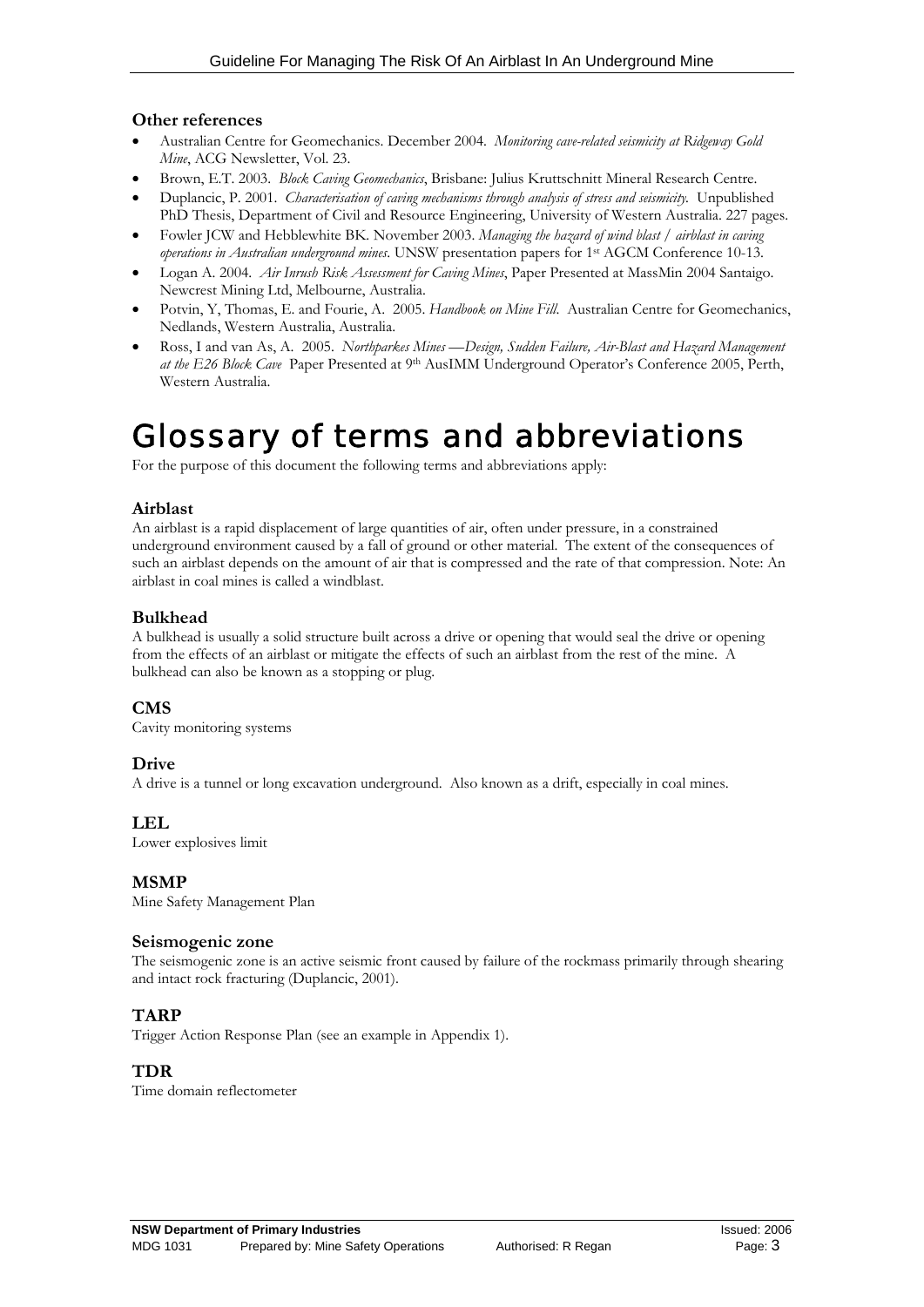# The management system minimising the risk of an airblast

## General

A management system for minimising the risk of an airblast should be part of a Major Hazard Management Plan and should be integrated with the overall Mine Safety Management Plan (MSMP). It should be based on a risk management approach to safety. Users of this Guideline should refer to MDG 1010 *Risk Management Handbook* for more information on this approach. Some Major Hazard Management Plans can include a Trigger Action Response Plan (TARP) as mentioned in more detail within these guidelines.

 could require further investigation. Each of these issues are suggested to be included when developing a The technical reference document included within this Guideline provides detail on matters to consider in various areas such as planning, design, monitoring, and/or control measures to take as well as issues that management system to minimise the risk of an airblast occurring.

Any system and/or monitoring procedure being designed to correspond to any of the safety issues stated within this Guideline should, where appropriate, be developed in consultation with recognised competent specialists as well as those who will be or have been implementing similar actions such as managers, employees, contractors and any other representatives.

## Record keeping and documentation

 should be kept on how risk is managed at every stage. Particular documents that could be considered may Records and documentation of investigations, planning, design, monitoring and any Triggered Action Response Plan (TARP) should be integrated within the MSMP document control system. Accurate records include:

- Risk assessment and hazard management plans
- Specialists' advice and reports
- Investigation reports
- Assessments and investigations associated issues that could have an impact on design and planning such as geotechnical, groundwater, gas, monitoring decisions and planned responses if conditions change
- All mine design and planning matters
- Risk assessments carried out to minimise risk when performing various activities
- Design parameters and specifications of bulkheads or safe havens
- Safe Work Procedures
- Nominated responsibilities of personnel
- Further relevant geotechnical and geological mapping, drill logs and any resultant interpretations
- Monitoring records of water or gas as the risk could considerably increase if an airblast occurs
- Testing and maintenance of monitoring equipment
- Training records
- Workplace inspection records
- Hazard reporting and follow-up records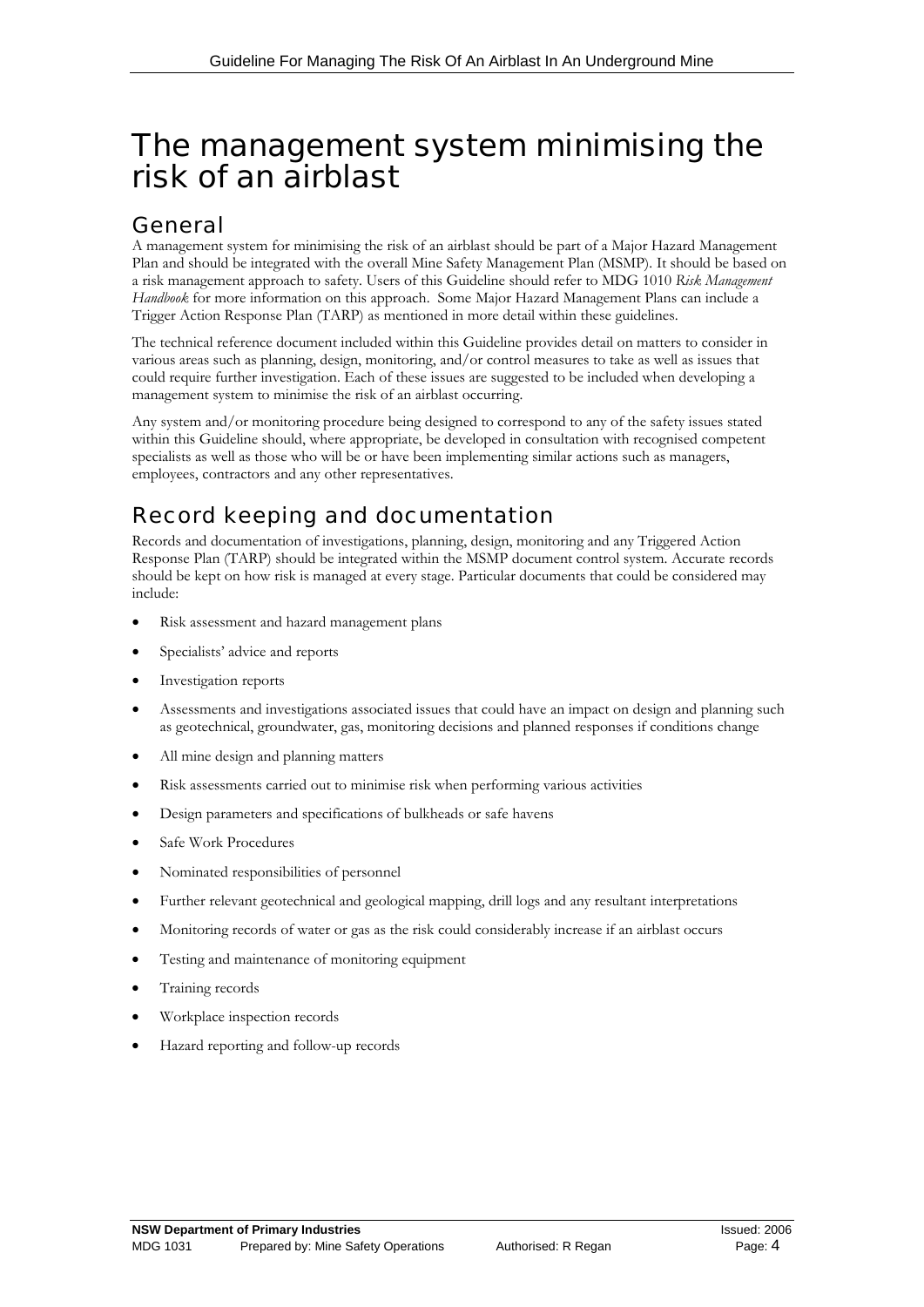## **Training**

The Mine Safety Management Plan should include a training plan and an assessment of training needs. Training and skill levels should be recorded on personnel files.

Particular attention should be given to ensuring all personnel are trained and fully aware of any potential airblast situation as well as their expected response should certain conditions change which may also include their part in any emergency response plan.

## Monitoring, systems audit and review

There should be a monitoring and review process to ensure the safety management system is implemented as planned. This could include the management of the prevention of airblast contained in the Major Hazard Management Plan. This review process should be part of a continuous improvement program as contained within the Mine Safety Management Plan. This system review could include a review to ensure consideration has been given to relevant Australian Standards and industry guidelines in:

- Record keeping
- **Procedural compliance**
- Regular reviews to ensure that monitoring and responses to changes are occurring as planned
- Monitoring results are analysed, both routinely and after special occurrences or changed conditions or deviations identified
- Completing close-out actions resulting from monitoring and hazard identifications
- Documenting outcomes from these analyses and actions completed on any operational changes that require improvement as well as fed back for future safety management planning
- Auditing of the system by an independent review team external to the mine management, the results of which are communicated to senior management and appropriate action taken to correct identified deficiencies.

## Risk identification and assessment

The following section lists considerations when identifying hazards and other issues that could contribute towards an airblast occurring underground.

 These lists are not exhaustive. There may be other hazards or issues, including ones that are site-specific that may require identification, monitoring and the establishment of more control measures.

The *Technical Reference Material for Managing the Risk of an Airblast* - MDG 1031 TR is documented within this Guideline. This material provides supporting reference material and tables key issues in detail to be considered.

For more information on how to conduct a risk assessment refer to MDG 1010 *Risk Management Handbook.*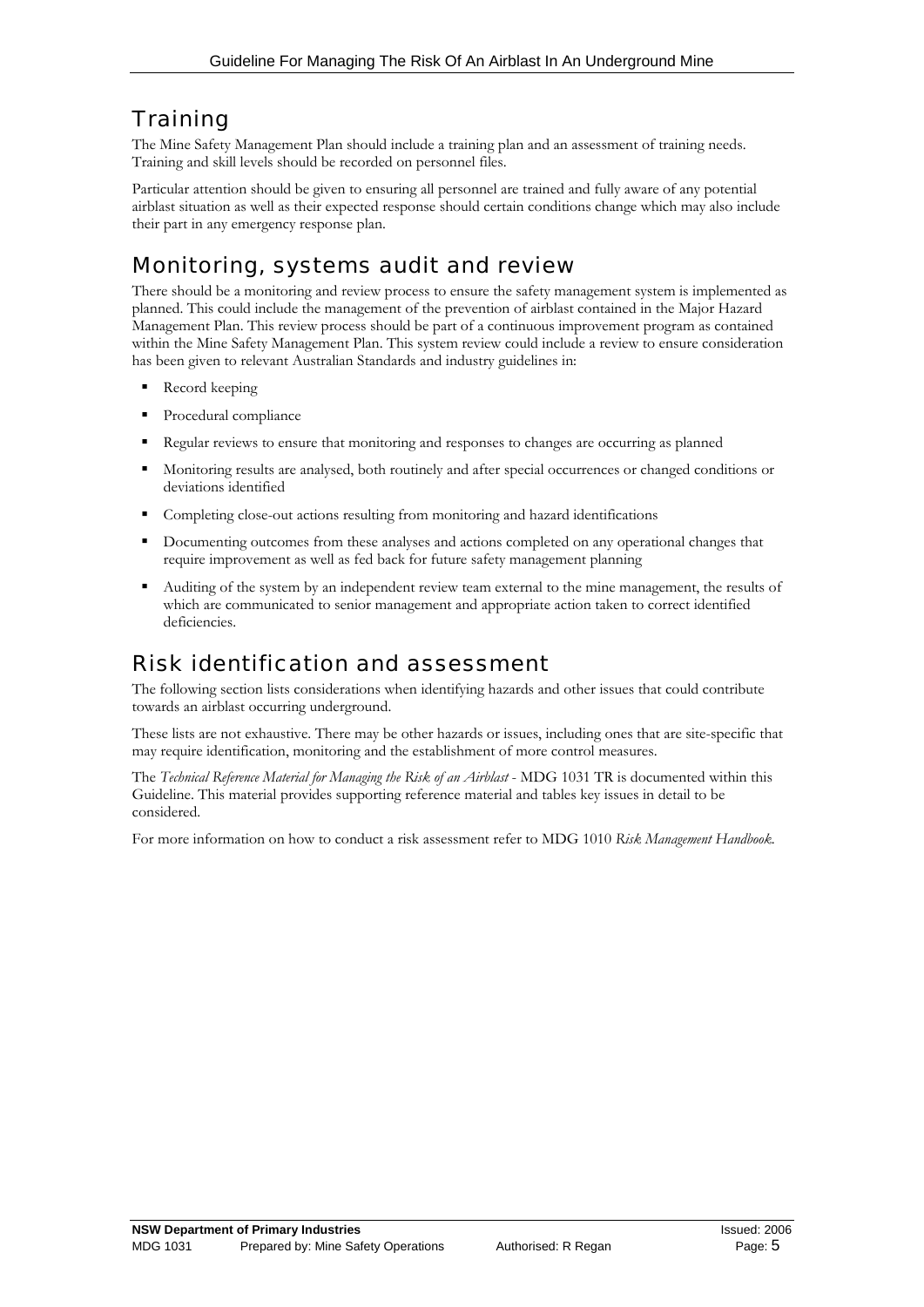# Guideline Content

## Part A

The three headings considered in part A to manage the risk of an airblast are: Void, Source of Potential Energy, and Openings into a Void from the Mine.



**These three elements are contributing factors that need to exist for an airblast to occur.** 

# Part B

The one element considered in part B is mitigating the effects of an airblast under the heading: Mitigating the potential effects of an airblast.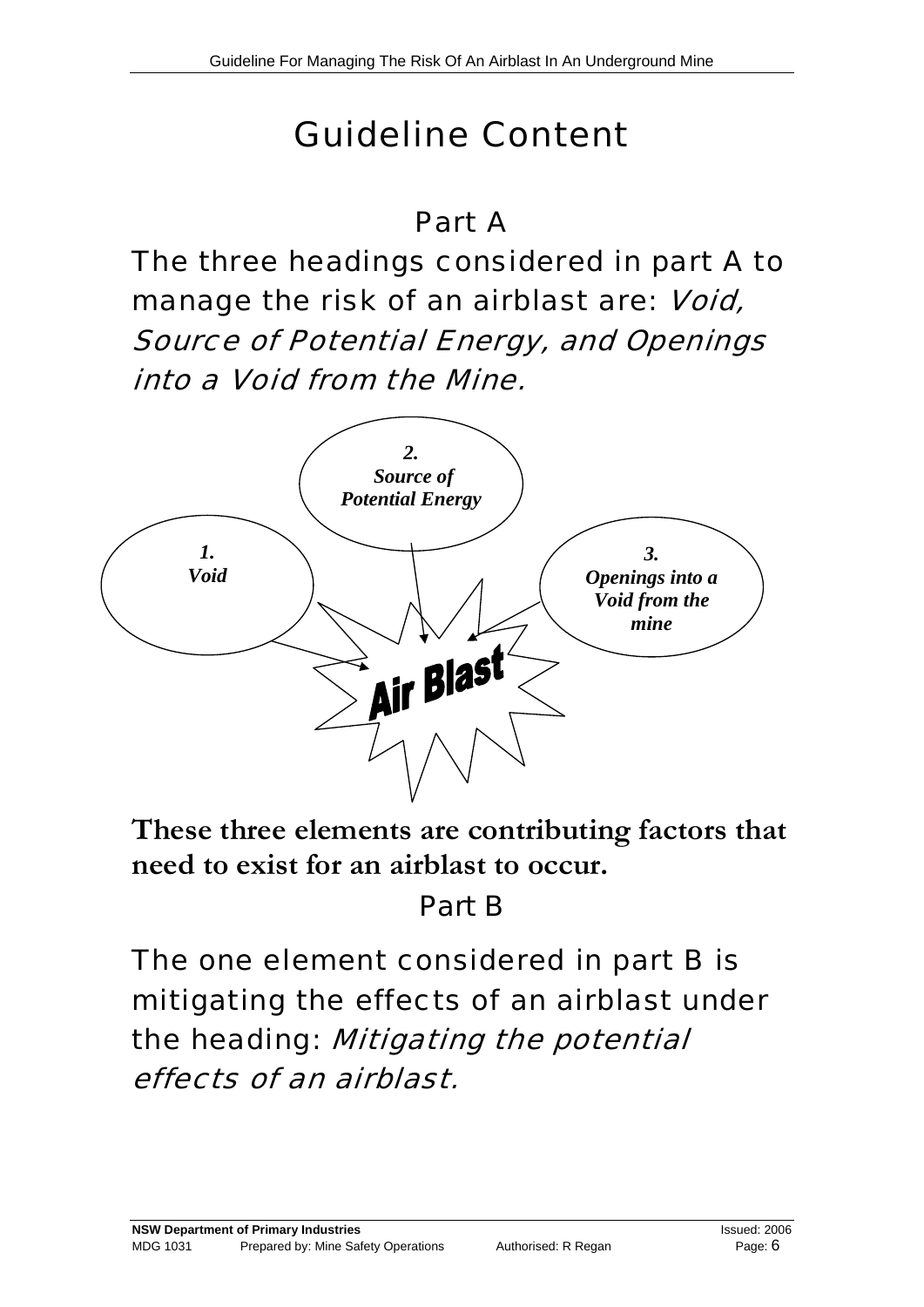# Airblast – elements and considerations

## Part A

## 1. Void or underground opening

#### **Required outcomes**

 Plan and manage the shape and dimensions of a void or underground opening so as not to contribute to an increased risk of releasing potential energy above the opening or in providing a potential linkage to the rest of the mine and then lead to an airblast occurring. A second outcome is to control the content of the air within the void to minimise any risk of an explosion should an airblast occur. It is recommended that management consider using Trigger Action Response Plans to systematically manage the monitoring and control of all elements that could otherwise gradually lead to an unacceptable level of risk of an airblast occurring.

#### **Main risks**

- combine to lead to an airblast occurring The dimensions of a void can affect potential energy and linkage to mine workings that can
- A void's dimensions can inadvertently change, thereby creating an unacceptable risk of an airblast occurring.
- The content of the air within voids or in a goaf may be conducive to causing an explosion after an airblast occurs, creating an even worse incident.

#### **Main risk considerations**

- When seeking to fulfil the required outcomes, consider carrying out documented risk assessments and communicate the results and resultant controls to all persons involved.
- Plan to minimise the size and dimensions of a void.
- Investigate and assess the risk of an airblast by determining the dimensions and volume of any voids underground.
- It is difficult to obtain accurate dimensions of a void due to restrictions of access
- Regularly monitor the size and dimensions of a void to detect any changes that may alter the risk of an airblast occurring or its consequences if one did occur
- Determine the amount of broken material and its swell factor which may impact on the size of the void and the resultant risks associated with the void.

## 2. Source of potential energy

#### **Required outcomes**

Rock or material above a void or underground opening is a source of potential energy. The main outcome is to understand the risk level of this energy being released and to control this risk.

#### **Main risks**

- Potentially unstable rock or material that could result in a mass failure into a void or any underground opening causing a piston effect compressing the air which then travels through a mine as an airblast.
- Larger than necessary spans of openings can expose more joints and geological structures than necessary creating unacceptable levels of risk of unstable ground. This would not apply to caving operations which deliberately aim for unstable spans to cave.
- Voids or openings in close proximity to the surface or close to other underground openings may have the potential for the surrounding rock to become unstable.
- The proximity of voids or openings to inherently weaker layers of rock can create unstable ground.
- The higher the potential fall the greater the potential energy and its consequences, even within a small area.

#### **Main risk considerations**

- When seeking to fulfil the required outcomes, consider carrying out documented risk assessments and communicate the results and resultant controls to all persons involved.
- The risk of an airblast should be understood and controlled.
- hydrological information to accurately assess Have sufficient geological, geotechnical and the potential instability of ground around voids and to develop predictive models.
- Excavate underground openings to inherently stable shapes in situations that may apply and that require this stability.
- Understand and monitor static loads above and alongside voids or openings.
- Investigate caveability of roof strata and pillar failures in coal mines.
- Assess caveability of ground taking into account varied rock types and occurrences of dominant structures.
- To minimise massive failure, induced caving could be an option at certain stages so failure is controlled.
- **Monitor for early warning signs on status of** selected mine openings or voids.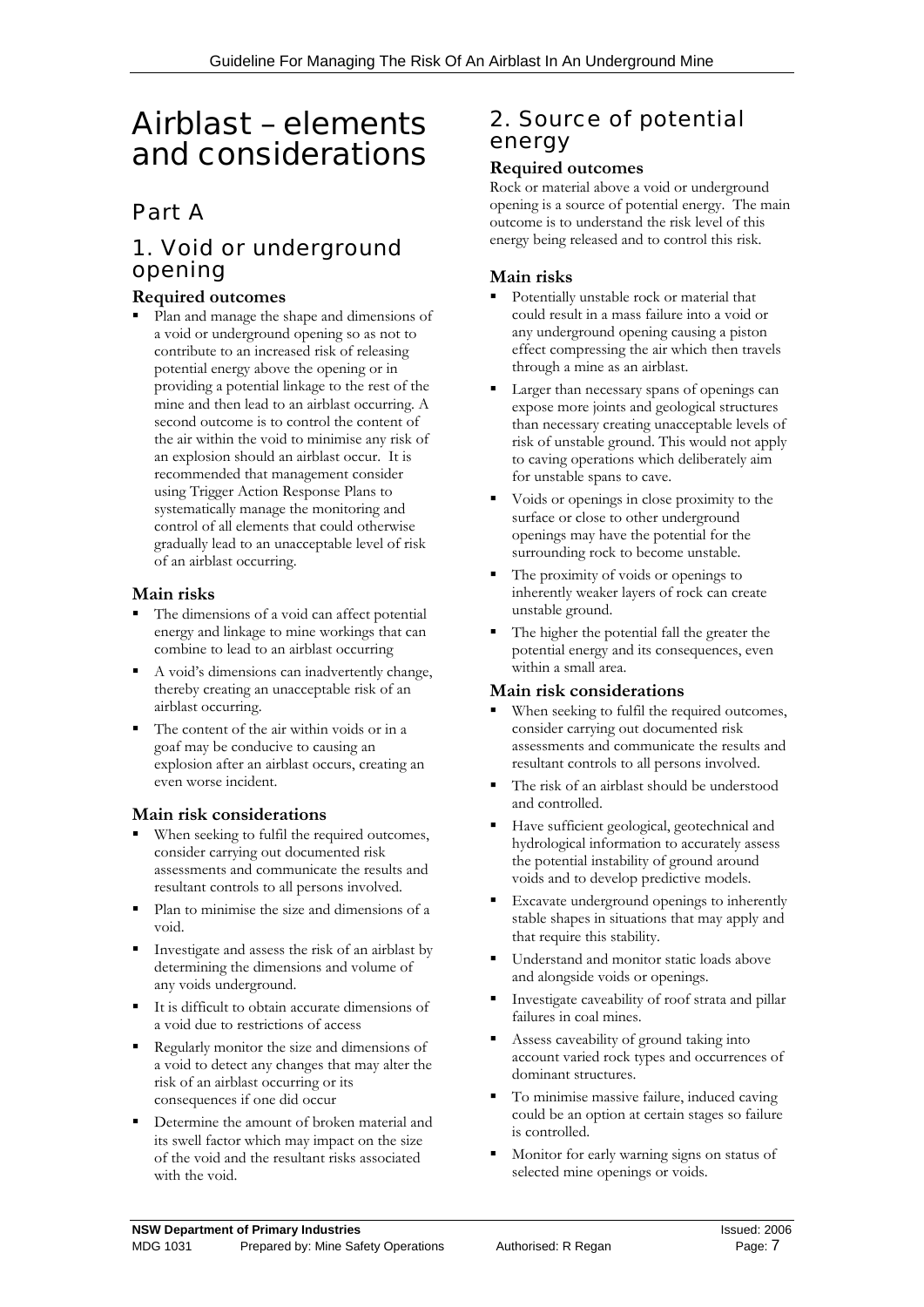- Certain triggers such as blasting, seismic events, water accumulation and changed ground conditions can add to the instability of rock surrounding voids.
- Ineffective ground support.
- Any caving of backfilling material underground can be a source of potential energy for an airblast unless its potential is effectively controlled.
- Inflow of groundwater or mud can also become a source of potential energy for an airblast unless managed and controlled effectively.

### 3. Openings into a void from the mine

#### **Required outcomes**

It is ideal if there are no openings from the rest of the mine into a void which may be a source of an airblast. However if there are openings from the mine into such a void then a desired outcome would be for that void to be effectively closed off or isolated from the rest of the mine. Otherwise openings that could become an airblast pathway should be managed to eliminate or minimise any effects of an airblast.

#### **Main risks**

 Any opening(s) connecting a void to the rest of a mine have potential to be a pathway for an airblast.

#### **Main risk considerations**

- When seeking to fulfil the required outcomes, consider carrying out documented risk assessments and communicate the results and resultant controls to all persons involved.
- If an airblast could occur from a void, plan for, if possible, no openings to connect the void to the rest of a mine.
- scenario wind velocity. Effectively isolate the void using bulkheads engineered to withstand the worse case
- Plan openings from the mine into a void so that the air pathways lead to ventilation shafts or other exits from the mine and not where personnel or infrastructure are located.
- An airblast will vent to the atmosphere mostly along paths of least resistance. This is likely to be where the effects of an airblast will be concentrated. Return airways are likely paths as they offer negative pressure.
- Consider the possibility of a void having connections to the rest of the mine via unplanned connections due to falls of ground.

## Part B

### Mitigating the potential effects of an airblast

#### **Required outcomes**

To mitigate the effects of an airblast if there is a potential risk of exposure of personnel and/or infrastructure.

#### **Main risks**

 Exposure of personnel and/or infrastructure to the effects of an airblast.

#### **Main risk considerations**

- Determine the potential pathways, air velocity, and secondary effects in the vicinity of persons or infrastructure should an airblast occur.
- **Consider any effect on ingress and egress** from a mine should an airblast occur in various locations.
- Consider planning for safe haven and stockpile locations should the potential risk level of an airblast become unacceptable as mining progresses.
- Restrict access ways to potential airblast locations.
- Consider establishing bulkheads or rock barriers as a precaution to protect persons and/or infrastructure.
- A dead end cross cut or heading could provide a safe haven in the event of an airblast if there is any warning that one is imminent.
- Personnel should be fully aware of any signs that might indicate an airblast is possible and be fully trained in what action to take if one appears to be imminent.
- Zone (HZ) may become part of the HZ due Areas within a coal mine which could have been thought to be outside the Hazardous to an airblast occurring, thus creating additional potential for an explosion to occur.
- from the hole or release of accumulated gas. In coal mines, assess the risk of poor roof conditions in the proximity of the breakthrough position. Bedding separation may be caused by ingress of groundwater
- Consider planning good housekeeping to minimise secondary impacts from an airblast from loose material left along drives (or drifts).
- Consider developing a model of potential airblast situations to predict velocities and potential risk to personnel and/or infrastructure.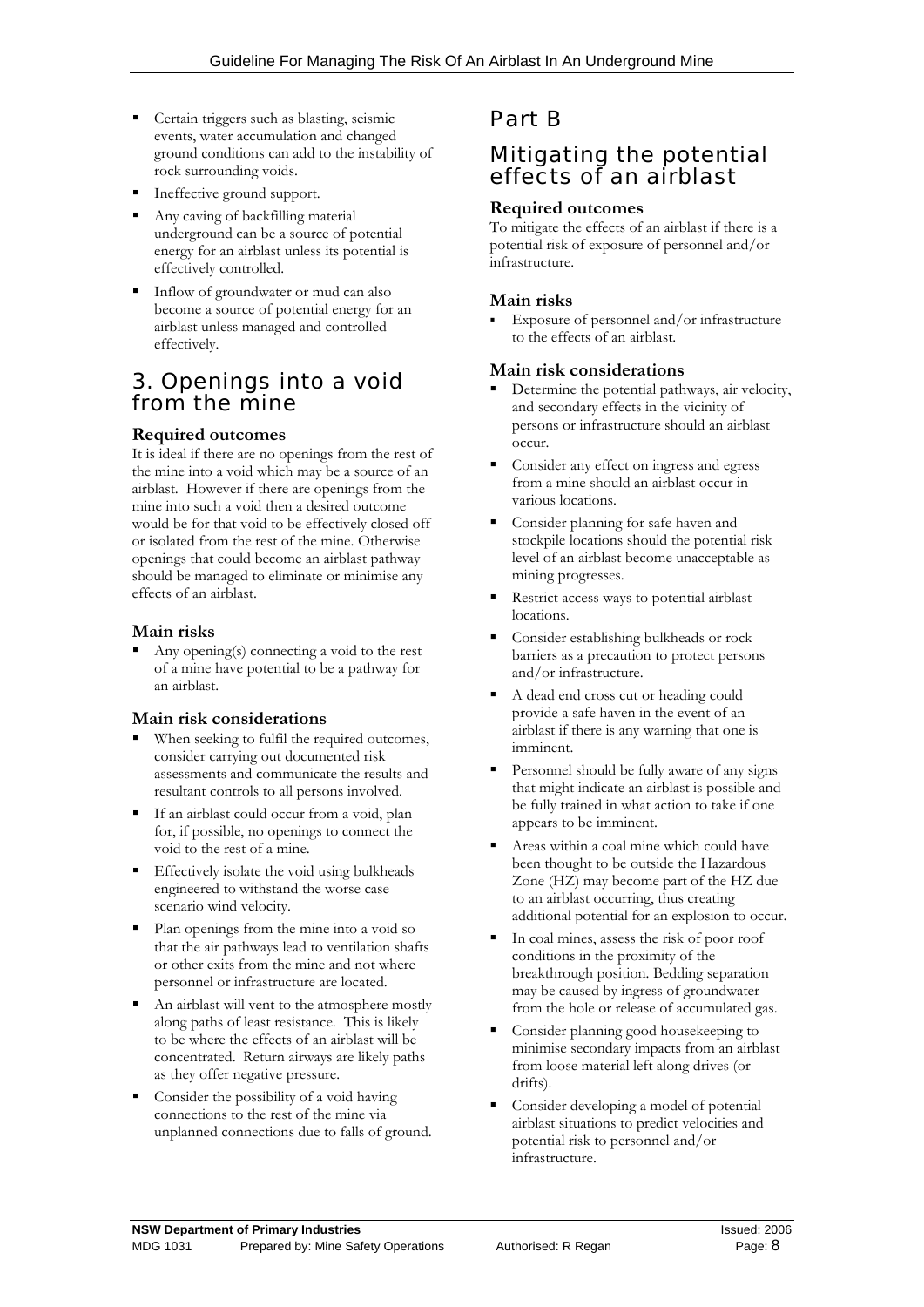Ensure that any installed services adjacent to, or at, the planned breakthrough position are either removed or effectively isolated.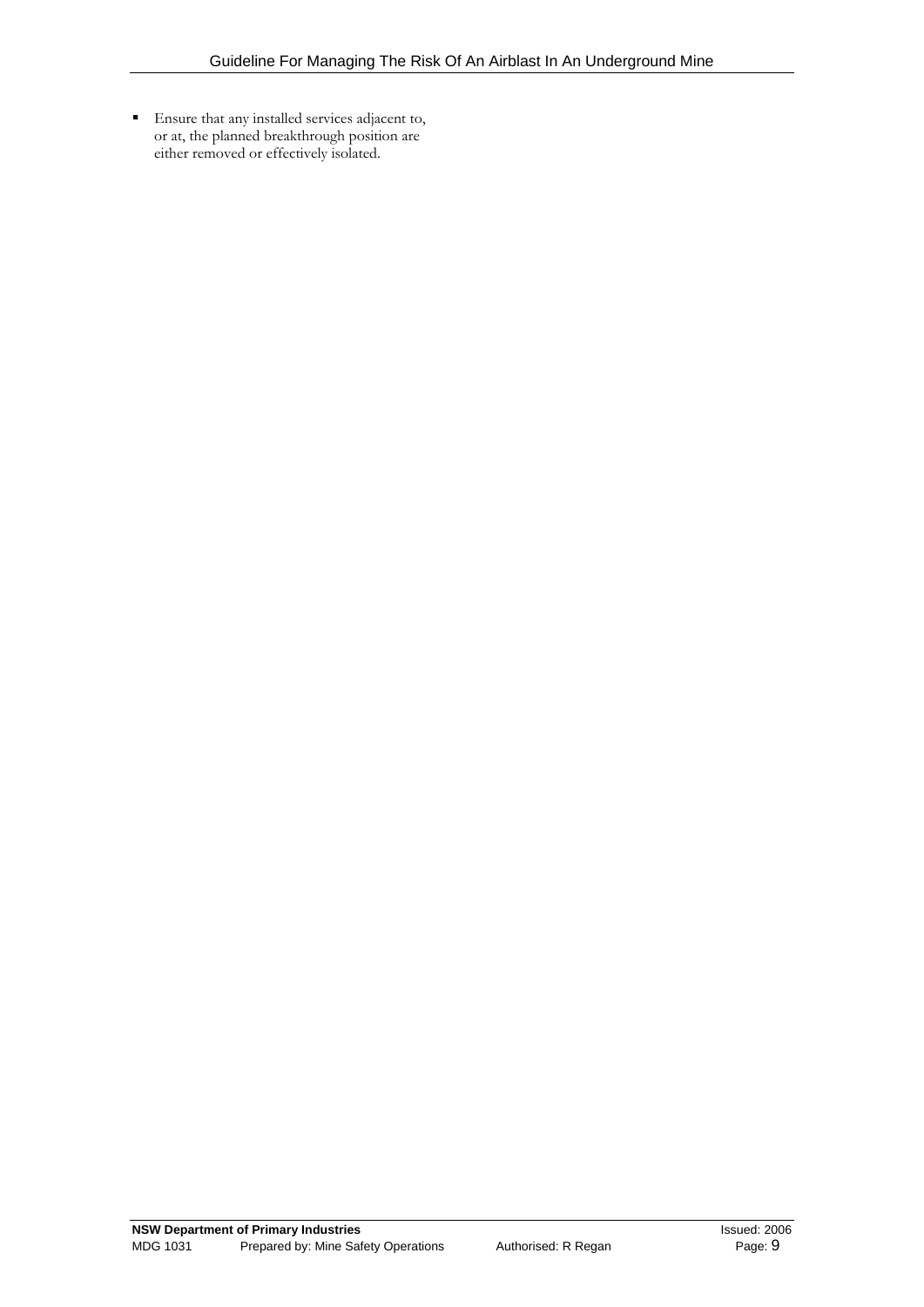## Feedback sheet

Your comment on this Guideline for Managing the Risk of an Airblast in an Underground Mine will be very helpful in reviewing and improving the document.

Please copy and complete the Feedback Sheet and return it to:

*Regional Inspector of Mines - Orange Mine Safety Operations NSW Department of Primary Industries Locked Bag 21 Orange NSW 2800 Australia Fax: 61-2-6360 5363*

**How did you use, or intend to use, this Guideline?** 

**What do you find most useful about the Guideline?** 

**What do you find least useful?** 

**Do you have any suggested changes to the Guideline?** 

Thank you for completing and returning this Feedback Sheet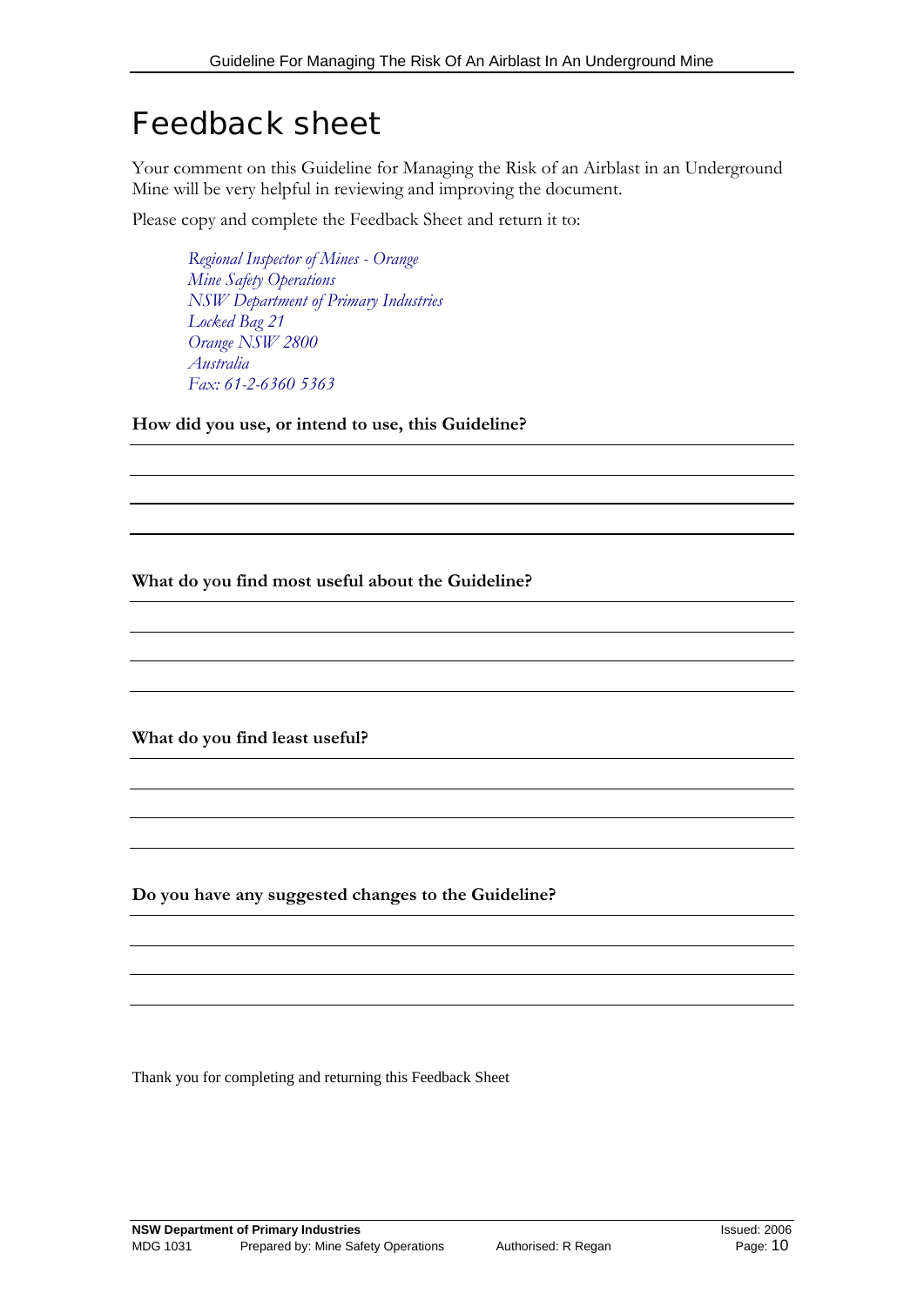# *Appendix I*

# *A Trigger Action Response Plan*

Following a detailed risk assessment of potential hazards within a mine, a list of major hazards can be developed. Possible changed conditions that could trigger a major hazard event should also be identified. This would form the basis for a Major Hazard Management Plan (MHMP). A Trigger Action Response Plan (TARP) could be a summary of that plan. A TARP can provide the following advantages by:

- Clearly summarising the overall system for managing major hazards for the mine.
- $\mathbf{H}^{\text{max}}$  Summarising the major hazards within the mine which can make a more effective review particularly if additional hazards begin to emerge.
- $\mathbf{R}^{\prime}$  Summarising the proposed monitoring and the systematic approach that is required to monitor the major hazards.
- Providing planned trigger responses if early trends indicate changes in risk levels. Note that key personnel should be made aware of the specific trends that may indicate the risk of a major hazard has increased and what response it may trigger from management.
- $\mathbf{H}^{\prime}$  . Providing for early responses if the risk levels become unacceptable. The main advantage of this is that the hazard is always kept under control.
- $\mathbf{u}$  . Summarising actions that have been well planned and require implementation when specific circumstances occur. These circumstances are generally well before any situation worsens and risk levels become unacceptable.
- $\blacksquare$  Each planned response has been researched and determined from a tangible and scientific basis and not merely from opinion based solely on experience.
- $\blacksquare$  Enabling corporate memory to be continuous despite changes in management. The TARP remains a live document and the planned responses and actions are summarised within the table. These will be

known by future management and will be known to have been documented for sound reasons.

- Providing a notification system with the Government that has been agreed upon. This may be over and above legislative requirements. This enables Government authorities to be kept informed of trends developing with major hazards at the site and knowing the actions that would be implemented well before a situation becomes unmanageable.
- $\blacksquare$  . Providing a summary that allows a regular but simple and effective review by Government. This review can include the latest results of monitoring and resulting actions as trends develop. This ensures that there is continual vigilance in managing major hazards at the mine. Following this review the Government may then endorse the approach taken.
- $\mathbf{r}$  . As conditions change in the mine new major hazards may be identified early and be added to the TARP.
- Providing a sense of control of major hazards. It can provide a sense of confidence that the mine is safe from a major incident occurring.

Note: Major hazards in this table are those that could result in multiple fatalities. Also it only includes those hazards that can be monitored for any changes of conditions that may lead to a major incident occurring. These are operational hazards that have been identified and are not to ensure planning and design objectives are achieved. It also does not include major hazards that do not require monitoring if hard barriers can be established and would be sufficient to control the hazard, such as preventing mobile equipment fires and electrical hazards.

Note also: The original risk assessment and MHMP should be regularly reviewed. This may prompt more detailed risk assessments or research to ensure triggers and planned actions within the TARP have remained appropriate.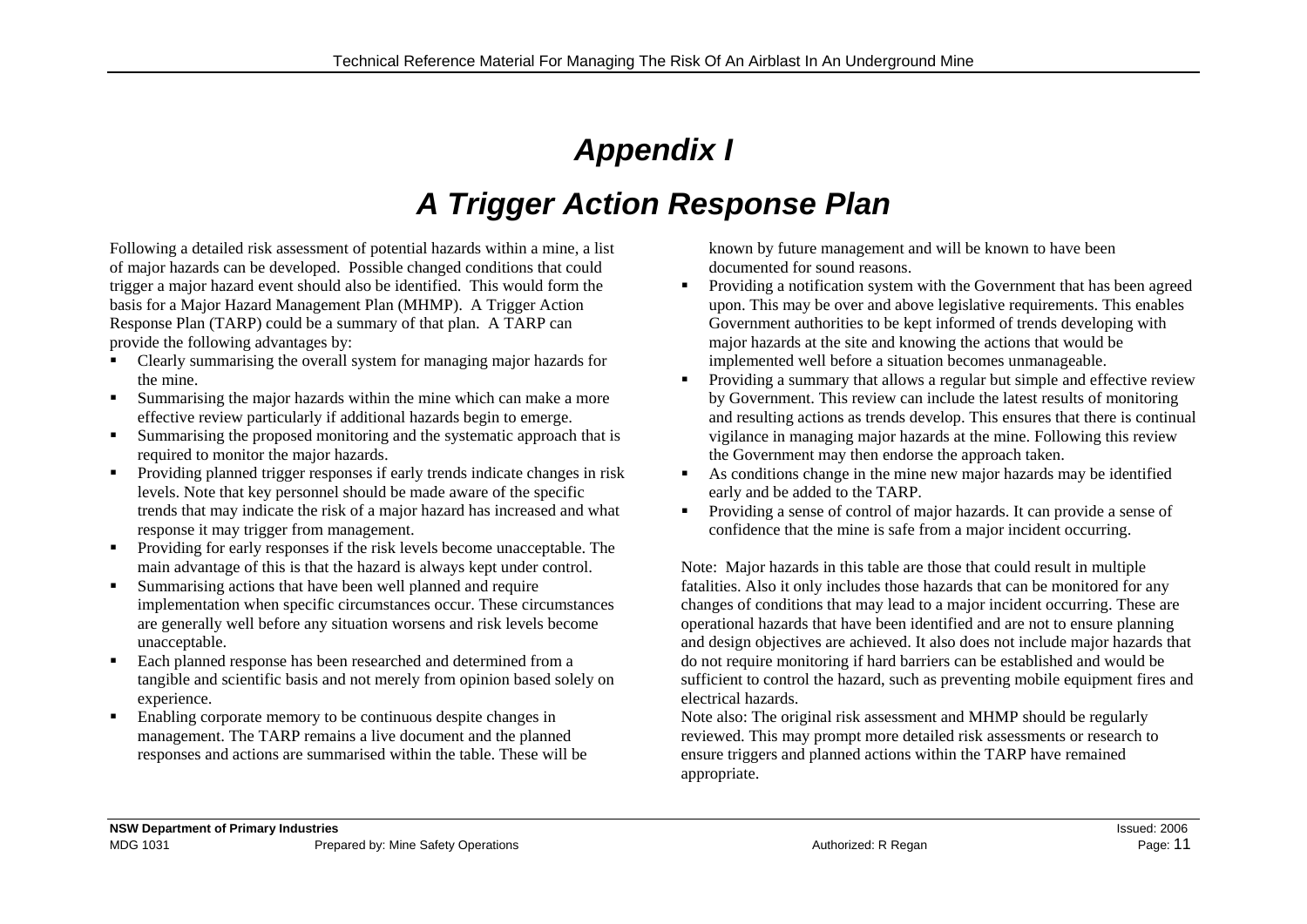## **THIS IS AN EXAMPLE ONLY OF A TARP**

(This TARP table includes all hazards identified in a caving operation of which an airblast is just one)

| <b>MAJOR HAZARD MONITORING &amp; TRIGGER LEVELS AT A MINE CAVING OPERATION</b>                                                                              |                                                                                                                                                                                       |                                |                                 |                                                                                                                                                                |                                                                            |                                                         |  |
|-------------------------------------------------------------------------------------------------------------------------------------------------------------|---------------------------------------------------------------------------------------------------------------------------------------------------------------------------------------|--------------------------------|---------------------------------|----------------------------------------------------------------------------------------------------------------------------------------------------------------|----------------------------------------------------------------------------|---------------------------------------------------------|--|
| <b>HAZARD</b>                                                                                                                                               | <b>FORM OF</b><br><b>REVIEW</b>                                                                                                                                                       | <b>REVIEW</b><br><b>PERIOD</b> | <b>TRIGGER</b><br><b>LEVELS</b> | <b>PLANNED RESPONSE</b>                                                                                                                                        | <b>AGGREED</b><br><b>TRIGGER</b><br><b>REPORTING TO</b><br><b>THE GOVT</b> | <b>COMMENT</b><br>(Can be for<br>corporate<br>memory)   |  |
| <b>Identify</b><br>any voids<br>within cave<br>that could<br>develop<br>and allow<br>conditions<br>that<br>potentially<br>could result<br>in an<br>airblast | <b>Bulking factor</b><br>changes using<br>$(1)$ Open hole<br>plumbing,<br>$(2)$ Fly-over<br>surveying surface<br>subsidence,<br>$(3)$ Volume<br>calculations of<br>surface subsidence | Quarterly                      | Bulking factor<br>1.24 to 1.30  | Continuously track the trend.<br>Should numbers deviate from 1.24 then<br>seek outside expert's opinion to examine<br>process and possible reasons for change. |                                                                            | Original<br>estimate of<br>caved muck pile<br>$= 1.30.$ |  |
|                                                                                                                                                             |                                                                                                                                                                                       |                                | Bulking factor<br>$+1.3$ to 1.4 | Identify the source of greater than<br>historical bulking factor eg oxide<br>products                                                                          | When over 1.3<br>then notify<br>Government of<br>density.                  |                                                         |  |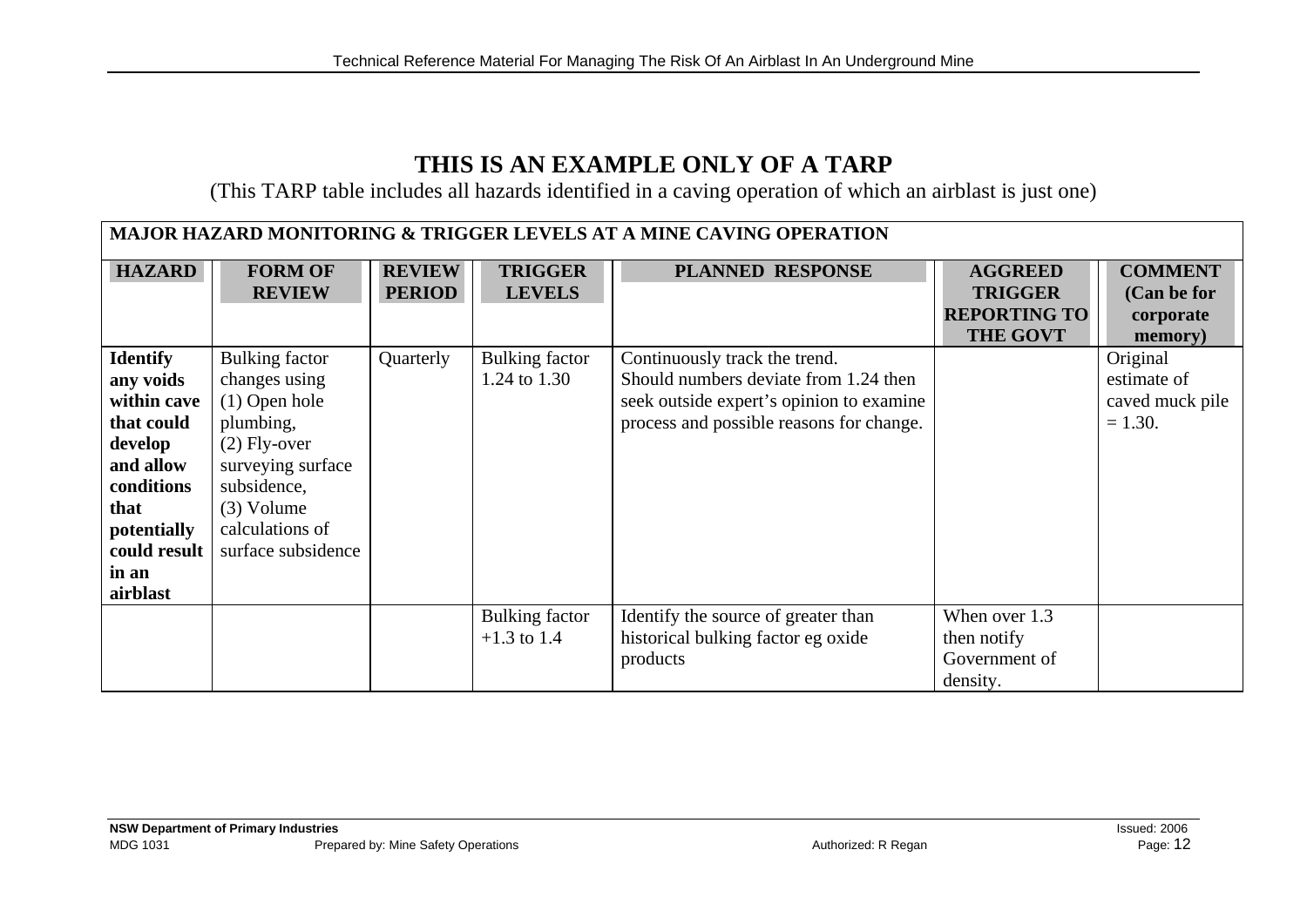| MAJOR HAZARD MONITORING & TRIGGER LEVELS AT A MINE CAVING OPERATION |                     |               |                 |                                             |                     |                  |
|---------------------------------------------------------------------|---------------------|---------------|-----------------|---------------------------------------------|---------------------|------------------|
| <b>HAZARD</b>                                                       | <b>FORM OF</b>      | <b>REVIEW</b> | <b>TRIGGER</b>  | <b>PLANNED RESPONSE</b>                     | <b>AGGREED</b>      | <b>COMMENT</b>   |
|                                                                     | <b>REVIEW</b>       | <b>PERIOD</b> | <b>LEVELS</b>   |                                             | <b>TRIGGER</b>      | (Can be for      |
|                                                                     |                     |               |                 |                                             | <b>REPORTING TO</b> | corporate        |
|                                                                     |                     |               |                 |                                             | <b>THE GOVT</b>     | memory)          |
|                                                                     |                     |               | Bulking factor  | Identify void space within the cave. If     | When over 1.4       |                  |
|                                                                     |                     |               | 1.4 and more    | associated in-situ material on the edge of  | notify Government   |                  |
|                                                                     |                     |               |                 | the cave, then use hydro-fracturing or      | with details of     |                  |
|                                                                     |                     |               |                 | drill and blast techniques to break the in- | planned response.   |                  |
|                                                                     |                     |               |                 | situ material.                              |                     |                  |
|                                                                     |                     |               | Bulking factor  | If the factor continues to rise above 1.4,  |                     |                  |
|                                                                     |                     |               | $+1.4$          | then stop production until the void has     |                     |                  |
|                                                                     |                     |               |                 | been successfully caved.                    |                     |                  |
| <b>Static load</b>                                                  | $(1)$ Number of     | Monthly       | Double the      | Increase frequency of crack and             |                     | Measurement of   |
| that could                                                          | cracks in shotcrete |               | number of       | convergence monitoring of the area to       |                     | width and        |
| impact on                                                           |                     |               | cracks in       | fortnightly reviews.                        |                     | position is also |
| main                                                                |                     |               | previous month. |                                             |                     | catalogued.      |
| crown                                                               |                     |               |                 |                                             |                     |                  |
| pillar                                                              |                     |               |                 |                                             |                     |                  |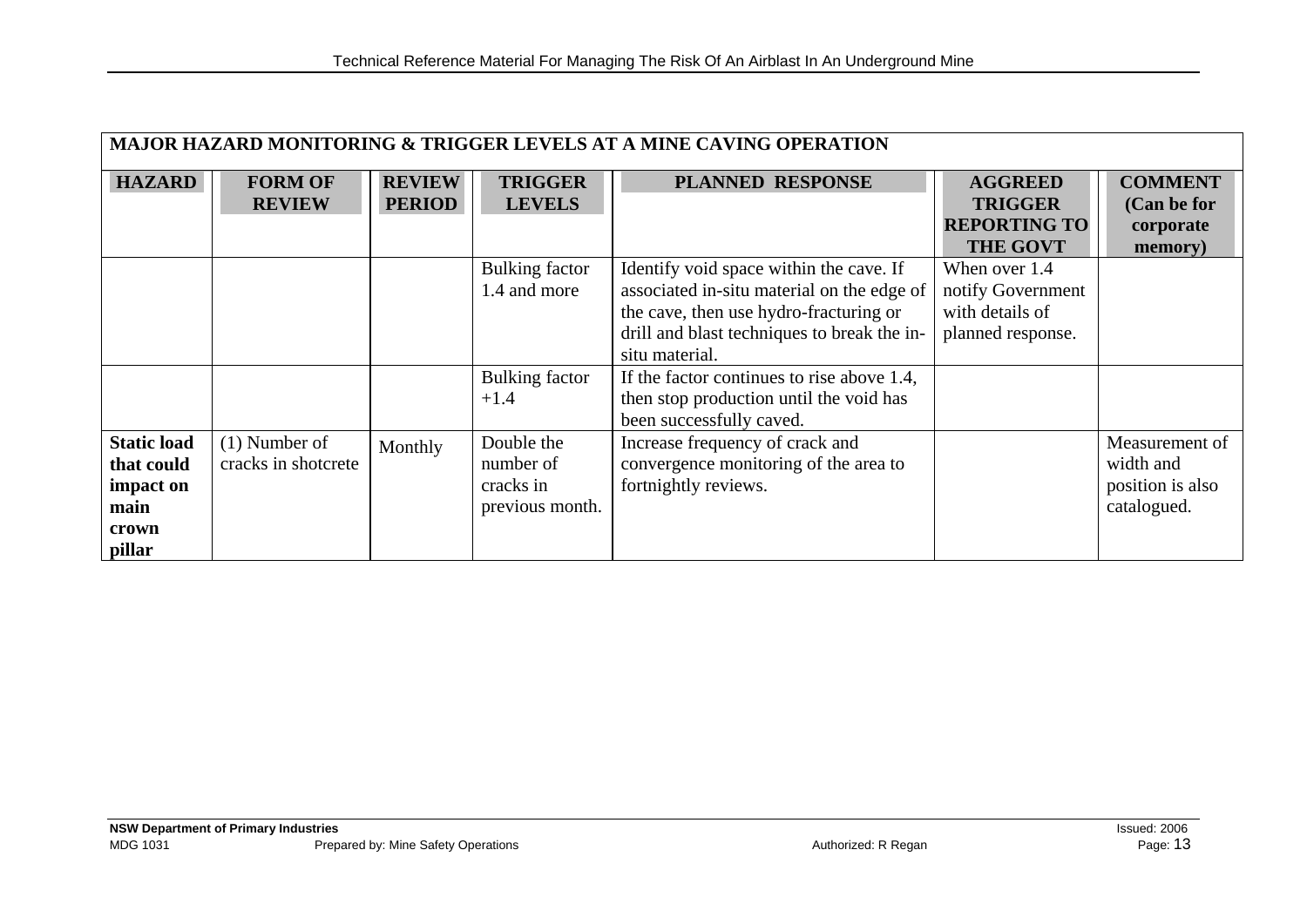| <b>MAJOR HAZARD MONITORING &amp; TRIGGER LEVELS AT A MINE CAVING OPERATION</b>      |                                                                                                                                                            |                                |                                                         |                                                                                                                                                                                             |                                                                            |                                                                                                                                                                                                                                                                                                                                                                                             |  |
|-------------------------------------------------------------------------------------|------------------------------------------------------------------------------------------------------------------------------------------------------------|--------------------------------|---------------------------------------------------------|---------------------------------------------------------------------------------------------------------------------------------------------------------------------------------------------|----------------------------------------------------------------------------|---------------------------------------------------------------------------------------------------------------------------------------------------------------------------------------------------------------------------------------------------------------------------------------------------------------------------------------------------------------------------------------------|--|
| <b>HAZARD</b>                                                                       | <b>FORM OF</b><br><b>REVIEW</b>                                                                                                                            | <b>REVIEW</b><br><b>PERIOD</b> | <b>TRIGGER</b><br><b>LEVELS</b>                         | <b>PLANNED RESPONSE</b>                                                                                                                                                                     | <b>AGGREED</b><br><b>TRIGGER</b><br><b>REPORTING TO</b><br><b>THE GOVT</b> | <b>COMMENT</b><br>(Can be for<br>corporate<br>memory)                                                                                                                                                                                                                                                                                                                                       |  |
| <b>Static load</b><br>that could<br>impact on<br>main<br>crown<br>pillar<br>(cont.) | (2) Convergence<br>modelling.<br>Plotting of<br>convergence<br>$trends - looking$<br>for acceleration in<br>convergence.<br>Hot / cold spot<br>contouring. | Monthly                        | 50 mm drive<br>convergence in<br>one month or<br>total. | Increase monitoring frequency to<br>fortnightly.<br>Where shotcrete appears to have failed,<br>inspection is to be made by<br>Geotechnical engineer and repair<br>identified where required |                                                                            | Over a 12 month<br>period of<br>reviews $+/- 1$ mm<br>on average per<br>fortnight across<br>the extraction<br>level.<br>Level<br>responding to<br>draw control<br>plan.<br>Monitoring of<br>cracks ongoing.<br>Any increase in<br>cracking will<br>result in<br>increased<br>monitoring.<br>Note: However<br>that fibrecrete<br>becomes<br>ineffective at<br>deformations at<br>this level. |  |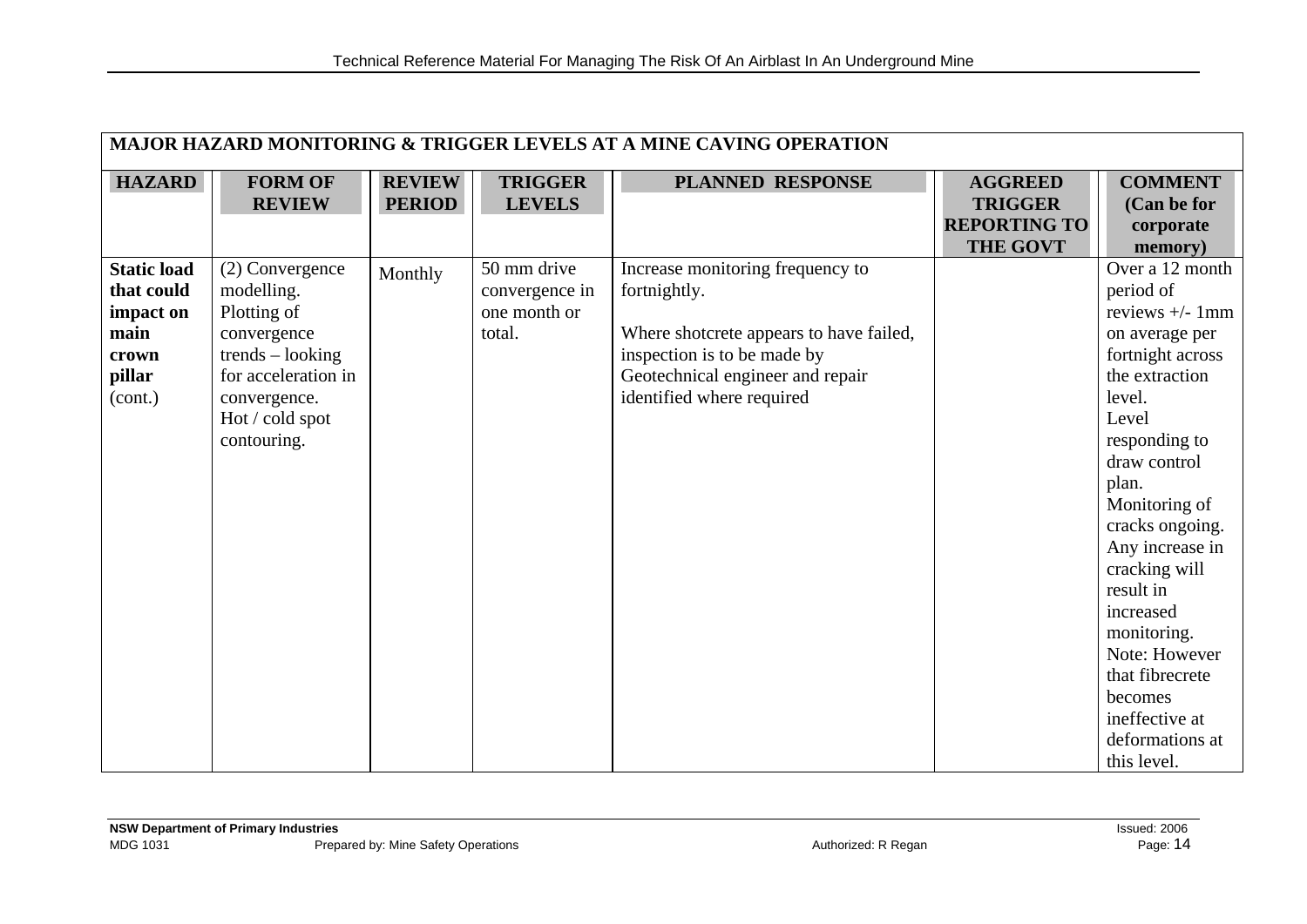| <b>MAJOR HAZARD MONITORING &amp; TRIGGER LEVELS AT A MINE CAVING OPERATION</b>      |                                                           |                                |                                                                 |                                                                   |                                                                            |                                                                                                                                                                                                            |  |
|-------------------------------------------------------------------------------------|-----------------------------------------------------------|--------------------------------|-----------------------------------------------------------------|-------------------------------------------------------------------|----------------------------------------------------------------------------|------------------------------------------------------------------------------------------------------------------------------------------------------------------------------------------------------------|--|
| <b>HAZARD</b>                                                                       | <b>FORM OF</b><br><b>REVIEW</b>                           | <b>REVIEW</b><br><b>PERIOD</b> | <b>TRIGGER</b><br><b>LEVELS</b>                                 | <b>PLANNED RESPONSE</b>                                           | <b>AGGREED</b><br><b>TRIGGER</b><br><b>REPORTING TO</b><br><b>THE GOVT</b> | <b>COMMENT</b><br>(Can be for<br>corporate<br>memory)                                                                                                                                                      |  |
| <b>Static load</b><br>that could<br>impact on<br>main<br>crown<br>pillar<br>(cont.) |                                                           |                                | 200 mm drive<br>convergence.                                    | Barring down. Re-support with bolts,<br>mesh and fibrecrete.      | <b>Notify Government</b><br>when convergence<br>reaches 200 mm.            | 200 mm has<br>been recorded<br>without<br>structural<br>support damage<br>in other caving<br>mines.<br>Note: However<br>that support<br>tendons become<br>ineffective at<br>deformations of<br>this level. |  |
| Mud rush<br>risk                                                                    | $(1)$ Shift<br>supervisor<br>inspections of<br>drawpoints | Daily                          | Visual<br>observation of<br>suspected<br>"damp"<br>Drawpoints". | Inform line management of any concern<br>and raise Hazard Report. | Nil                                                                        |                                                                                                                                                                                                            |  |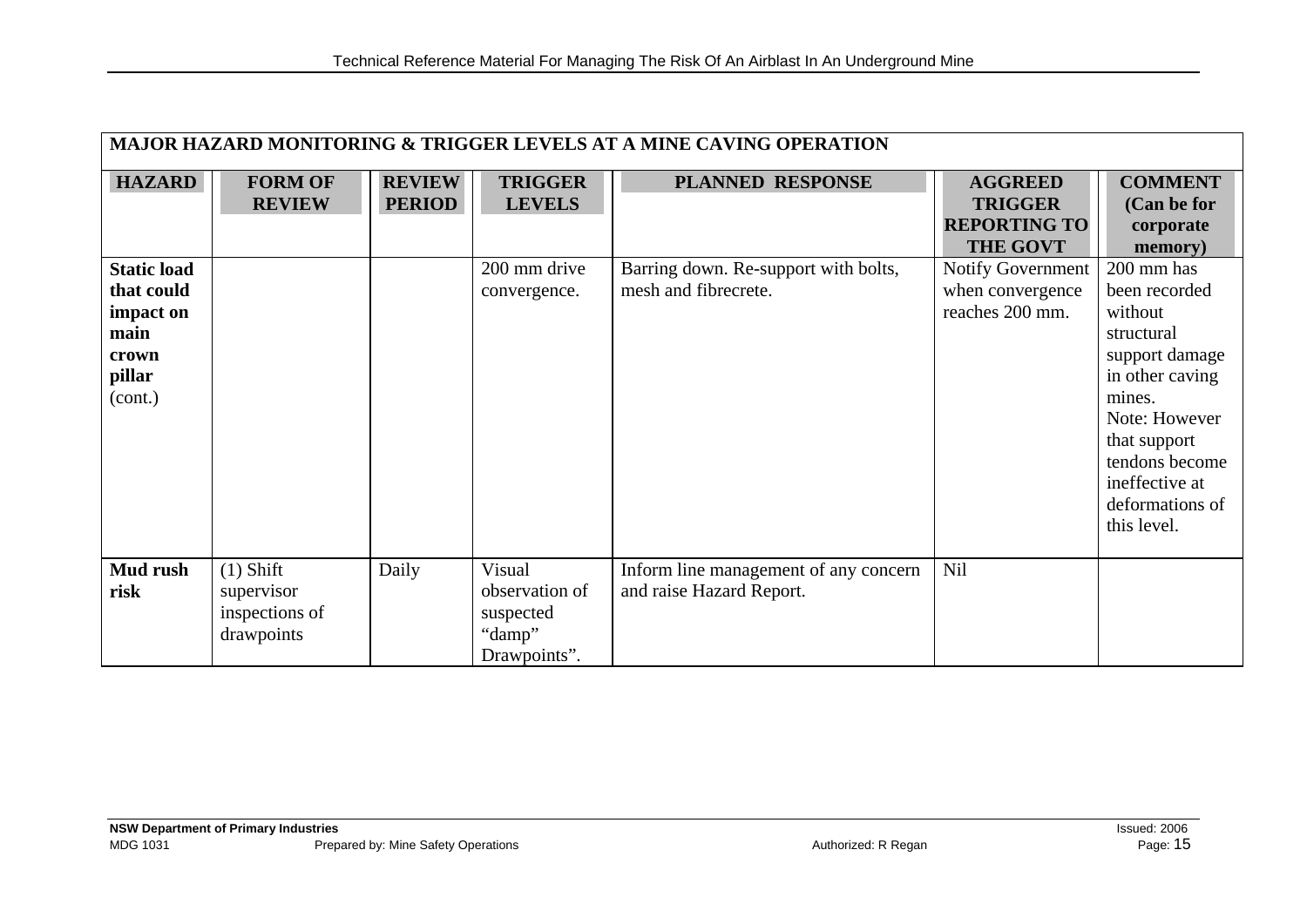| <b>MAJOR HAZARD MONITORING &amp; TRIGGER LEVELS AT A MINE CAVING OPERATION</b> |                                                                                                                                                                      |                                           |                                                                                                                                                    |                                                                          |                                                                            |                                                                                                                                                                                                    |  |
|--------------------------------------------------------------------------------|----------------------------------------------------------------------------------------------------------------------------------------------------------------------|-------------------------------------------|----------------------------------------------------------------------------------------------------------------------------------------------------|--------------------------------------------------------------------------|----------------------------------------------------------------------------|----------------------------------------------------------------------------------------------------------------------------------------------------------------------------------------------------|--|
| <b>HAZARD</b>                                                                  | <b>FORM OF</b><br><b>REVIEW</b>                                                                                                                                      | <b>REVIEW</b><br><b>PERIOD</b>            | <b>TRIGGER</b><br><b>LEVELS</b>                                                                                                                    | <b>PLANNED RESPONSE</b>                                                  | <b>AGGREED</b><br><b>TRIGGER</b><br><b>REPORTING TO</b><br><b>THE GOVT</b> | <b>COMMENT</b><br>(Can be for<br>corporate<br>memory)                                                                                                                                              |  |
| Mud rush<br>risk<br>(cont.)                                                    | (2) Take sample<br>from LHD<br>bucket/s away<br>from 'damp'<br>drawpoint for<br>fines and test for<br>moisture content.                                              | When<br>hazard<br>report is<br>submitted. | Fine Damp or<br>Fine Wet<br>material present<br>at drawpoint(s).<br>Moisture<br>Content (MC)<br>is measured by<br>moisture<br>weight/total<br>mass | Remote loading procedures apply on<br>fine damp and fine wet drawpoints. | Notify Government<br>if remote loading<br>commences                        | Fine Damp or<br>Fine Wet<br><b>Based on latest</b><br>test work,<br>defined in mud<br>rush study as:<br>Fine $>30\%$<br>$(-50mm)$ .<br>$Dry < 10\%$ MC.<br>Damp 10%-<br>15% MC<br>Wet $> 15\%$ MC. |  |
|                                                                                | (3) Drawpoint<br>observations for<br>fines & moisture<br>content by<br><b>Technical Services</b><br>Group. Moisture<br>content sampling<br>of wettest<br>drawpoints. | Fortnightly                               | Fine Damp or<br>Fine Wet<br>material present<br>at drawpoint(s).                                                                                   | Remote loading procedures apply on<br>fine damp and fine wet drawpoints. | Continue to notify<br>Government of<br>results                             |                                                                                                                                                                                                    |  |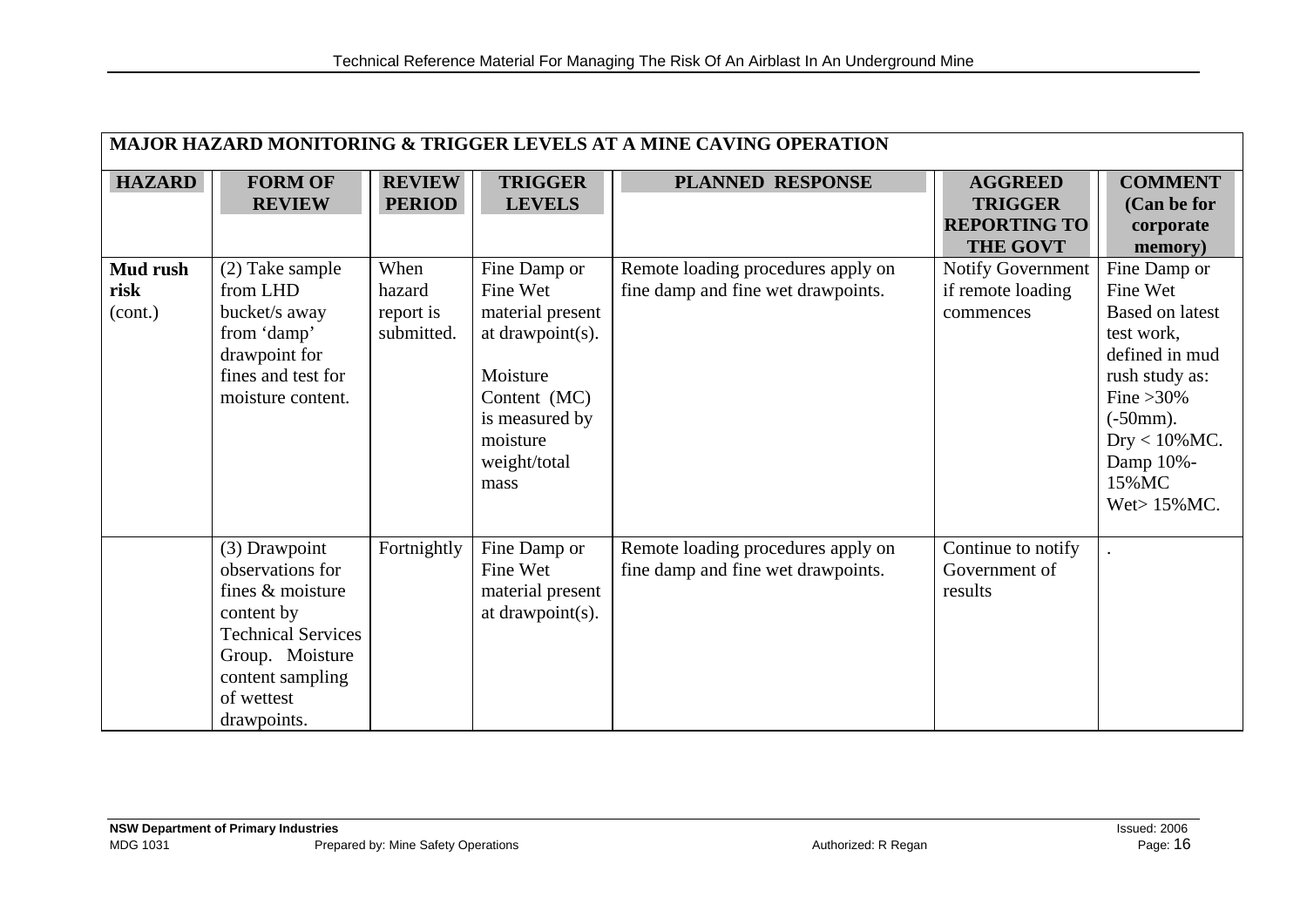| <b>MAJOR HAZARD MONITORING &amp; TRIGGER LEVELS AT A MINE CAVING OPERATION</b> |                      |               |                  |                                        |                     |                |  |
|--------------------------------------------------------------------------------|----------------------|---------------|------------------|----------------------------------------|---------------------|----------------|--|
| <b>HAZARD</b>                                                                  | <b>FORM OF</b>       | <b>REVIEW</b> | <b>TRIGGER</b>   | <b>PLANNED RESPONSE</b>                | <b>AGGREED</b>      | <b>COMMENT</b> |  |
|                                                                                | <b>REVIEW</b>        | <b>PERIOD</b> | <b>LEVELS</b>    |                                        | <b>TRIGGER</b>      | (Can be for    |  |
|                                                                                |                      |               |                  |                                        | <b>REPORTING TO</b> | corporate      |  |
|                                                                                |                      |               |                  |                                        | <b>THE GOVT</b>     | memory)        |  |
| Water                                                                          | Monitor rainfall so  | Monthly       | Rainfall event   | Inform Production Superintendent to    |                     | 50 litres per  |  |
| inrush risk                                                                    | that rainfall events |               | generating       | monitor pump usage on a shift by shift |                     | second is two- |  |
|                                                                                | producing more       |               | greater than 4.3 | basis.                                 |                     | thirds of      |  |
|                                                                                | than 100mm over      |               | ML per day       |                                        |                     | pumping        |  |
|                                                                                | eight days can be    |               | percolated into  |                                        |                     | capacity.      |  |
|                                                                                | identified.          |               | the cave         |                                        |                     |                |  |
|                                                                                |                      |               | catchment.       |                                        |                     |                |  |
|                                                                                |                      |               | ie $>50$ l/s.    |                                        |                     |                |  |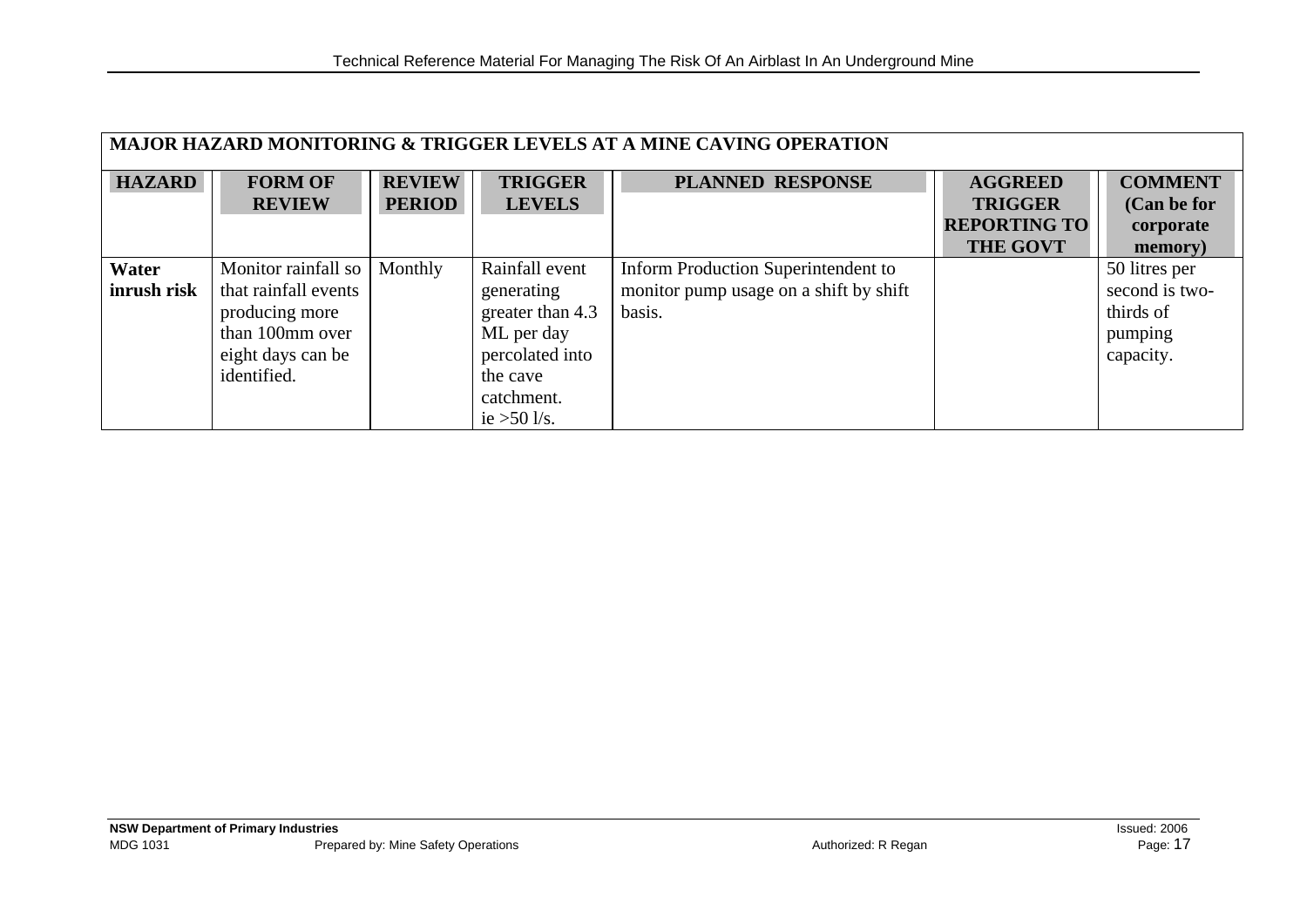|                                 | <b>MAJOR HAZARD MONITORING &amp; TRIGGER LEVELS AT A MINE CAVING OPERATION</b> |                                     |                                                                                     |                                                                                          |                                                                                            |                                                                                                                                                                                                                                                                                                                                                                                    |  |  |
|---------------------------------|--------------------------------------------------------------------------------|-------------------------------------|-------------------------------------------------------------------------------------|------------------------------------------------------------------------------------------|--------------------------------------------------------------------------------------------|------------------------------------------------------------------------------------------------------------------------------------------------------------------------------------------------------------------------------------------------------------------------------------------------------------------------------------------------------------------------------------|--|--|
| <b>HAZARD</b>                   | <b>FORM OF</b><br><b>REVIEW</b>                                                | <b>REVIEW</b><br><b>PERIOD</b>      | <b>TRIGGER</b><br><b>LEVELS</b>                                                     | PLANNED RESPONSE                                                                         | <b>AGGREED</b><br><b>TRIGGER</b><br><b>REPORTING TO</b><br><b>THE GOVT</b>                 | <b>COMMENT</b><br>(Can be for<br>corporate<br>memory)                                                                                                                                                                                                                                                                                                                              |  |  |
| Water<br>inrush risk<br>(cont.) | Shift by shift<br>monitoring of<br>pump usage.                                 | Continual<br>$-$ shift by<br>shift. | If levels are<br>forecast to<br>exceed 2/3 of<br>mine pump<br>capacity at<br>50l/s. | Pump out the water using existing main<br>pumps.<br>Continuous monitoring of pump usage. | Notify Government<br>if continues to be<br>over 50 litres per<br>second for two<br>shifts. | Wetting of the<br>cave dirt<br>expected to take<br>some weeks /<br>months.<br>Only 9 events in<br>100yrs over<br>2ML per day in<br>catchment.<br>Probability of<br>exceeding 50l/s<br>is 1 in 1000 if<br>the maximum<br>rainfall event<br>was to occur.<br>Even the<br>maximum events<br>recorded of<br>5.53ML and<br>14.1ML can be<br>pumped from 2<br>to 4 days<br>respectively. |  |  |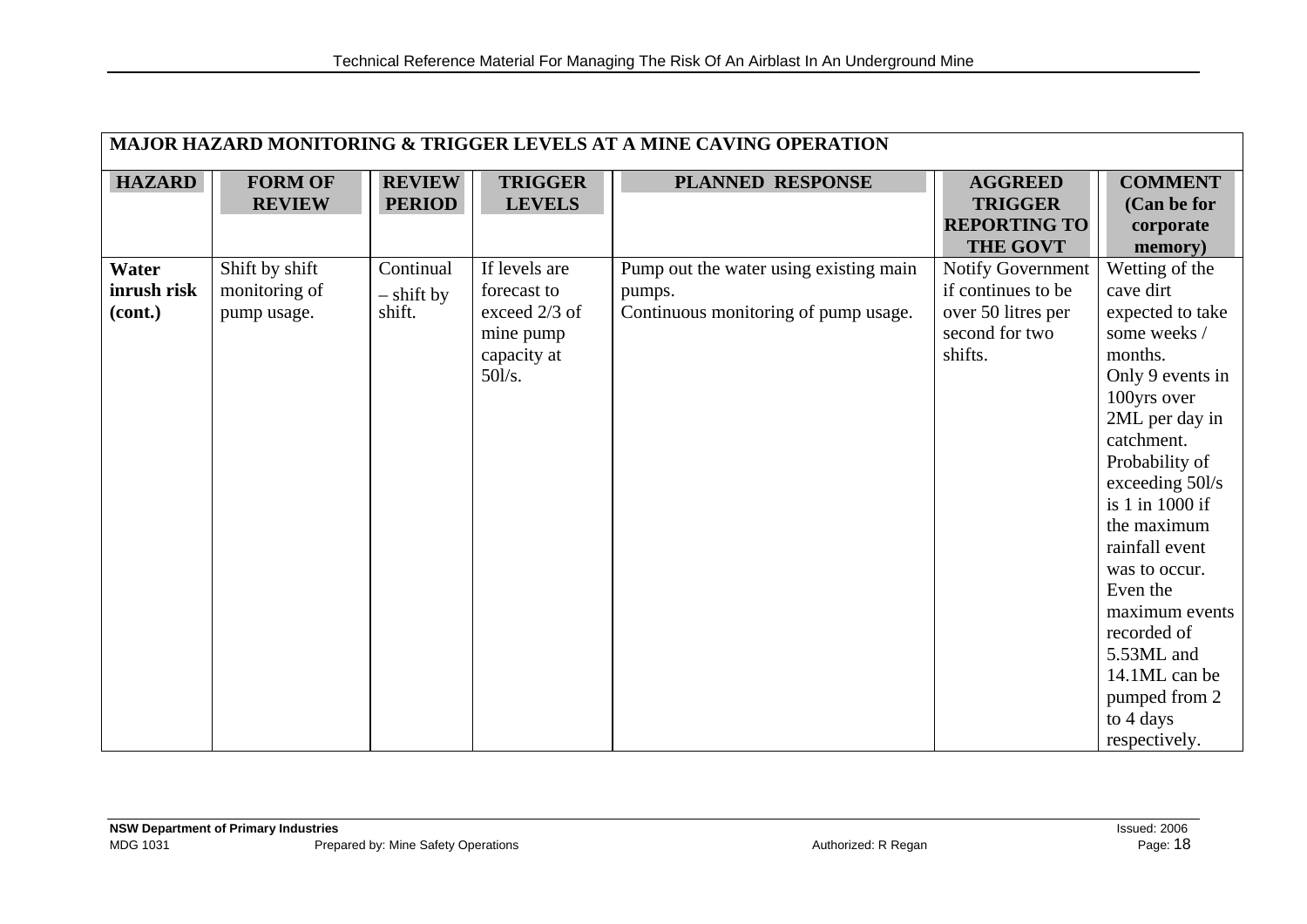| <b>MAJOR HAZARD MONITORING &amp; TRIGGER LEVELS AT A MINE CAVING OPERATION</b> |                                            |                                |                                                    |                                                                                                                                  |                                                         |                                                                                                                        |  |
|--------------------------------------------------------------------------------|--------------------------------------------|--------------------------------|----------------------------------------------------|----------------------------------------------------------------------------------------------------------------------------------|---------------------------------------------------------|------------------------------------------------------------------------------------------------------------------------|--|
| <b>HAZARD</b>                                                                  | <b>FORM OF</b><br><b>REVIEW</b>            | <b>REVIEW</b><br><b>PERIOD</b> | <b>TRIGGER</b><br><b>LEVELS</b>                    | <b>PLANNED RESPONSE</b>                                                                                                          | <b>AGGREED</b><br><b>TRIGGER</b><br><b>REPORTING TO</b> | <b>COMMENT</b><br>(Can be for                                                                                          |  |
|                                                                                |                                            |                                |                                                    |                                                                                                                                  | <b>THE GOVT</b>                                         | corporate<br>memory)                                                                                                   |  |
| Water<br>inrush risk<br>(cont.)                                                | Continuous<br>monitoring of<br>pump usage. | Continual                      | Pumping<br>capacity<br>exceeded $(>75$<br>$l/s$ ). | Extra take up water storage can be<br>placed in lower level and lower decline.<br>Commission separate pump system as<br>back up. | Continue to notify<br>Government of<br>results          |                                                                                                                        |  |
| Continuous                                                                     | monitoring of<br>pump usage.               | Continual                      | Pumping and<br>storage capacity<br>exceeded.       | <b>Evacuate Mine.</b>                                                                                                            | Continue to notify<br>Government of<br>results          | This will allow<br>organised steady<br>evacuation of<br>the mine $-$<br>unlikely to result<br>in sudden<br>engulfment. |  |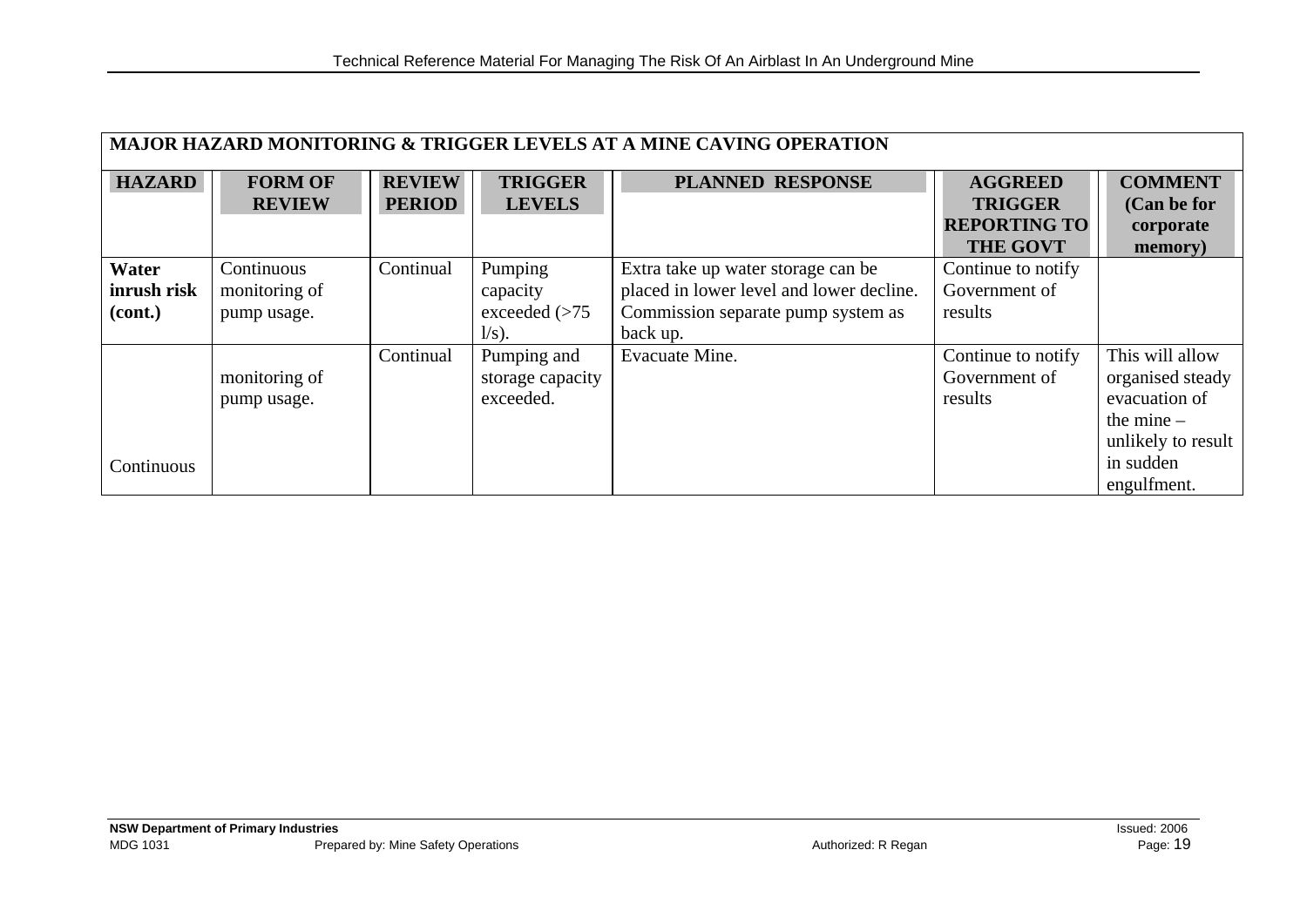# Appendix II

# **EGISLATION UPDATE** No. 2/2001<br>
No. 2/2001 27 November 2001 DEPARTMENT OF MINERAL RESOURCES - MINE SAFETY AND ENVIRONMENT DIVISION

### **RANGE OF OHS SUPPORTING MATERIAL WITH LEGAL STATUS**

Occupational health and safety (OHS) laws aim to promote and secure the health and safety of persons at work.

As well as having strict requirements under Acts and Regulations, the legal framework has developed in a way that recognises the need for some flexibility for industry to address individual circumstances.

Over time, a range of supporting material has been developed. This material takes the form of codes, standards or guidelines, which may collectively be called OHS supporting material.

Although it is not strictly speaking the law, this material usually has some legal status. This status will vary with the nature of the material and its relationship to the law.

The following table summarises the range of instruments which may influence OHS from a legal perspective. This includes not only Acts and Regulations themselves but also examples of the supporting material.

The content of this Table is intended for general guidance only and should not be relied upon as a source of legal advice.

(Note: The Department of Mineral Resources, Mine Safety and Environment Division changed on 1 November 2004 and became Mine Safety Operations Division of the NSW Department of Primary Industries).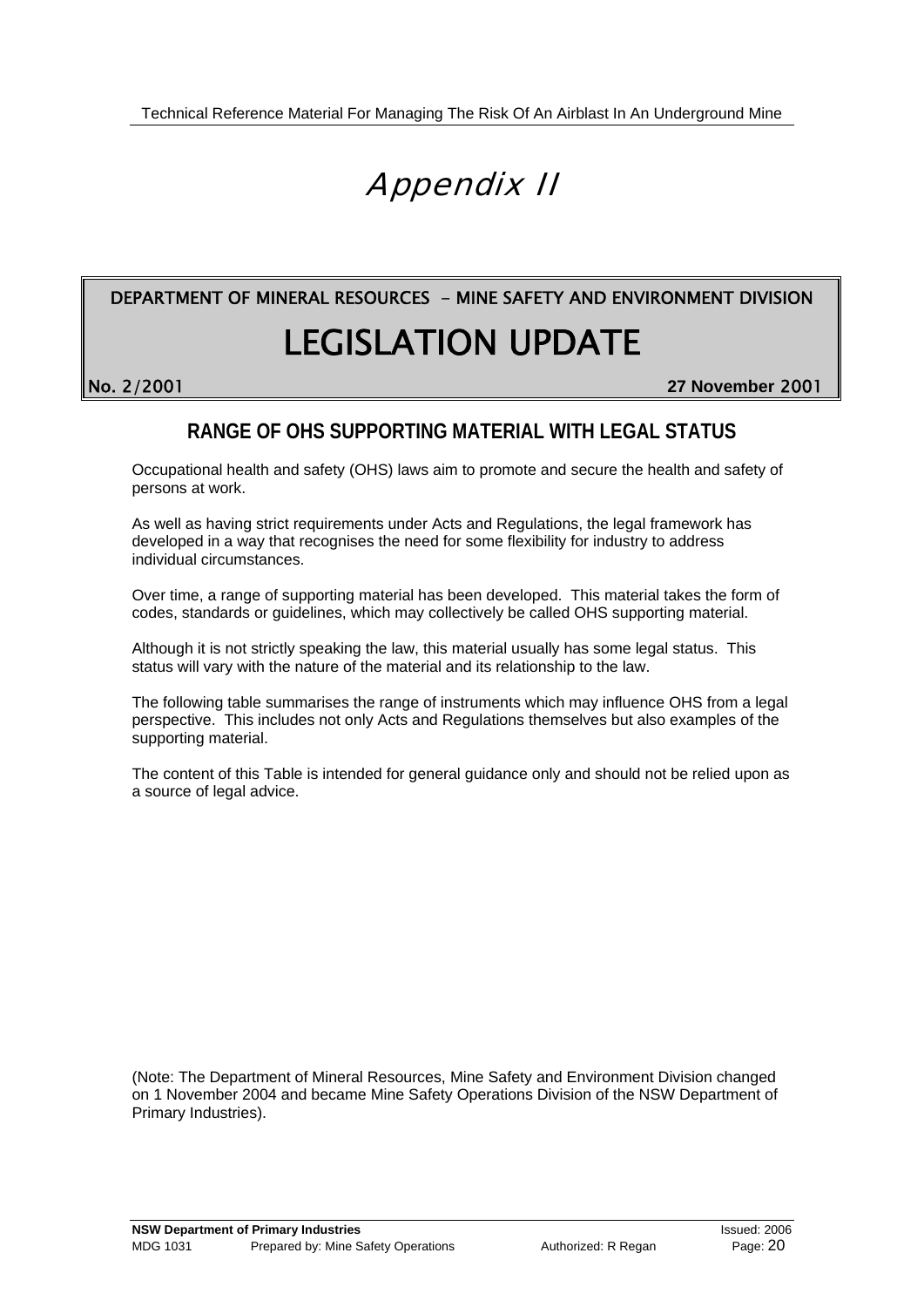#### Technical Reference Material For Managing The Risk Of An Airblast In An Underground Mine

| <b>INSTRUMENT</b>                                                                     | <b>ENERAL PURPOSE</b>                                                                     | <b>PPLICATION</b>                                                                                                                                   | <b>EGAL STATUS</b>                                                                                                                                   |
|---------------------------------------------------------------------------------------|-------------------------------------------------------------------------------------------|-----------------------------------------------------------------------------------------------------------------------------------------------------|------------------------------------------------------------------------------------------------------------------------------------------------------|
| Act of Parliament                                                                     | Creates powers, authorities, duties<br>or rights (including power to make<br>regulations) | Binding - requirements must be<br>complied with (unless a valid<br>exemption is held).                                                              | Acts are statutory law.                                                                                                                              |
| Regulation made under an Act                                                          | To give expression to an Act - to say<br>what is to be done or achieved.                  | Binding – requirements must be<br>complied with (unless a valid<br>exemption is held).                                                              | Regulations are subordinate<br>legislation.                                                                                                          |
| Condition of Exemption <b>G</b> r<br>Approval                                         | To allow imposition of conditions.                                                        | Binding – requirements must be<br>complied with.                                                                                                    | Delegated administrative law.                                                                                                                        |
| Standard (AS ISO IEC)                                                                 | To define accepted practice or<br>minimum standard.                                       | Depends on relationship with<br>regulation - may be binding (if called<br>up by regulation) or persuasive (by<br>existence of the Standard itself). | Depends on relationship with<br>regulation - may be binding (if called<br>up by regulation) or informative (by<br>existence of the standard itself). |
| Approved Industry Code of<br>Practice under the Occupational<br>Health and Safety Act | To provide practical guidance on<br>how to meet general OHS<br>requirements.              | Persuasive - indicates what to do but<br>does not mean it has to be done.<br>Alternative measures may be used.                                      | Admissible in support of allegation<br>that general duty of care has been<br>breached.                                                               |
| Applied Code, Standard or<br>Guideline                                                | To provide practical guidance on<br>how to do or achieve requirements of<br>regulations.  | Persuasive - indicates what to do but<br>does not mean it has to be done.<br>Alternative measures may be used.                                      | Most likely admissible in support of<br>allegation that general duty of care<br>has been breached.                                                   |
| <b>Published Guideline</b>                                                            | To provide guidance on how to<br>assess and manage a particular risk<br>or set of risks.  | Advisory - provides advice on how to<br>manage the relevant risk(s).                                                                                | May be admissible in support of<br>allegation that general duty of care<br>has been breached.                                                        |
| <b>Guidance Note</b>                                                                  | To provide background information<br>that may be used in developing risk<br>controls.     | Informative                                                                                                                                         | Could be admissible in support of<br>allegation that general duty of care<br>has been breached.                                                      |
| <b>Technical Reference Document</b>                                                   | To convey technical information.                                                          | Informative                                                                                                                                         | May support expert evidence.                                                                                                                         |
| <b>Safety Alert</b>                                                                   | To make industry aware that<br>something has happened.                                    | Informative                                                                                                                                         | May provide evidence of the<br>'forseeability' of risk of injury.                                                                                    |

 $<sup>1</sup>$  Under clause 14 of the Coal Mines (General) Regulation 1999.</sup>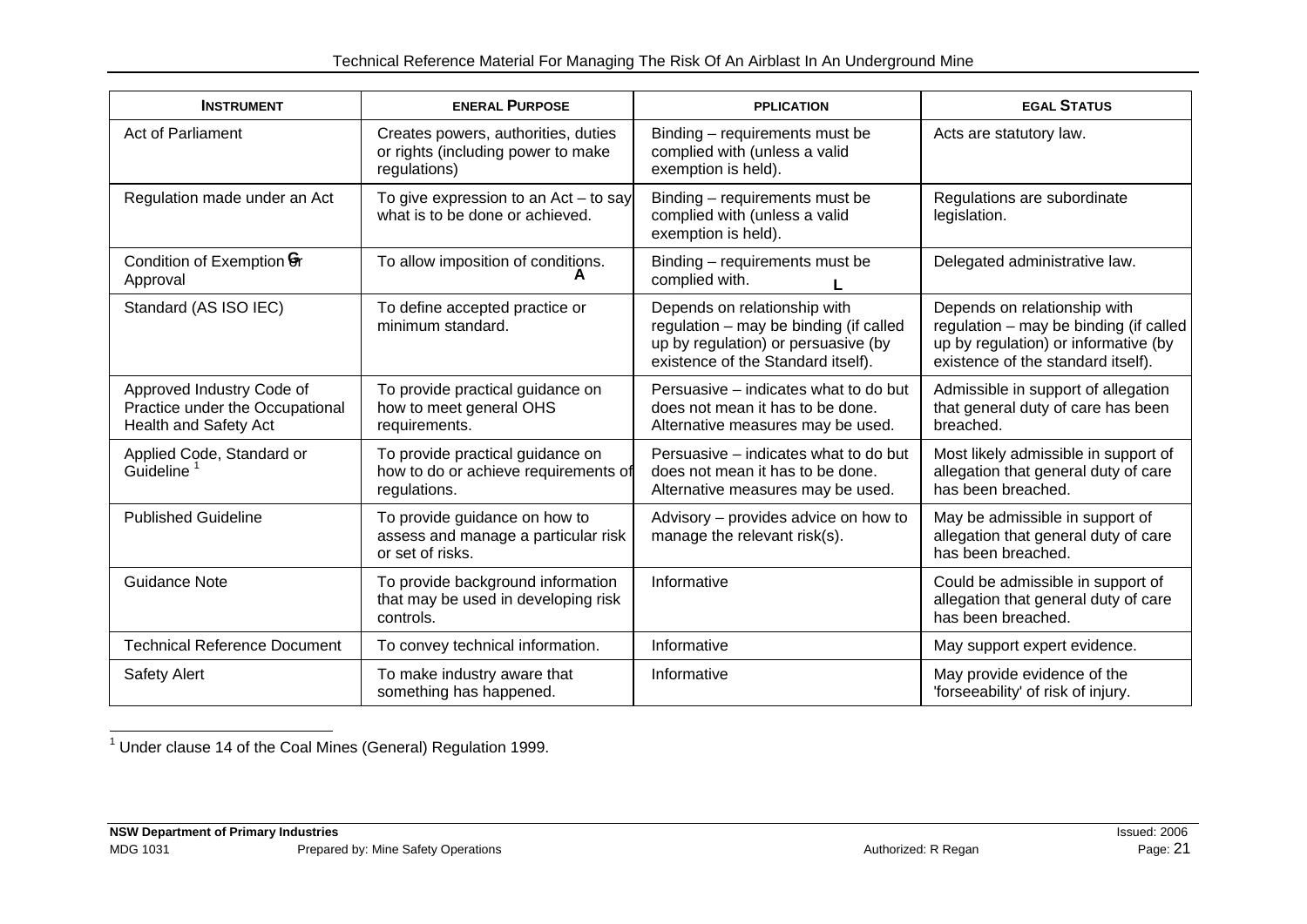# Technical Reference Material

# for

# Managing the Risk of an Airblast in An Underground Mine

# MDG 1031 TR

 Mine Safety Operations NSW Department of Primary Industries Prepared for: Chief Inspector of Mines Chief Inspector of Coal Mines

Date: June 2006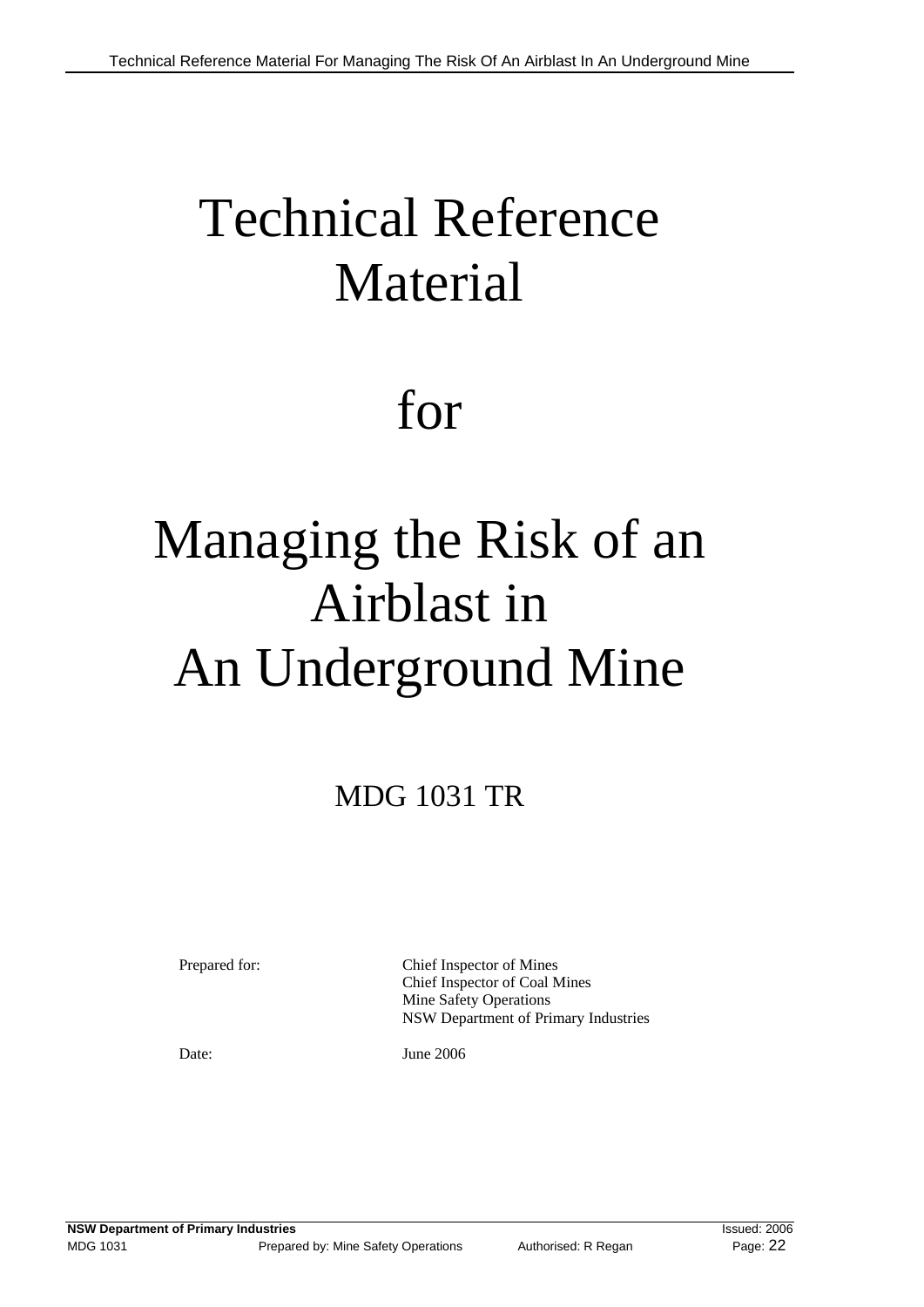## PREFACE

Unsupported rock spans are excavated within most underground mines. The resulting risk associated with the collapse of those spans needs to be assessed. Included in such a risk assessment can be an assessment of the risk of an airblast occurring.

The sudden collapse of a large volume of rock into a void can create an airblast that could travel throughout the mine. Such an airblast in a mine can have devastating consequences. It is often characterised by significant overpressures and air velocities which can result in fatal injuries to persons and cause severe damage to equipment and infrastructure.

This Technical Report Material (TRM) 1031 may be used as fundamental input into any risk assessment process associated with identifying hazards or risk of an airblast as well as planning, designing, investigating or maintaining control measures to prevent or mitigate airblasts underground.

This TRM is in two parts - Parts A and B.

Part A examines three elements which have been derived from the three key contributing factors that need to exist for an airblast to occur. These three elements are:

- • *void*
- • *source of potential energy*
- *openings into a void from the mine. Note: This opening into the void is one that would connect the void to the rest of the mine through which an airblast could travel*.

Conversely, if any one of these three contributing factors (or elements) in Part A is not present or is totally controlled, then an airblast would be prevented from occurring.

Part B examines issues surrounding one element only; namely *mitigating the effects of a potential airblast* or minimising the risk of exposure of persons and infrastructure to an airblast should an airblast occur.

Parts A and B include suggestions on issues that may warrant consideration. These may include:

- general issues to consider
- **i** investigation work that may be necessary
- planning or design suggestions
- controls that may be put in place
- monitoring suggestions that may help to indicate if further action is necessary.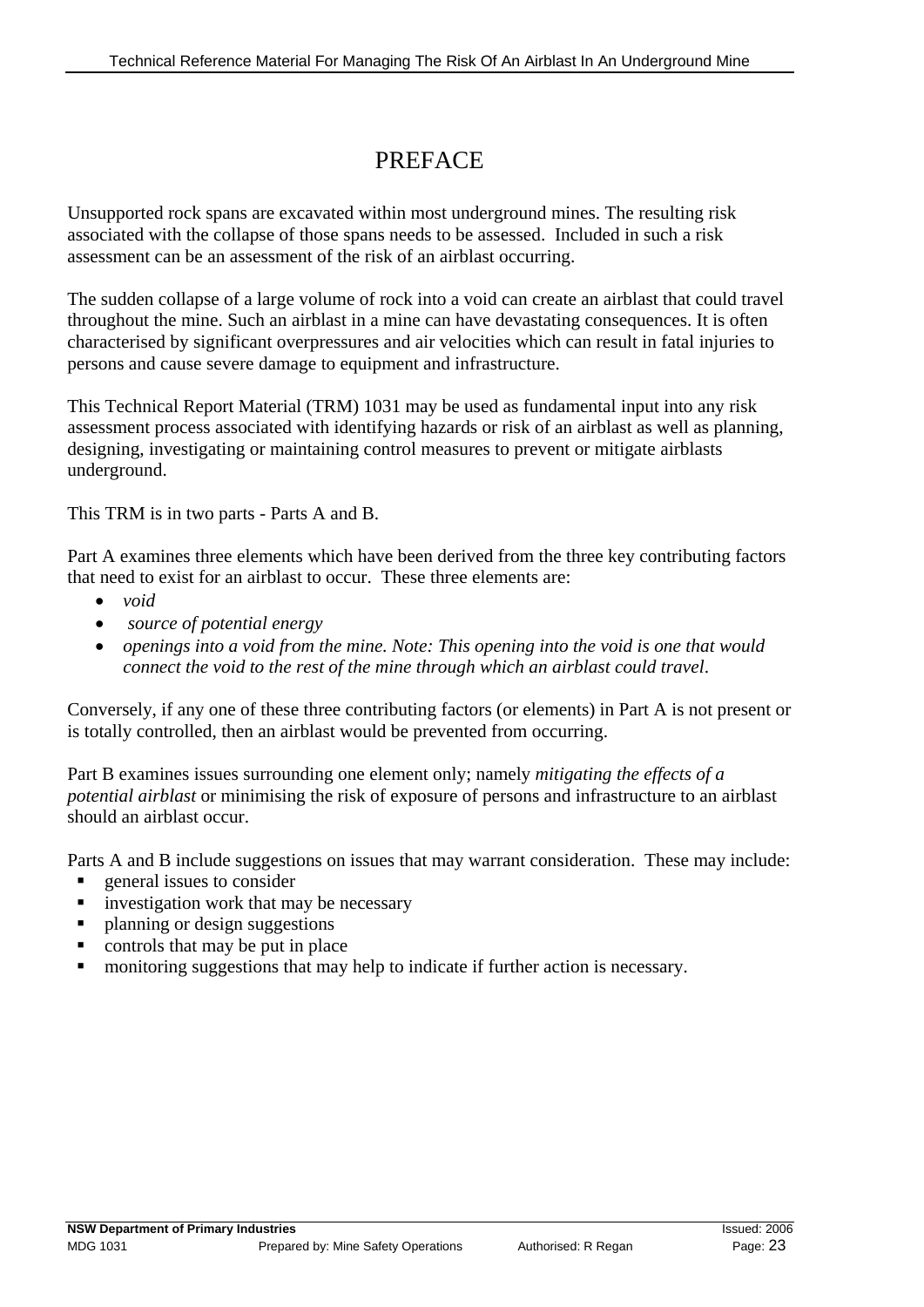#### **WORKING GROUP MEMBERS**

The NSW Chief Inspector of Mines set up a working group to develop this guidance material. Their contribution is appreciated and acknowledged with thanks.

The working group members were:

| Mr Ian Anderson           | Senior Inspector of Coal Mines, NSW Department of Primary<br>Industries                                                                        |
|---------------------------|------------------------------------------------------------------------------------------------------------------------------------------------|
| Mr David Dixon            | Senior Geotechnical Engineer, Endeavor Mine, NSW                                                                                               |
| Mr Chris Fowler           | Engineering Researcher, NSW, Sydney NSW                                                                                                        |
| Prof Dr Bruce Hebblewhite | Professor, Head of School of Mining, University of NSW,<br>Sydney NSW                                                                          |
| Mr Angus Henderson        | Senior Geotechnical Engineer, Perilya Broken Hill Mine, NSW                                                                                    |
| Mr Scott Jones            | Health and Safety Group Manager, Newcrest Mining Ltd,<br>Melbourne, VIC                                                                        |
| Mr Adrian Lang            | Geotechnical Engineer, WA Department of Consumer and<br><b>Employment Protection</b>                                                           |
| Dr Ken Mills              | Senior Geotechnical Engineer, SCT Operations Pty Ltd,<br>Wollongong, NSW                                                                       |
| Mr John Moss              | Senior Inspector of Mines, NSW Department of Primary<br>Industries                                                                             |
| Mr Iain Ross              | Principal Consultant – Underground Mining, Rio Tinto<br>Technical Services, Melbourne, VIC                                                     |
| Dr John Smith             | Associate Professor, Natural Resources Engineering Discipline,<br>School of Civil and Chemical Engineering, RMIT University,<br>Melbourne, VIC |
| Mr Mark Stephens          | Regional Inspector of Mines, NSW Department of Primary<br>Industries                                                                           |
| Mr Mike Turner            | Principal Geotechnical Engineer, Turner Mining and<br>Geotechnical Pty Ltd, Wembley, WA                                                        |
| Mr Jerry Wallace          | Operations Manager, United Colliery, Warkworth, NSW                                                                                            |
| Mr Mike Wilson            | Principal OH&S Inspector - Mining Engineer & Inspector of<br>Mines, Dangerous Substances & Specialists of SAfeWork SA                          |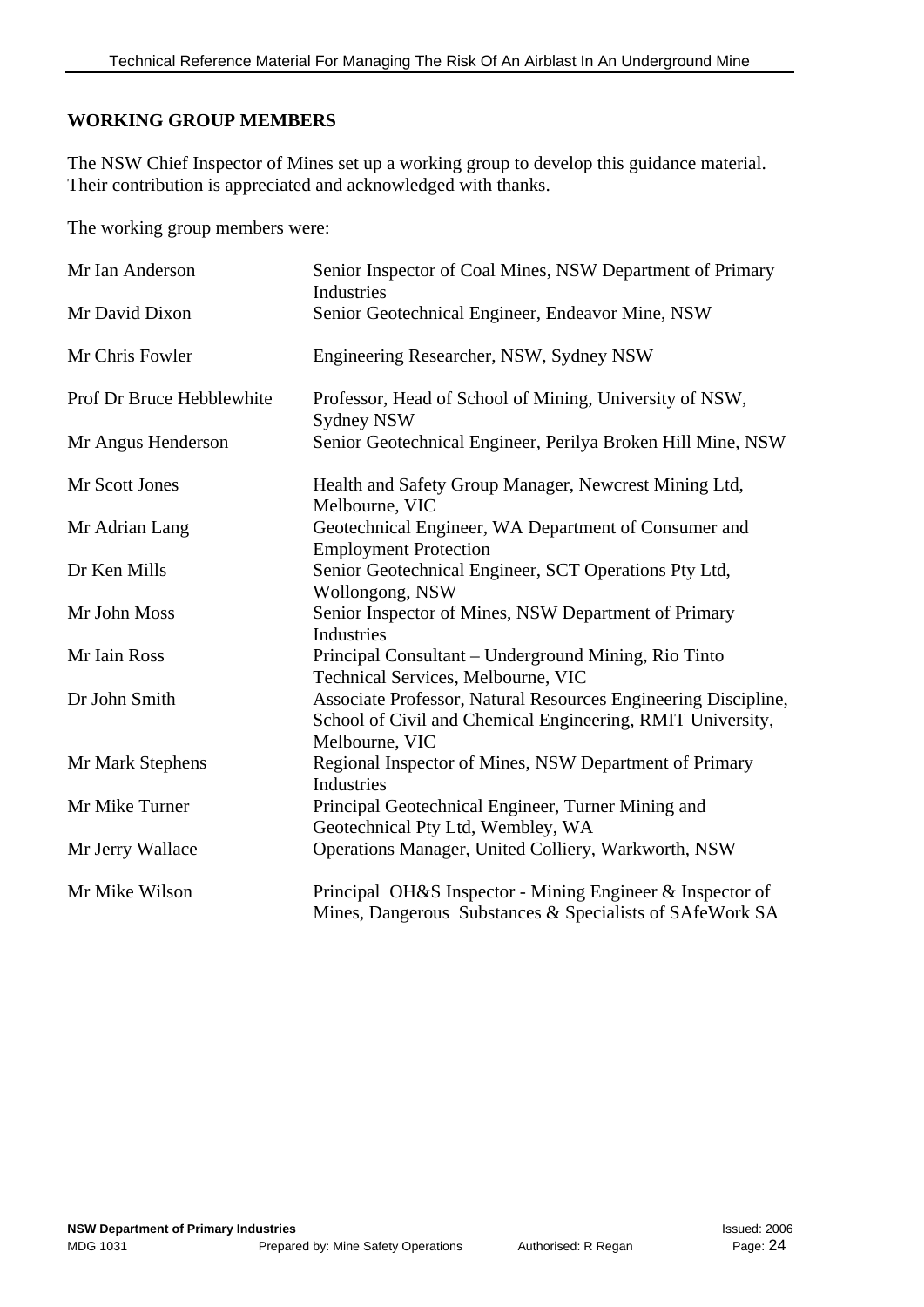## **CONTENTS**

#### **TECHNICAL REFERENCE MATERIAL FOR MANAGING THE RISK OF AN AIRBLAST IN AN UNDERGROUND MINE**

#### **PART A**

| VOID                                               | 1                        |
|----------------------------------------------------|--------------------------|
| Geometry                                           | 1                        |
| Volume of void                                     | 1                        |
| Plan area of void                                  | 3                        |
| Height of void                                     | $\overline{\mathcal{L}}$ |
| Shape of void and hydraulic radius                 | 5                        |
| Changes in geometry of void                        | 5                        |
|                                                    |                          |
| <b>Content</b>                                     | 6                        |
| Gas                                                | 6                        |
| Dust                                               | 6                        |
|                                                    |                          |
| <b>SOURCE OF POTENTIAL ENERGY</b>                  | 7                        |
| Potential for instability of in-situ rock          | 7                        |
| Span                                               | 7                        |
| Shape                                              | 8                        |
| Mass                                               | 8                        |
| Height                                             | 8                        |
| Proximity to the surface                           | 9                        |
| Proximity to other voids                           | 9                        |
| Geotechnical conditions                            | 10                       |
| General                                            | 10                       |
| <b>Rock Mass Quality</b>                           | 11                       |
| <b>Structures</b>                                  | 14                       |
| Pre-mining stress                                  | 15                       |
| Induced stress and regional stress                 | 16                       |
| Potential for caveability                          | 18                       |
| Designed ground failure                            | 19                       |
| Potential for ground failure which is not designed | 20                       |
| Status of mine openings                            | 21                       |
| Trigger mechanisms                                 | 22                       |
| <b>Blasting influences</b>                         | 22                       |
| Seismic influences                                 | 23                       |
| Water accumulation influences                      | 23                       |
| Influence of changed ground conditions             | 24                       |
| Effectiveness of ground support                    | 25                       |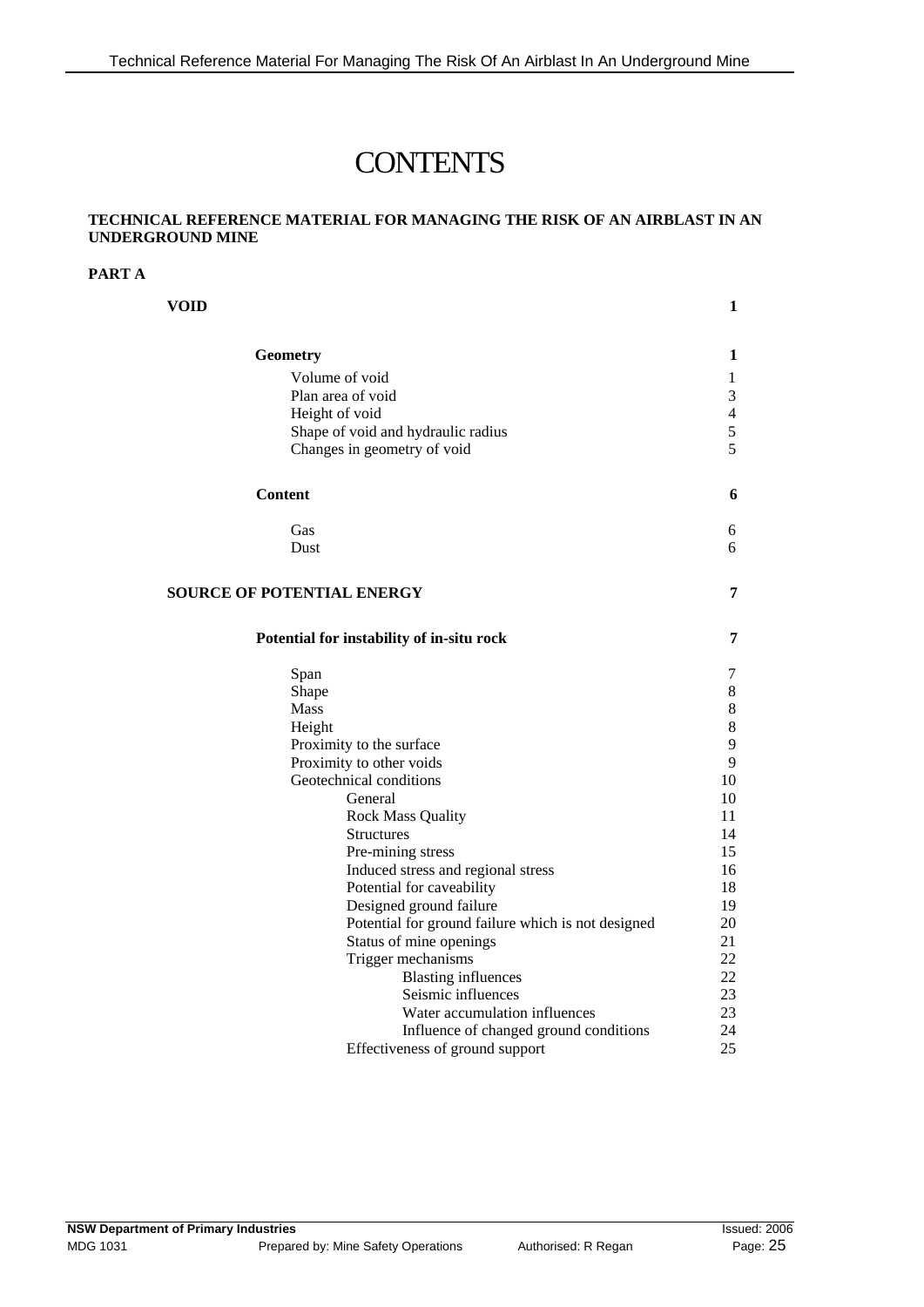| Potential for instability of backfill material                    | 26 |
|-------------------------------------------------------------------|----|
| General                                                           | 26 |
| Quality and moisture content of fill material                     | 27 |
| Mass failure of fill                                              | 27 |
| Potential for uncontrolled water flow                             | 28 |
| General                                                           | 28 |
| Induced water flow                                                | 29 |
| <b>Mudflows</b>                                                   | 30 |
| <b>OPENINGS INTO A VOID FROM THE MINE</b>                         | 31 |
| Planned openings connecting a void to the mine                    | 31 |
| Number of openings                                                | 31 |
| Location of openings                                              | 32 |
| Cross-sectional area of openings                                  | 33 |
| Path of least resistance and concentration effect                 | 33 |
| Unplanned openings connecting a void to the mine                  | 34 |
| Proximity of mine openings to a void                              | 34 |
| MITIGATING POTENTIAL EFFECTS OF AN AIRBLAST                       | 36 |
| <b>Planning and monitoring</b>                                    | 36 |
| Zones of influence of a potential airblast                        | 36 |
| Restricting access                                                | 38 |
| Provision of safe havens                                          | 39 |
| Location of contaminants                                          | 40 |
| Control of airblast pathways                                      | 40 |
| Plan for monitoring the risk of exposure to a possible airblast   | 41 |
| Mitigating the effects of a possible airblast in an existing mine | 42 |
| Control airflow                                                   | 42 |
| Debris and housekeeping                                           | 44 |
| Develop an airblast model                                         | 45 |

**PART B**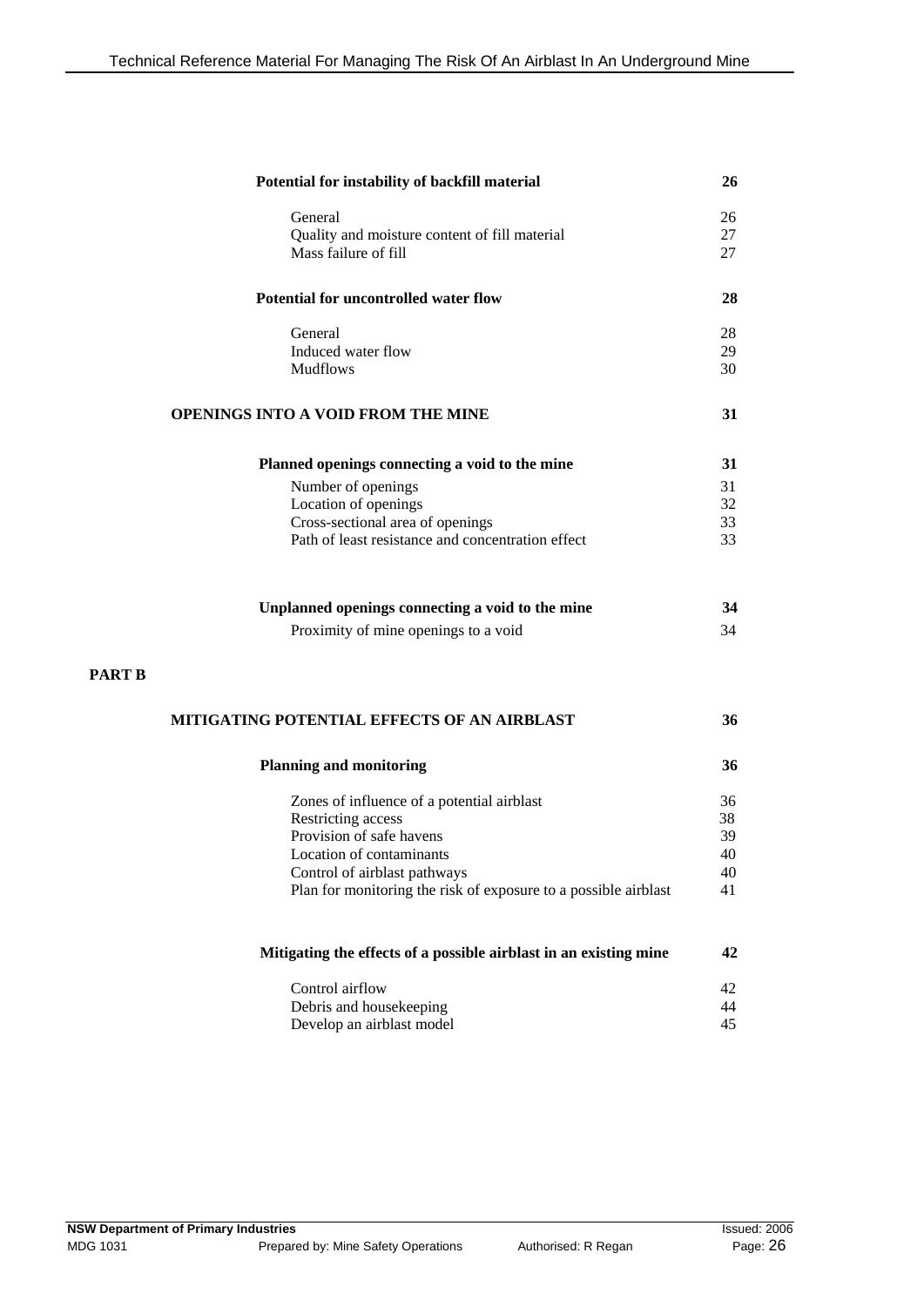## GUIDANCE MATERIAL FOR MANAGING THE RISK OF AN AIRBLAST IN AN UNDERGROUND MINE

| PART A      | <b>ELEMENT</b>          |                                                                                                                                                                                                                                                                                                                                                                                                                                                                                                                                                                                                                                                                                                                                                                                                                                                                                           |
|-------------|-------------------------|-------------------------------------------------------------------------------------------------------------------------------------------------------------------------------------------------------------------------------------------------------------------------------------------------------------------------------------------------------------------------------------------------------------------------------------------------------------------------------------------------------------------------------------------------------------------------------------------------------------------------------------------------------------------------------------------------------------------------------------------------------------------------------------------------------------------------------------------------------------------------------------------|
|             | (1) VOD                 | A void needs to be present for an airblast to occur. Therefore, the risk of an airblast is<br>lowered if the dimensions of a void are minimised. However, if a medium to large void is<br>part of the mine design or there is a potential for a larger void to be created then the<br>following should be considered.                                                                                                                                                                                                                                                                                                                                                                                                                                                                                                                                                                     |
| Sub-element | Issues to be considered | Additional notes, controls and monitoring                                                                                                                                                                                                                                                                                                                                                                                                                                                                                                                                                                                                                                                                                                                                                                                                                                                 |
| Geometry    | 1. Volume of void       | General<br>There needs to be in place a system to measure or accurately estimate the changing dimensions of a<br>void so that the risk of an airblast can be estimated.<br>Coal or tabular deposits<br>In tabular deposits, especially coal mines, the presence of a massive stratum in the immediate roof area<br>is critical to estimating the potential for an airblast. Factors to consider could include the following:<br>Where a massive stratum lies within the caving height of a goaf, a void or air gap may develop.<br>The size of the void can be very difficult to estimate.<br>Where a massive stratum lies directly on top of the seam the volume of the open goaf is critical<br>in estimating the potential for an airblast. In this case the total dimensions of the uncollapsed<br>goaf or void would be important to readily estimate the risk.<br>Caving operations |
|             |                         | An airblast can be substantially prevented in a caving operation by designing the void geometry to<br>provide for continuous caving. Planning and designing for a minimal air gap and void throughout a<br>caving operation is an important design objective.                                                                                                                                                                                                                                                                                                                                                                                                                                                                                                                                                                                                                             |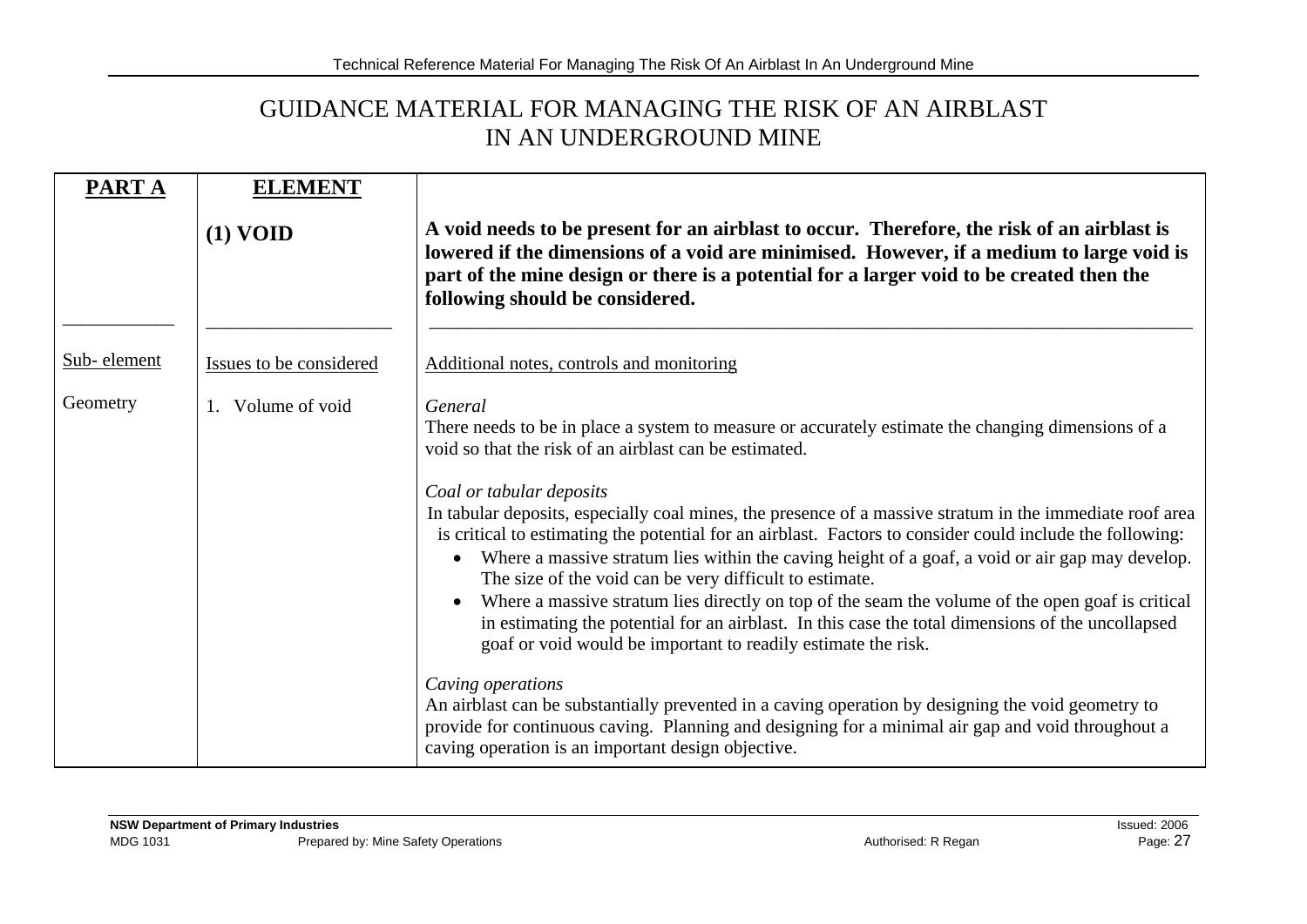| Sub-element<br>Issues to be considered              | Additional notes, controls and monitoring (cont.)                                                                                                                                                                                                                                                                                                                                                                                                                                                                                                                                                                                                                                                                                                                                                                                                                                                                                                                                                                                                                                                                                                                                                                                                                                                                                                                                                                                                                                                                                                                                                                                                                                                       |  |
|-----------------------------------------------------|---------------------------------------------------------------------------------------------------------------------------------------------------------------------------------------------------------------------------------------------------------------------------------------------------------------------------------------------------------------------------------------------------------------------------------------------------------------------------------------------------------------------------------------------------------------------------------------------------------------------------------------------------------------------------------------------------------------------------------------------------------------------------------------------------------------------------------------------------------------------------------------------------------------------------------------------------------------------------------------------------------------------------------------------------------------------------------------------------------------------------------------------------------------------------------------------------------------------------------------------------------------------------------------------------------------------------------------------------------------------------------------------------------------------------------------------------------------------------------------------------------------------------------------------------------------------------------------------------------------------------------------------------------------------------------------------------------|--|
| Volume of void (cont.)<br>Geometry<br>1.<br>(cont.) | Caving operations<br>A primary control in preventing an airblast from occurring is to inhibit or minimise the development of<br>an air gap. Consider only pulling the swell until the cave back has broken through to its limit to<br>prevent a significant void being developed. Also, to minimise an air gap one could consider blasting or<br>hydro-fracturing of the stope or cave back to induce a fall of ground. Where inducement of the back is<br>not practical then a muckpile of broken material below the cave back and in the potential fall area<br>could be provided. This muckpile should be kept as large as possible to reduce the volume of the void<br>and cushion the energy from any fall of ground. This stockpile of material could also reduce the air<br>pressure should an airblast occur as air flows through it, thus minimising the effects of an airblast to<br>the rest of the mine.<br><b>Monitoring controls</b><br>Consider establishing a void monitoring system to monitor the void's dimensions and any changes to<br>those dimensions. Some monitoring systems have included:<br>time domain reflectometers (TDR's),<br>mass balance calculations,<br>open hole cameras,<br>$\bullet$<br>cavity monitoring systems,<br>depth plumbing via drill holes, and<br>$\bullet$<br>microseismic sensors (at various depths) to identify seismogenic zones.<br>Information, such as above, should be obtained from a number of sources to cross check the data. If<br>safe access exists to the void and information can be obtained on its dimensions, then it can be<br>compared to the void design and an additional assessment of the risk of airblast could be made. |  |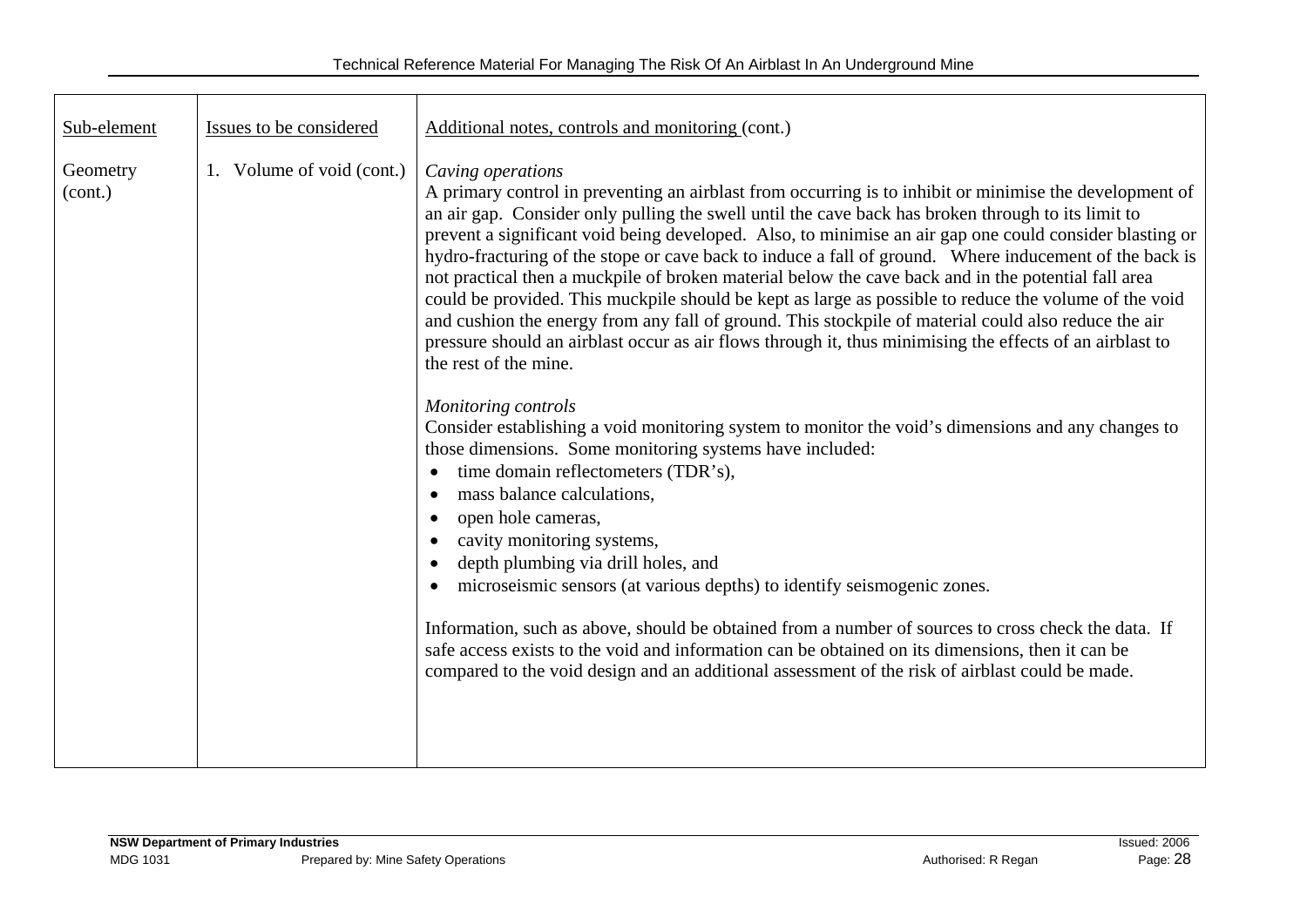| Sub-element         | Issues to be considered                                                                                                                                                                                                                              | Additional notes, controls and monitoring                                                                                                                                                                                                                                                                                                                                                                                                                                                                                                                                    |  |
|---------------------|------------------------------------------------------------------------------------------------------------------------------------------------------------------------------------------------------------------------------------------------------|------------------------------------------------------------------------------------------------------------------------------------------------------------------------------------------------------------------------------------------------------------------------------------------------------------------------------------------------------------------------------------------------------------------------------------------------------------------------------------------------------------------------------------------------------------------------------|--|
| Geometry<br>(cont.) | 2. Plan area of void<br>Coal or tabular deposits<br>Where a goaf is overlain by a massive stratum the plan area of an open goaf void and in particular the<br>width of the goaf would be important in determining the risk of an airblast occurring. |                                                                                                                                                                                                                                                                                                                                                                                                                                                                                                                                                                              |  |
|                     |                                                                                                                                                                                                                                                      | Controls<br>A primary control to prevent airblast is to minimise the plan area of a void thus minimising a fall of<br>ground. It may be appropriate following a geotechnical assessment to induce a fall of ground and<br>manage the fall. This may be appropriate in caving operations and could be achieved by increasing the<br>area of the footprint. However, consideration should be given for additional controls to minimise the<br>effects of an airblast if one did occur.                                                                                         |  |
|                     |                                                                                                                                                                                                                                                      | Planning and monitoring<br>The void plan area should not exceed engineering design specifications. If the risk is high of this<br>happening due to geotechnical or other reasons, then a monitoring system should be in place. Cavity<br>monitoring system (CMS) or survey pickups may facilitate the identification of over-breaks within a<br>stope or mined out void. If an increase in the plan area is detected it may contribute to an uncontrolled<br>failure of ground and therefore an airblast. Further control measures may be considered to reduce this<br>risk. |  |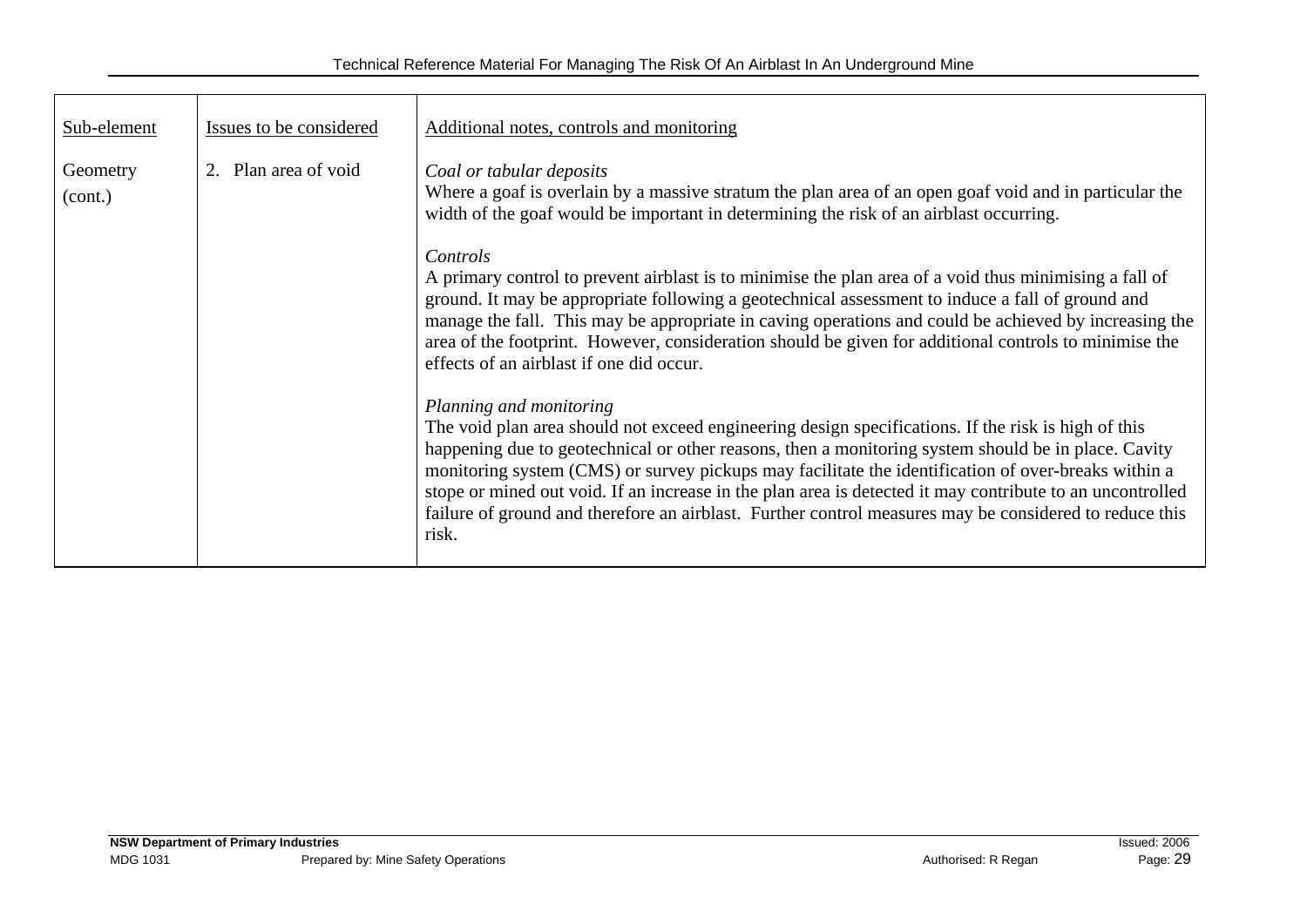| Sub-element                                                             | Issues to be considered                                                                                                                                                                             | Additional notes, controls and monitoring                                                                                                                                                                                                                                                                                                                                                                                                                                          |  |
|-------------------------------------------------------------------------|-----------------------------------------------------------------------------------------------------------------------------------------------------------------------------------------------------|------------------------------------------------------------------------------------------------------------------------------------------------------------------------------------------------------------------------------------------------------------------------------------------------------------------------------------------------------------------------------------------------------------------------------------------------------------------------------------|--|
| Geometry<br>(cont.)                                                     | Height of void<br>3.                                                                                                                                                                                | General<br>It would appear that the potential energy and therefore the magnitude of the consequence of an airblast<br>increases proportionally with the height of the void.                                                                                                                                                                                                                                                                                                        |  |
| Coal or tabular deposits<br>consequence of an airblast should it occur. |                                                                                                                                                                                                     | The height of an open goaf void, overlain by a massive stratum, would be important in assessing the                                                                                                                                                                                                                                                                                                                                                                                |  |
|                                                                         | Controls<br>A primary control is to leave blasted or fallen material in the mined out area to reduce the height of the<br>void to cushion or dissipate the energy from an airblast should it occur. |                                                                                                                                                                                                                                                                                                                                                                                                                                                                                    |  |
|                                                                         |                                                                                                                                                                                                     | If there is potential for the void height to increase in time then a monitoring system could be set up to<br>monitor changes in height. Planned responses could then be established when certain trigger points are<br>reached that would minimise the risk of an airblast from occurring. A Trigger Action Response Plan<br>(TARP) can be arranged in a table form to summarize this response plan, refer to Appendix I for an<br>example. Planned responses to consider include: |  |
|                                                                         |                                                                                                                                                                                                     | initially more regular monitoring of the void height,<br>adopting a very strict draw control strategy,                                                                                                                                                                                                                                                                                                                                                                             |  |
|                                                                         |                                                                                                                                                                                                     | increasing the stockpile of rock material below the void,<br>securing escape pathways,<br>establishing controls, such as safe havens and partly or fully restricting an airblast pathway. For                                                                                                                                                                                                                                                                                      |  |
|                                                                         |                                                                                                                                                                                                     | details see Part B Mitigating the potential effects of an airblast.                                                                                                                                                                                                                                                                                                                                                                                                                |  |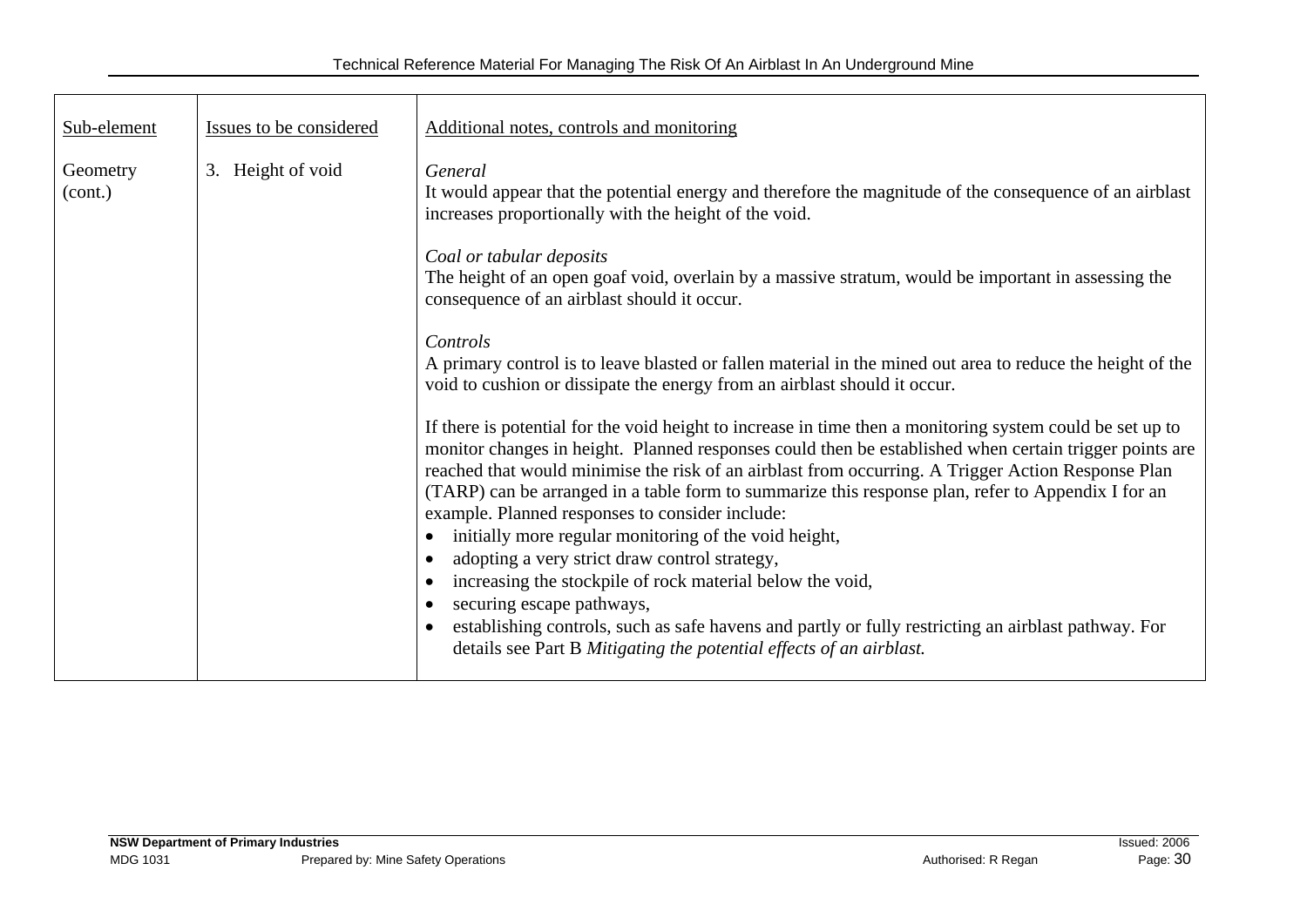| Sub-element         | Issues to be considered                          | Additional notes, controls and monitoring                                                                                                                                                                                                                                                                                                                                                                                                                                                                                                                                                                                                 |  |
|---------------------|--------------------------------------------------|-------------------------------------------------------------------------------------------------------------------------------------------------------------------------------------------------------------------------------------------------------------------------------------------------------------------------------------------------------------------------------------------------------------------------------------------------------------------------------------------------------------------------------------------------------------------------------------------------------------------------------------------|--|
| Geometry<br>(cont.) | 4. Shape of void opening<br>and hydraulic radius | General<br>Shape can influence the stability of a void. Hydraulic radius (area divided by perimeter) is a<br>commonly used measure of the geometry of the undercut in caving operations. Both Laubscher's<br>Stability Graph and the Extended Matthew's method use hydraulic radius of the undercut for<br>determining whether a rock mass will cave.                                                                                                                                                                                                                                                                                     |  |
|                     |                                                  | Planning and controls<br>The stope shape design process should take into consideration the stability of all stope surfaces, not<br>only the stability of the backs. Hanging wall and rib pillar failures in steep to moderately dipping<br>orebodies should be considered. Empirical design methods may be used to determine the maximum<br>stable hydraulic radius for each surface.<br>The principal controls include:<br>mine design (taking into account the footprint shape and hydraulic radius),<br>variations in the draw of material below and<br>understanding the ground's caveability through geotechnical data.<br>$\bullet$ |  |
| Geometry            | 5. Changes in geometry of<br>void                | Planning and monitoring<br>The potential for an airblast to occur increases if any unplanned over-break of ground occurs in any<br>mined out areas or stope. A geotechnical assessment should be carried out to determine the level of<br>risk should any over-break occur. If considered necessary, monitoring of the void and surrounding<br>ground may be required; which may then trigger the need for further control measures to minimise the<br>risk of an airblast. See controls mentioned above under Part A, (1) Void, Geometry, 3. Height of void.                                                                             |  |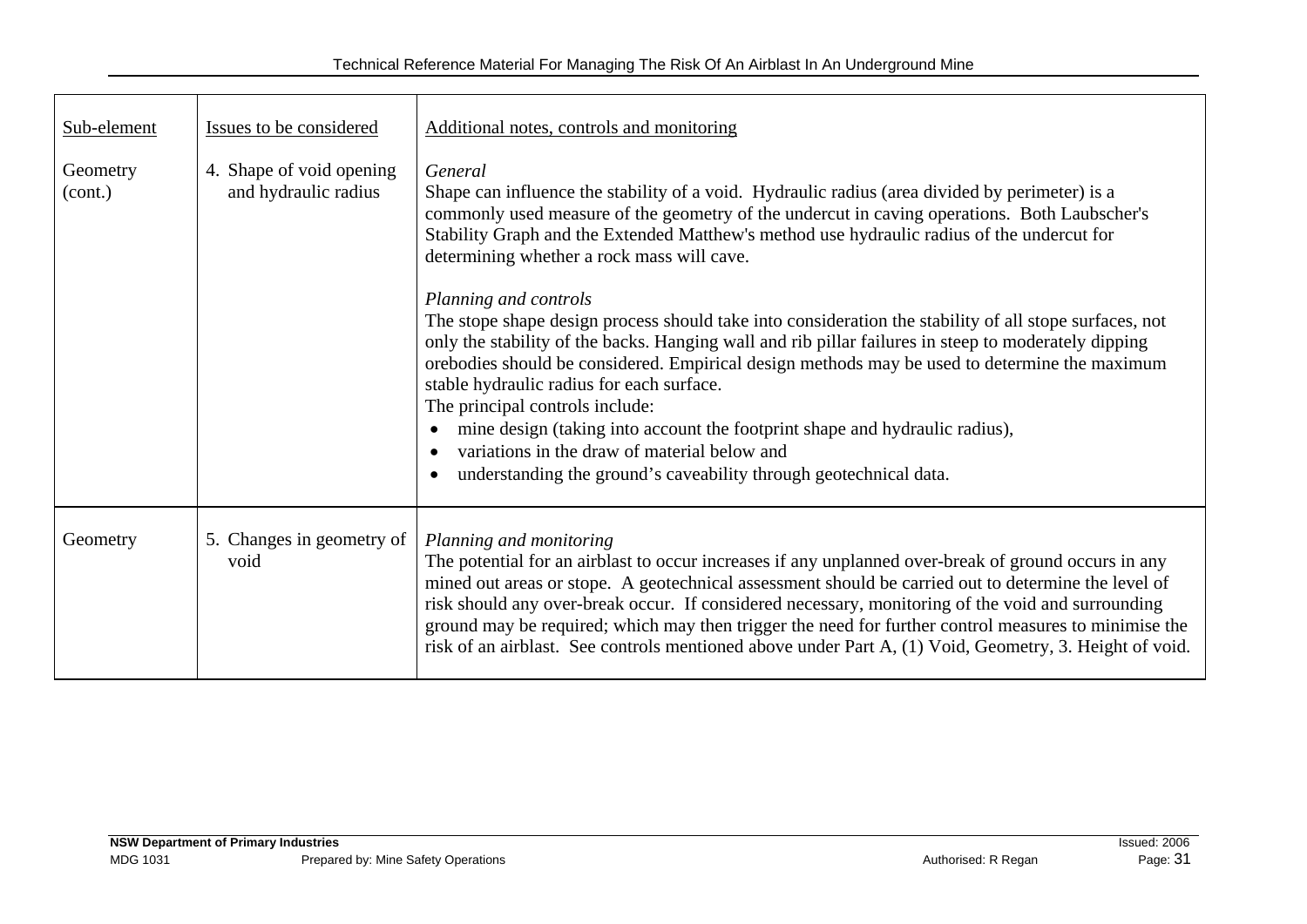| Sub-element | Issues to be considered                                                                                                                            | Additional notes, controls and monitoring                                                                                                                                                                                                                                                                                                                                                                                                                                                                                                                                                                                                                                                                                                                                                                                                                                                                                                                      |  |
|-------------|----------------------------------------------------------------------------------------------------------------------------------------------------|----------------------------------------------------------------------------------------------------------------------------------------------------------------------------------------------------------------------------------------------------------------------------------------------------------------------------------------------------------------------------------------------------------------------------------------------------------------------------------------------------------------------------------------------------------------------------------------------------------------------------------------------------------------------------------------------------------------------------------------------------------------------------------------------------------------------------------------------------------------------------------------------------------------------------------------------------------------|--|
| Content     | 1. Gas<br>Note: Coal Mines $-$ the<br>risk level significantly<br>increases with the<br>presence of flammable<br>gases should an airblast<br>occur | Coal-General<br>An airblast in a coal mine will expel a mixture of methane, coal dust and air from the goaf. This<br>expelled mixture may also raise deposited coal dust, in the active workings, into suspension. Ignition<br>of this gas and dust cloud is likely to result in a major explosion.<br>$Coal-Controls$<br>It is worth noting that in coal mines the lower explosive limit (LEL) for methane gas and suspended<br>coal dust air cloud is lower than the LEL for either separately. Therefore, serious consideration needs<br>to be given to effectively ventilate the void area or goaf to eliminate explosive methane levels if the<br>potential fro an airblast develops.<br>Coal – Monitoring<br>Gas detection equipment may need to be installed to monitor for changes in methane levels. Further<br>planning may be necessary to have the ability to provide additional ventilation to dilute air or to<br>prevent gas from accumulating. |  |
| Content     | 2. Dust<br>Note: Coal Mines $-$ the<br>risk significantly increases<br>with the presence of<br>flammable dust should an<br>airblast occur          | Coal - Minimise risk with controls<br>In coal mines the real lower explosive limit (LEL) for methane gas and suspended coal dust air cloud is<br>lower than the LEL for either separately. Consideration needs to be given to the application of<br>stonedust into the void or goaf area to reduce the coal dust explosion hazard.                                                                                                                                                                                                                                                                                                                                                                                                                                                                                                                                                                                                                             |  |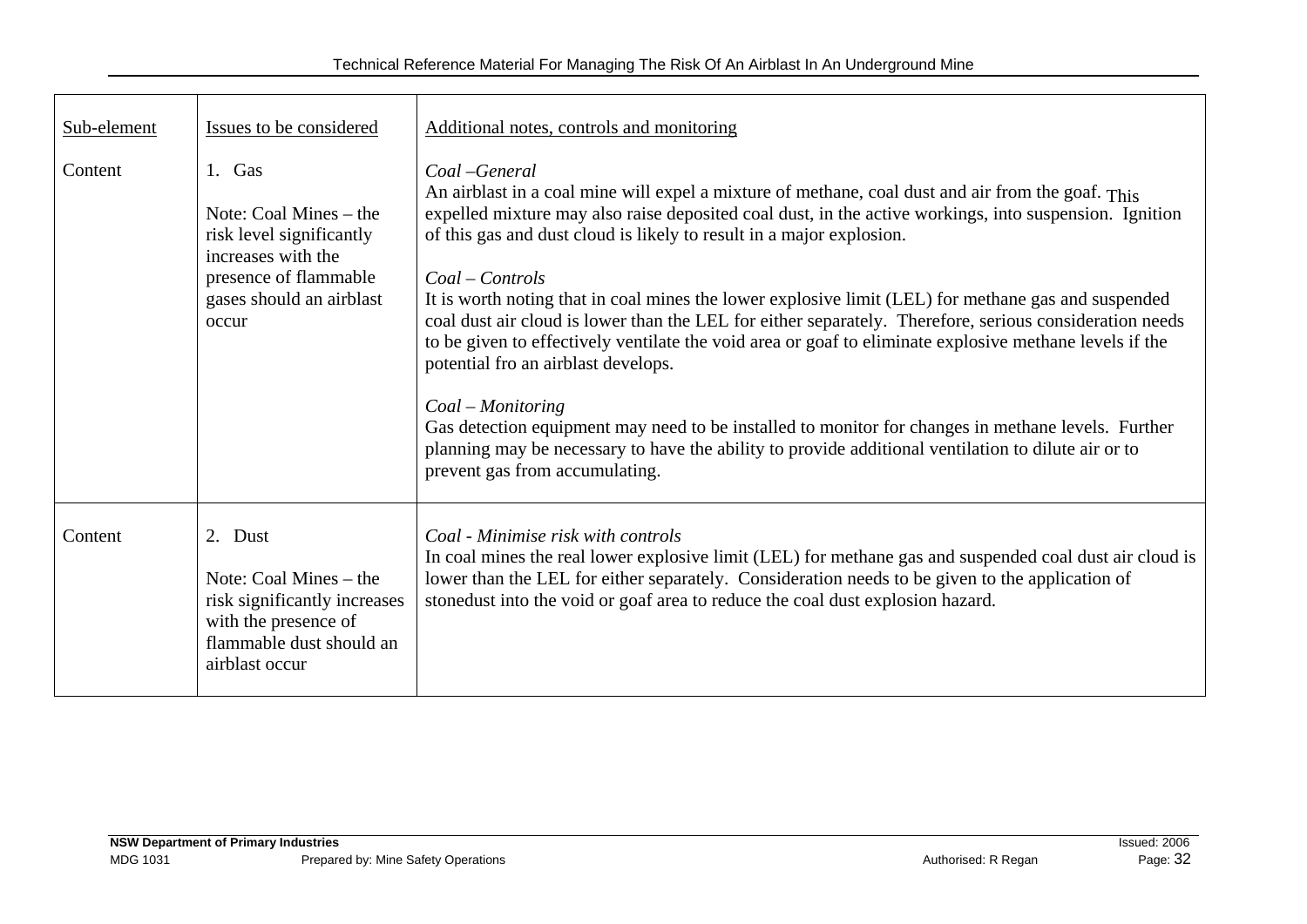| <b>PARTA</b>                                    | <b>ELEMENT</b>                             |                                                                                                                                                                                                                                                                                                                                                                                                                                                                                                                                                                                                                                                                                                                                                                                                                                                                                                                                                                                                                                                                                               |
|-------------------------------------------------|--------------------------------------------|-----------------------------------------------------------------------------------------------------------------------------------------------------------------------------------------------------------------------------------------------------------------------------------------------------------------------------------------------------------------------------------------------------------------------------------------------------------------------------------------------------------------------------------------------------------------------------------------------------------------------------------------------------------------------------------------------------------------------------------------------------------------------------------------------------------------------------------------------------------------------------------------------------------------------------------------------------------------------------------------------------------------------------------------------------------------------------------------------|
|                                                 | (2) A SOURCE OF POTENTIAL<br><b>ENERGY</b> | There needs to be a source of potential energy or "piston" for an<br>airblast to occur. Rock or other material above or adjacent to a void<br>has potential energy to fall. If this source of potential energy is<br>minimised then the risk of an airblast is also minimised. The following<br>issues may be considered when a source of potential energy that could<br>contribute to an airblast occurring in an underground mine.                                                                                                                                                                                                                                                                                                                                                                                                                                                                                                                                                                                                                                                          |
| Sub-element                                     | Issues to be considered                    | Additional notes, controls and monitoring                                                                                                                                                                                                                                                                                                                                                                                                                                                                                                                                                                                                                                                                                                                                                                                                                                                                                                                                                                                                                                                     |
| Potential for<br>instability of<br>in-situ rock | 1. Span                                    | Assessment, planning and design<br>It is generally accepted that larger spans expose a greater number of joints in a<br>rock mass than smaller spans. Consider identifying dominant joint sets and<br>controlling structures such as faults or geological contact zones.<br>Stope designs may need modification or require additional ground support prior<br>to mining and as part of the ongoing mining method. Empirical design methods<br>may be used to estimate maximum stable spans and stand up times.<br>Detailed geotechnical assessment may be necessary to assist in estimating the<br>ground's caveability with its hydraulic radius. Openings may then need to be<br>carefully designed to minimise the risk of unplanned ground movement.<br>A potential large scale massive failure would pose a greater risk than a<br>progressive failure in sheared rock material.<br>Planning - Coal<br>In coal mines planning of the goaf width could be critical to ensure either:-<br>Caving will not occur, or<br>Regular systemic caving is controlled leaving limited goaf hang-up. |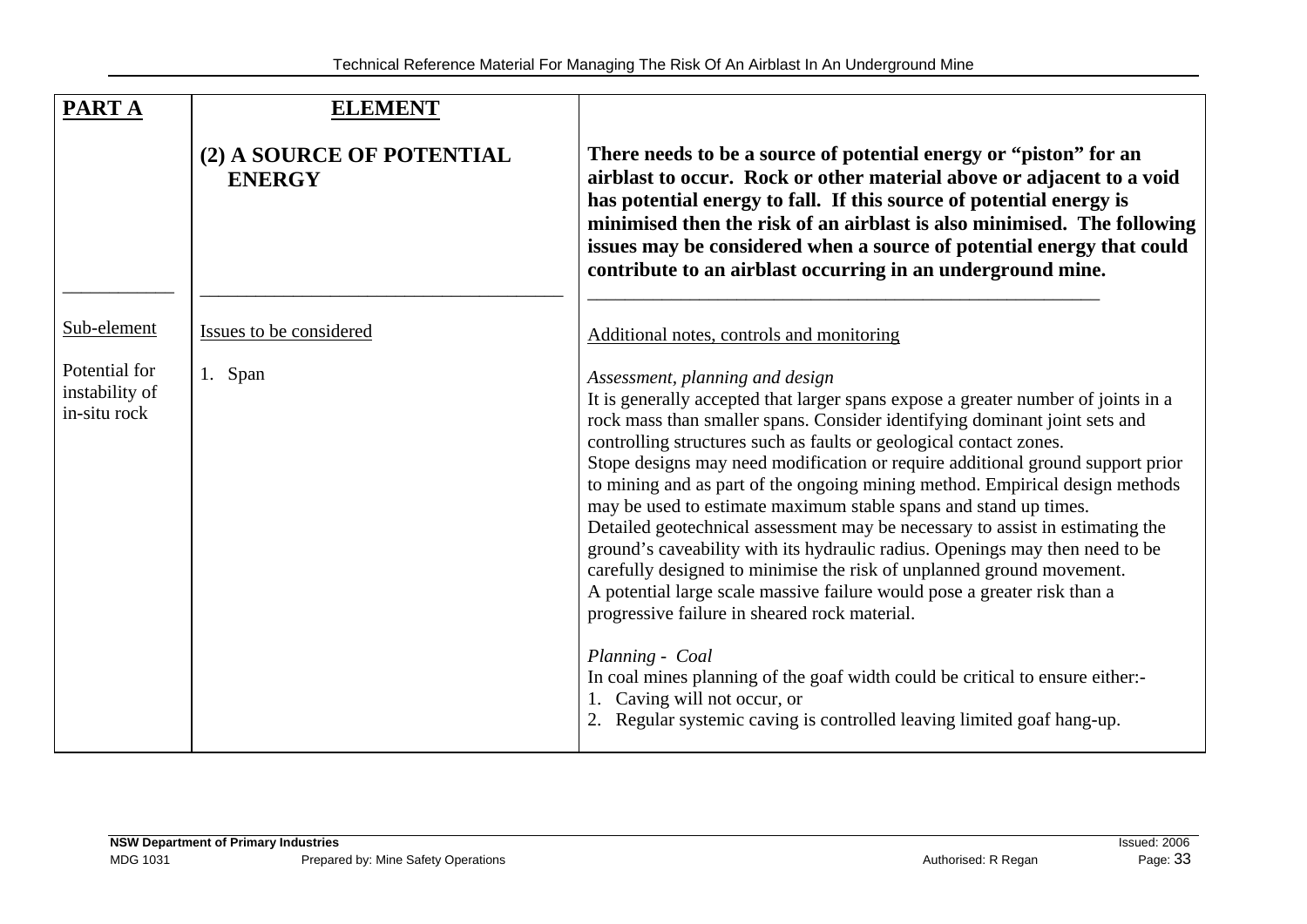| Sub-element                                                | Issues to be considered | Additional notes, controls and monitoring                                                                                                                                                                                                                                                                                                                                                                              |
|------------------------------------------------------------|-------------------------|------------------------------------------------------------------------------------------------------------------------------------------------------------------------------------------------------------------------------------------------------------------------------------------------------------------------------------------------------------------------------------------------------------------------|
| Potential for<br>instability of<br>in-situ rock<br>(cont.) | 2. Shape                | Planning and design<br>The design shape may influence the stability of an open void. For example,<br>arched stope backs may exhibit better stability than the equivalent span of a flat<br>back. Consideration should be given to mining only inherently stable shapes<br>following geotechnical assessment. Consider alternate stope designs and apply<br>risk assessment principles to potential failure mechanisms. |
| Potential for<br>instability of<br>in-situ rock            | 3. Mass                 | General<br>Consider induced stresses that could cause rock mass to shear. For example an<br>excavated stope may affect the stability of crown pillars.<br><b>Monitoring</b>                                                                                                                                                                                                                                            |
|                                                            |                         | Consider monitoring the loading in the backs or roof of the open void. And, if<br>applicable, monitor the effects of static loading on bridge or crown pillars by the<br>filling of stopes at levels above especially but also any adjacent stope. Recognise<br>that arching can develop in a fill mass such that some of the vertical load is<br>transferred to surrounding walls.                                    |
| Potential for<br>instability of<br>in-situ rock            | 4. Height               | General<br>The higher the potential fall the greater the potential energy and its consequences<br>even within a small area. For instance an airblast could occur at a drawpoint if<br>there is sufficient height and a plug or slab of material falls.                                                                                                                                                                 |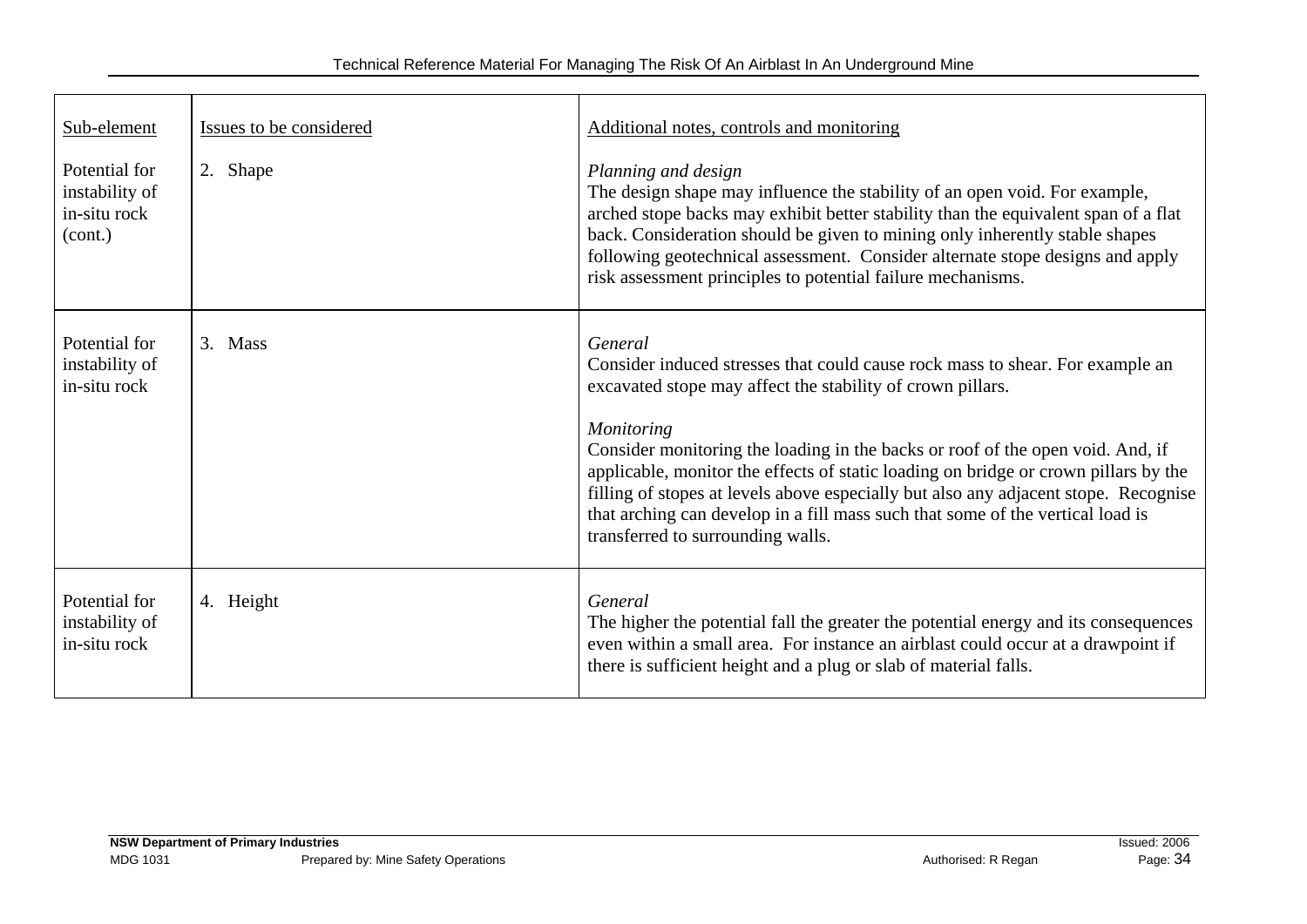| Sub-element                                                | Issues to be considered     | Additional notes, controls and monitoring                                                                                                                                                                                                                                                                                                                                                                                                                                                                                                                                                                                                                                                                                                                                                                                                                                                                                                                                                                                                                                                                                                                                                                                                                                                                                                                                                                                                                                                                                                                                             |
|------------------------------------------------------------|-----------------------------|---------------------------------------------------------------------------------------------------------------------------------------------------------------------------------------------------------------------------------------------------------------------------------------------------------------------------------------------------------------------------------------------------------------------------------------------------------------------------------------------------------------------------------------------------------------------------------------------------------------------------------------------------------------------------------------------------------------------------------------------------------------------------------------------------------------------------------------------------------------------------------------------------------------------------------------------------------------------------------------------------------------------------------------------------------------------------------------------------------------------------------------------------------------------------------------------------------------------------------------------------------------------------------------------------------------------------------------------------------------------------------------------------------------------------------------------------------------------------------------------------------------------------------------------------------------------------------------|
| Potential for<br>instability of<br>in-situ rock<br>(cont.) | 5. Proximity to the surface | Coal and all other shallow mines<br>In coal mines and or other shallow mines at depths of 50m or less, a plug failure<br>may occur in the strata above the goaf or stope to the surface, creating a risk of<br>an airblast by a mass fall of ground in otherwise readily caving strata. Under<br>these conditions the entire goaf area formed can suddenly collapse resulting in a<br>massive airblast. The term 'suddenly' means with no practical warning.<br>Experience has been that a goaf can collapse with no warning in less than two<br>seconds.<br>However, in 1999, a large plug failure occurred at Parkes (NSW) at about 110m<br>from the surface in weaker layers of rock. When this plug failure occurred it<br>resulted in a massive airblast travelling through some of the underground<br>workings.<br>Investigation<br>Rock masses close to surface can have varied properties due to weathering,<br>oxidation, geological structure and the presence of aquifers. A pre-strip as part<br>of open pit development may be necessary. And this may provide an opportunity<br>to investigate near-surface geotechnical conditions. Also, there may be the<br>potential for migration of a stope through or into a crown pillar by unraveling of<br>weathered zones in proximity to the surface. Exposure of the stope back in a rock<br>mass with different engineering qualities to the design may potentially accelerate<br>failure as the rock mass conditions change. Monitoring may therefore be<br>considered and changes reviewed against the design criteria. |
| Potential for<br>instability of<br>in-situ rock            | 6. Proximity to other voids | Planning and design<br>Consider design stoping sequences and the location of excavations in relation to<br>other openings with a view to minimising ground stresses to the other openings.<br>If for instance a pillar was designed between two open stopes, it can result in the<br>creation of a very large void volume and span should the pillar collapse. This<br>emphasizes the importance of adequate pillar design.                                                                                                                                                                                                                                                                                                                                                                                                                                                                                                                                                                                                                                                                                                                                                                                                                                                                                                                                                                                                                                                                                                                                                           |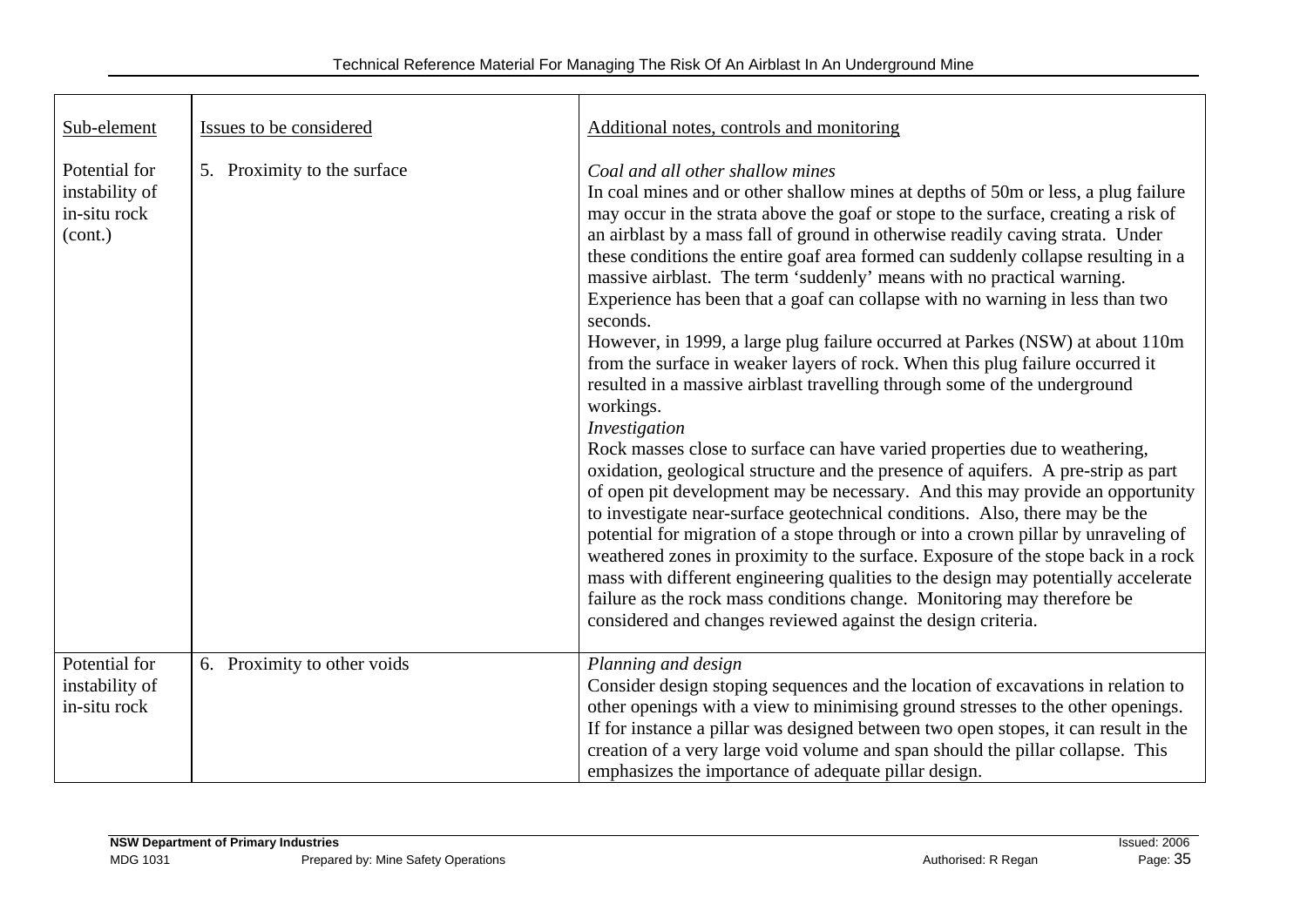| Sub-element                                                | Issues to be considered                | Additional notes, controls and monitoring                                                                                                                                                                                                                                                                                                                                                                                                                                                                                                                                                                                                                                                                                                                                                                                                                                                                                                                                                                                       |
|------------------------------------------------------------|----------------------------------------|---------------------------------------------------------------------------------------------------------------------------------------------------------------------------------------------------------------------------------------------------------------------------------------------------------------------------------------------------------------------------------------------------------------------------------------------------------------------------------------------------------------------------------------------------------------------------------------------------------------------------------------------------------------------------------------------------------------------------------------------------------------------------------------------------------------------------------------------------------------------------------------------------------------------------------------------------------------------------------------------------------------------------------|
| Potential for<br>instability of<br>in-situ rock<br>(cont.) | Geotechnical conditions<br>(a) General | Investigation<br>Consider using appropriate site investigation techniques based on the<br>topographical, geological, geotechnical and hydro-geological conditions of the<br>area and its surroundings. Also consider geophysical techniques being applied to<br>investigate and understand the regional geology of the mine and its surroundings.<br>Experience has shown that understanding the ground conditions and identifying<br>changes can greatly assist in developing predictive methods. In particular, major<br>geological structures need to be identified and taken into account. Other<br>geotechnical information could include stress modelling and stress measurement.<br><b>Monitoring</b><br>Identifying and monitoring of geotechnical conditions can provide systematic<br>measurements and new knowledge regarding void changes and rock movement<br>on various geological structures. Monitoring of changes can include the use of<br>microseismic monitoring, extensometers and open borehole plumbing. |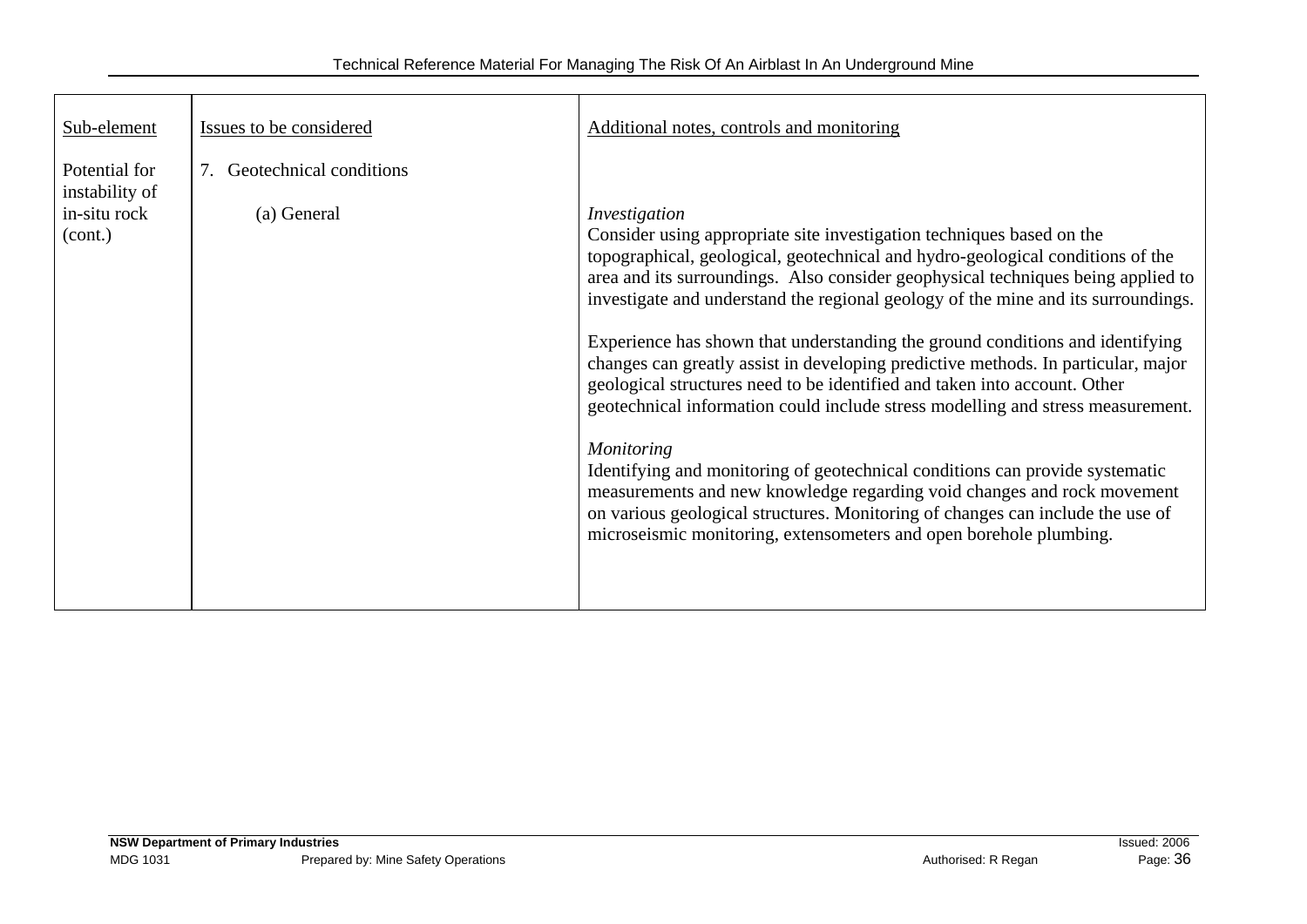| Sub-element                                                | Issues to be considered                                     | Additional notes, controls and monitoring                                                                                                                                                                                                                                                                                                                                                                                                                                                                                                                                                                                                                                                                                                                                                                                                                                                                                                                                                                                                                                                                                                                                                                                                                                                                                                                                                                                                                                                                                                                                         |
|------------------------------------------------------------|-------------------------------------------------------------|-----------------------------------------------------------------------------------------------------------------------------------------------------------------------------------------------------------------------------------------------------------------------------------------------------------------------------------------------------------------------------------------------------------------------------------------------------------------------------------------------------------------------------------------------------------------------------------------------------------------------------------------------------------------------------------------------------------------------------------------------------------------------------------------------------------------------------------------------------------------------------------------------------------------------------------------------------------------------------------------------------------------------------------------------------------------------------------------------------------------------------------------------------------------------------------------------------------------------------------------------------------------------------------------------------------------------------------------------------------------------------------------------------------------------------------------------------------------------------------------------------------------------------------------------------------------------------------|
| Potential for<br>instability of<br>in-situ rock<br>(cont.) | 7. Geotechnical conditions (cont.)<br>(b) Rock Mass Quality | Investigation<br>Rock Mass Quality data may be used as a basis for empirical design of stable<br>stopes or mined areas. Having accurate and extensive rock mass quality data can<br>lead to enough understanding to be able to reduce the possibility of failure due to<br>unidentified structures. As stated previously, rock masses close to the surface<br>can have variable properties due to weathering, oxidation, geological structures<br>and the presence of aquifers.<br>General<br>According to Brown (2003:32-125), rock mass quality is primarily determined by<br>(1) Geotechnical diamond drilling and core logging, and (2) Geotechnical<br>exposure mapping of the rock mass.<br>(1) Geotechnical diamond drilling and core logging.<br>Consider the following:<br>Representative sampling of the rock mass conditions – minimum of 25%<br>$\bullet$<br>of all resource drilled metres being logged for geotechnical information.<br>Driller's remuneration to include a component which is based on the<br>$\bullet$<br>percentage of core recovered and not just the metres drilled.<br>Multi-directional hole orientations.<br>$\bullet$<br>Hole size being NQ triple tube core barrels or larger.<br>Holes surveyed with multi-shot equipment over the full depth of the hole.<br>٠<br>Orientation of drill core using a suitable core orientation device with<br>$\bullet$<br>every core barrel run.<br>Prompt and detailed geotechnical logging of drill core in a dedicated core<br>$\bullet$<br>logging, layout, preparation, handling and storage area. |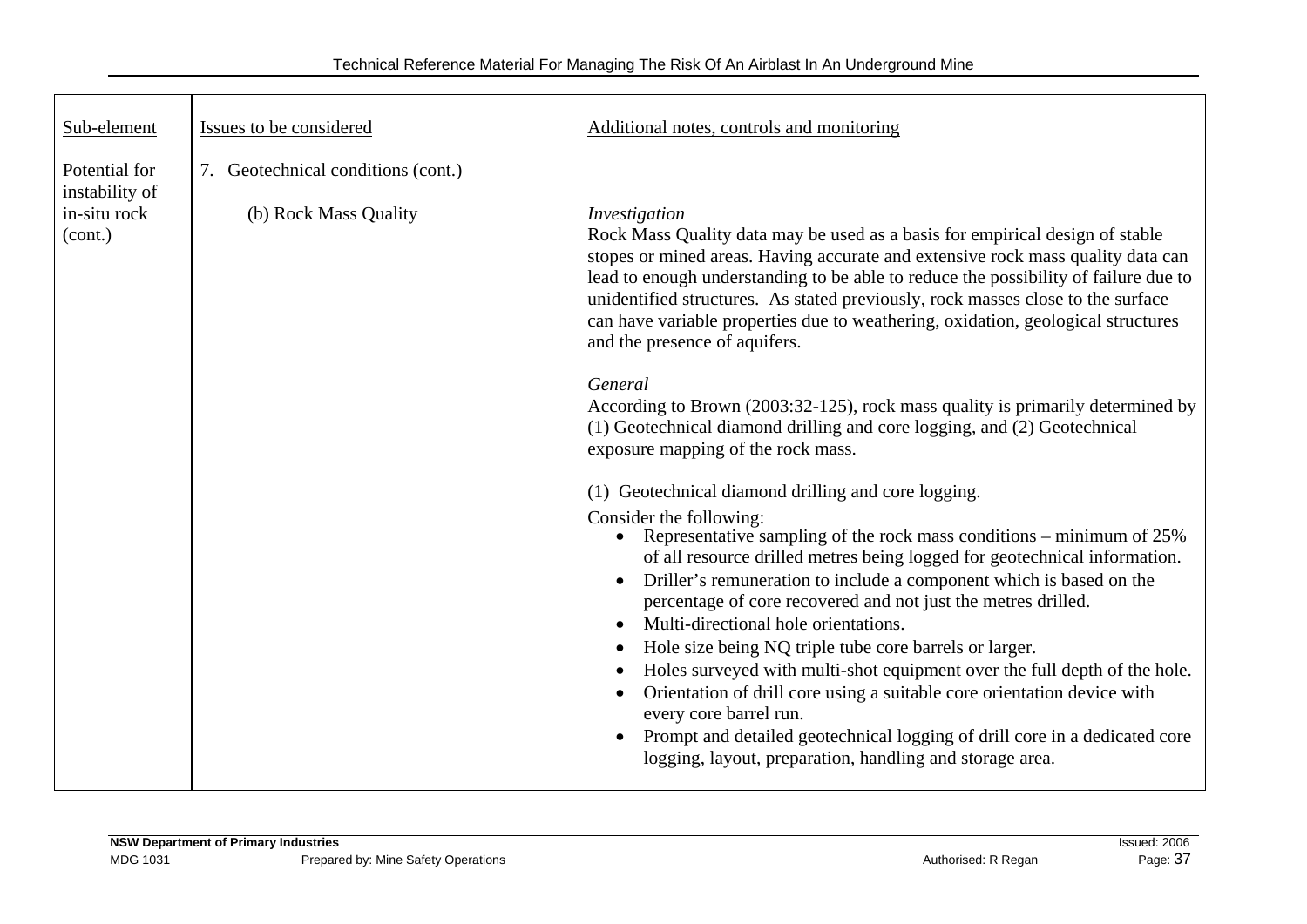| Sub-element                                                | Issues to be considered                                             | Additional notes, controls and monitoring (cont.)                                                                                                                                                                                                                                                                                                                                                                                                                                                                                                                                                                                                                                                                                                                                                                                                                                                                                                                                                                                                                                                             |
|------------------------------------------------------------|---------------------------------------------------------------------|---------------------------------------------------------------------------------------------------------------------------------------------------------------------------------------------------------------------------------------------------------------------------------------------------------------------------------------------------------------------------------------------------------------------------------------------------------------------------------------------------------------------------------------------------------------------------------------------------------------------------------------------------------------------------------------------------------------------------------------------------------------------------------------------------------------------------------------------------------------------------------------------------------------------------------------------------------------------------------------------------------------------------------------------------------------------------------------------------------------|
| Potential for<br>instability of<br>in-situ rock<br>(cont.) | 7. Geotechnical conditions (cont.)<br>(b) Rock Mass Quality (cont.) | All geotechnical core being logged before any sampling or splitting is<br>done.<br>Selected geotechnical core kept intact with the complete hole length.<br>Sections of low strength core (eg high clay content) to be sealed to<br>preserve in-situ conditions including moisture content immediately on<br>recovery.<br>Colour photography of all drill core under controlled conditions.<br>Logging of core to follow discontinuity parameters; such as orientation,<br>spacing, roughness, wall strength, filling and number of sets.<br>All logging data recorded promptly into a suitable geotechnical database<br>using appropriate manual or electronic techniques, recognizing the<br>potential for data loss.<br>Full extent and location of core loss to be represented in core trays.<br>Down hole rock mass permeability testing may be necessary in water<br>bearing or highly broken ground.<br>Groundwater levels being monitored in "observation" bore holes.<br>Down hole geophysical methods are useful to determine discontinuity;<br>such as orientation, spacing, aperture and filling. |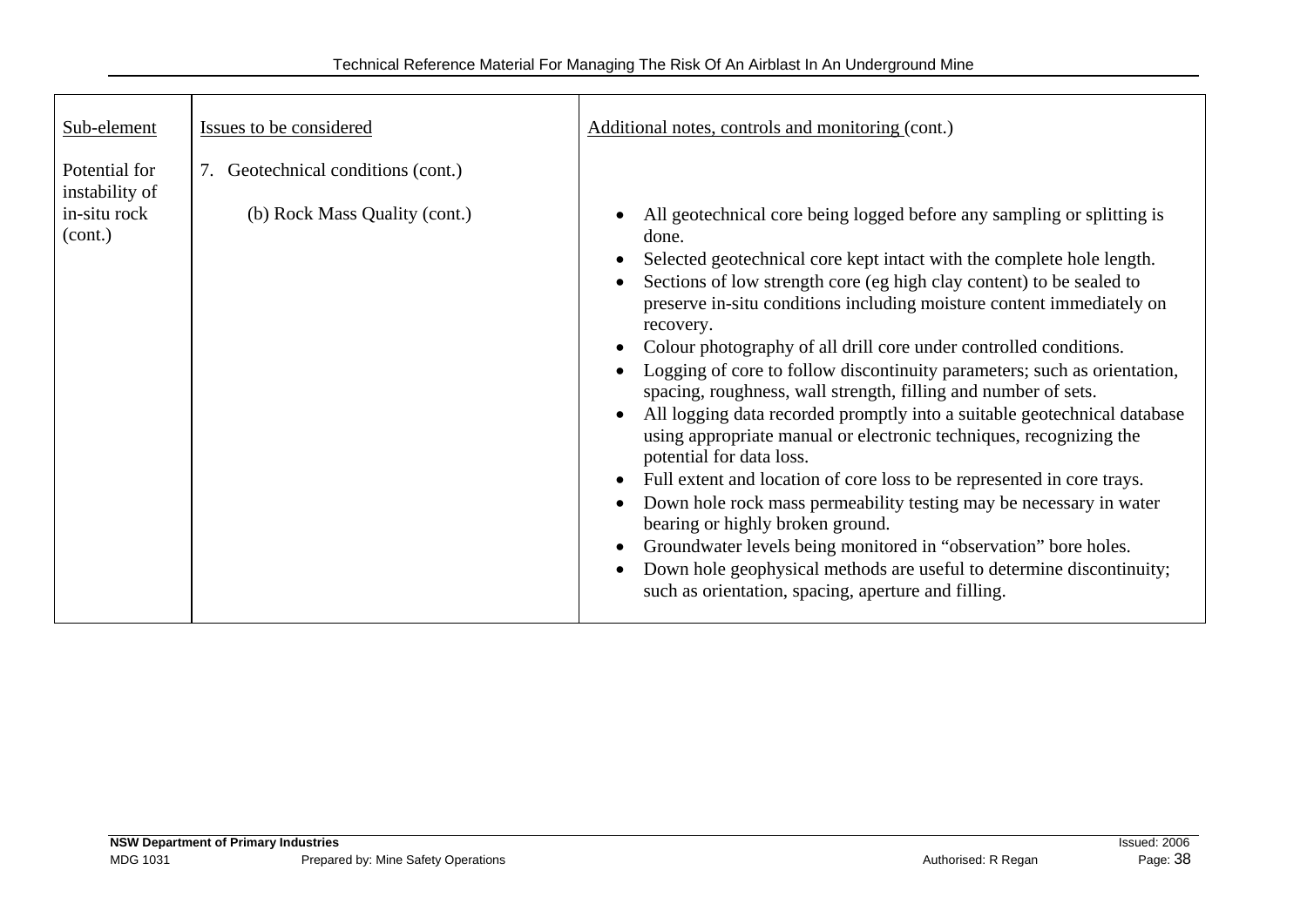| Sub-element                                                | Issues to be considered                                             | Additional notes, controls and monitoring (cont.)                                                                                                                                                                                                                                                                                                                                                                                                                                                                                                                                                                                                                                                                                                                                                                                                                                                                                                                                                                                                                                                                                                                                                                                        |
|------------------------------------------------------------|---------------------------------------------------------------------|------------------------------------------------------------------------------------------------------------------------------------------------------------------------------------------------------------------------------------------------------------------------------------------------------------------------------------------------------------------------------------------------------------------------------------------------------------------------------------------------------------------------------------------------------------------------------------------------------------------------------------------------------------------------------------------------------------------------------------------------------------------------------------------------------------------------------------------------------------------------------------------------------------------------------------------------------------------------------------------------------------------------------------------------------------------------------------------------------------------------------------------------------------------------------------------------------------------------------------------|
| Potential for<br>instability of<br>in-situ rock<br>(cont.) | 7. Geotechnical conditions (cont.)<br>(b) Rock Mass Quality (cont.) | (2) Geotechnical exposure mapping of the rock mass<br>For both underground and open pit mines consider the following:<br>Mapping representative samples of the rock mass conditions.<br>$\bullet$<br>Appropriate mix of spot mapping, scan line mapping and area mapping.<br>Recording coordinates of area being mapped.<br>$\bullet$<br>Collecting discontinuity data; namely distance along tape, number of<br>endpoints, discontinuity type, orientation, roughness, planarity, trace<br>length and termination types.<br>All logging data recorded promptly into a suitable geotechnical database<br>using appropriate manual or electronic techniques, recognizing the<br>potential for data loss.<br>Data gathered from geotechnical diamond drilling and exposure mapping can be<br>used to establish an appropriately detailed three dimensional model of the rock<br>mass geotechnical and hydrogeological conditions.<br>Data from the three dimensional geotechnical model can be used as input for<br>rock mass classification systems, etc.<br>Appropriate rock mass classification systems can be applied. Techniques often<br>used include RMR system, Q system and MRMR system as detailed in Brown<br>$(2003:100-116).$ |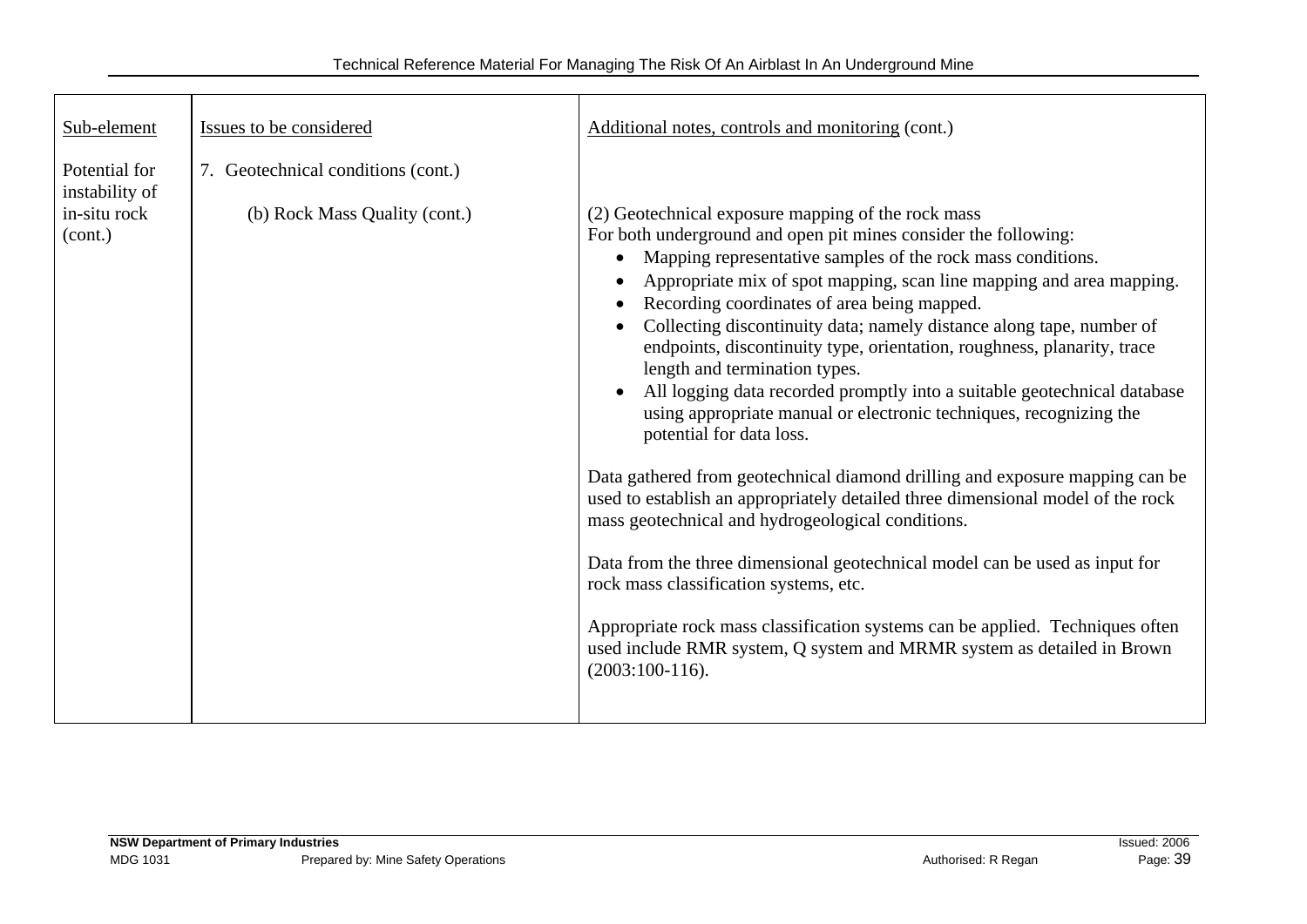| Sub-element                     | Issues to be considered            | Additional notes, controls and monitoring (cont.)                                                                                                                                                                                                                                                                                                                                                                                                                                                                                                                                                                                                                                          |
|---------------------------------|------------------------------------|--------------------------------------------------------------------------------------------------------------------------------------------------------------------------------------------------------------------------------------------------------------------------------------------------------------------------------------------------------------------------------------------------------------------------------------------------------------------------------------------------------------------------------------------------------------------------------------------------------------------------------------------------------------------------------------------|
| Potential for<br>instability of | 7. Geotechnical conditions (cont.) |                                                                                                                                                                                                                                                                                                                                                                                                                                                                                                                                                                                                                                                                                            |
| in-situ rock<br>(cont.)         | (b) Rock Mass Quality (cont.)      | Caving methods<br>Rock mass classification systems and undercut geometry can form the input to<br>caveability assessment methods, sometimes referred to as "Laubscher's caving<br>chart" and "Mathew's stability graph approach", see Brown (2003:126-155).                                                                                                                                                                                                                                                                                                                                                                                                                                |
|                                 | (c) Structures                     | Planning<br>Consider the orientation of stopes to main geological structures with a view to<br>minimising the potential instability of any span.                                                                                                                                                                                                                                                                                                                                                                                                                                                                                                                                           |
|                                 |                                    | Geotechnical assessment<br>Geotechnical data from a three dimensional geotechnical model could be<br>analysed using recognized analytical methods (possibly software) to determine<br>geological structures, such as planes of weakness found in the rock mass.<br>Variability of the rock mass geotechnical conditions, including geological<br>structure, is an inherent feature that needs to be quantified.                                                                                                                                                                                                                                                                            |
|                                 |                                    | Note: Rock mass classification schemes do not explicitly take into account the<br>full range of geological structures found in the rock mass. Rock mass behaviour<br>is usually controlled by geological structures in most mining environments,<br>particularly low and moderate rock stress levels. The division of the rock mass<br>into geotechnical domains of broadly similar characteristics may be useful.<br>Domains may be based on geological structure, rock mass classification systems<br>or preferably a combination of both. Rock within a given geotechnical domain<br>will generally exhibit similar behaviour, failure mechanisms, ground support<br>requirements, etc. |
|                                 |                                    |                                                                                                                                                                                                                                                                                                                                                                                                                                                                                                                                                                                                                                                                                            |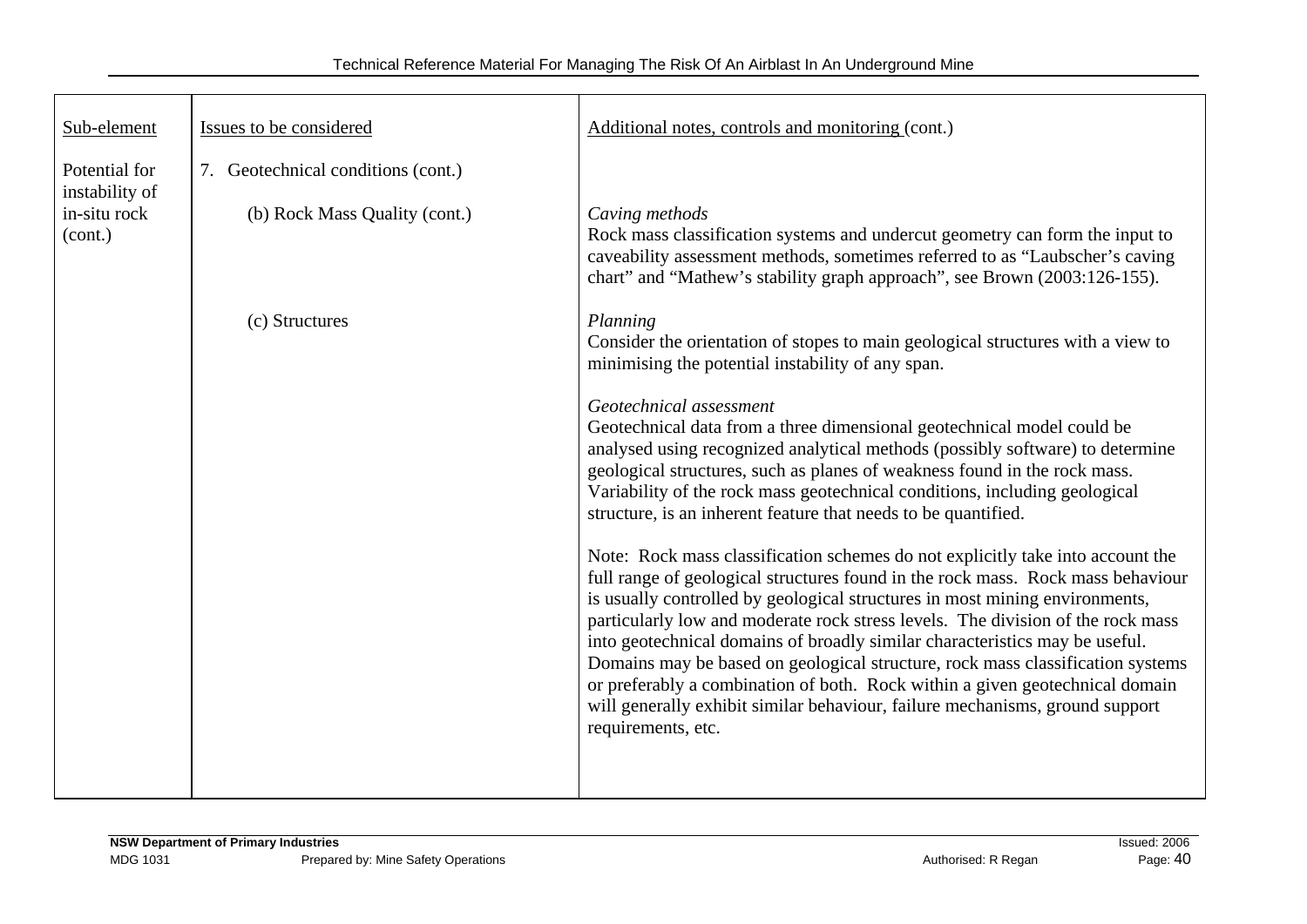| Sub-element                                     | Issues to be considered                                     | Additional notes, controls and monitoring                                                                                                                                                                                                                  |
|-------------------------------------------------|-------------------------------------------------------------|------------------------------------------------------------------------------------------------------------------------------------------------------------------------------------------------------------------------------------------------------------|
| Potential for<br>instability of<br>in-situ rock | 7. Geotechnical conditions (cont.)<br>(d) Pre-mining stress | General                                                                                                                                                                                                                                                    |
| (cont.)                                         |                                                             | Consideration should be given to an adequate number of pre-mining rock stress<br>measurements taken to estimate the rock stress field magnitude and orientation in<br>three dimensions and the rate of stress increase with depth.                         |
|                                                 |                                                             | Also consider various measurement techniques such as hydraulic fracturing and<br>those based on acoustic emission. These offer the advantage of being able to<br>remotely determine the rock stress field using bore holes and drill core<br>respectively. |
|                                                 |                                                             | Over-coring techniques have been used for some time in the mining industry and<br>are widely recognized as being able to provide reliable "point" estimates of the<br>rock stress field in three dimensions.                                               |
|                                                 |                                                             | However, consideration should include several rock stress measurement<br>techniques to ensure that there is sufficient independence in the results.                                                                                                        |
|                                                 |                                                             | Then consider interpreting results of rock stress measurements having regard for<br>the geology of the deposit,<br>its geological structure (including shear strength of discontinuities),                                                                 |
|                                                 |                                                             | the physical properties of the rock mass (e.g. strength and deformability),<br>and<br>the portion of rock measured is representative of rocks in the rock mass.                                                                                            |
|                                                 |                                                             |                                                                                                                                                                                                                                                            |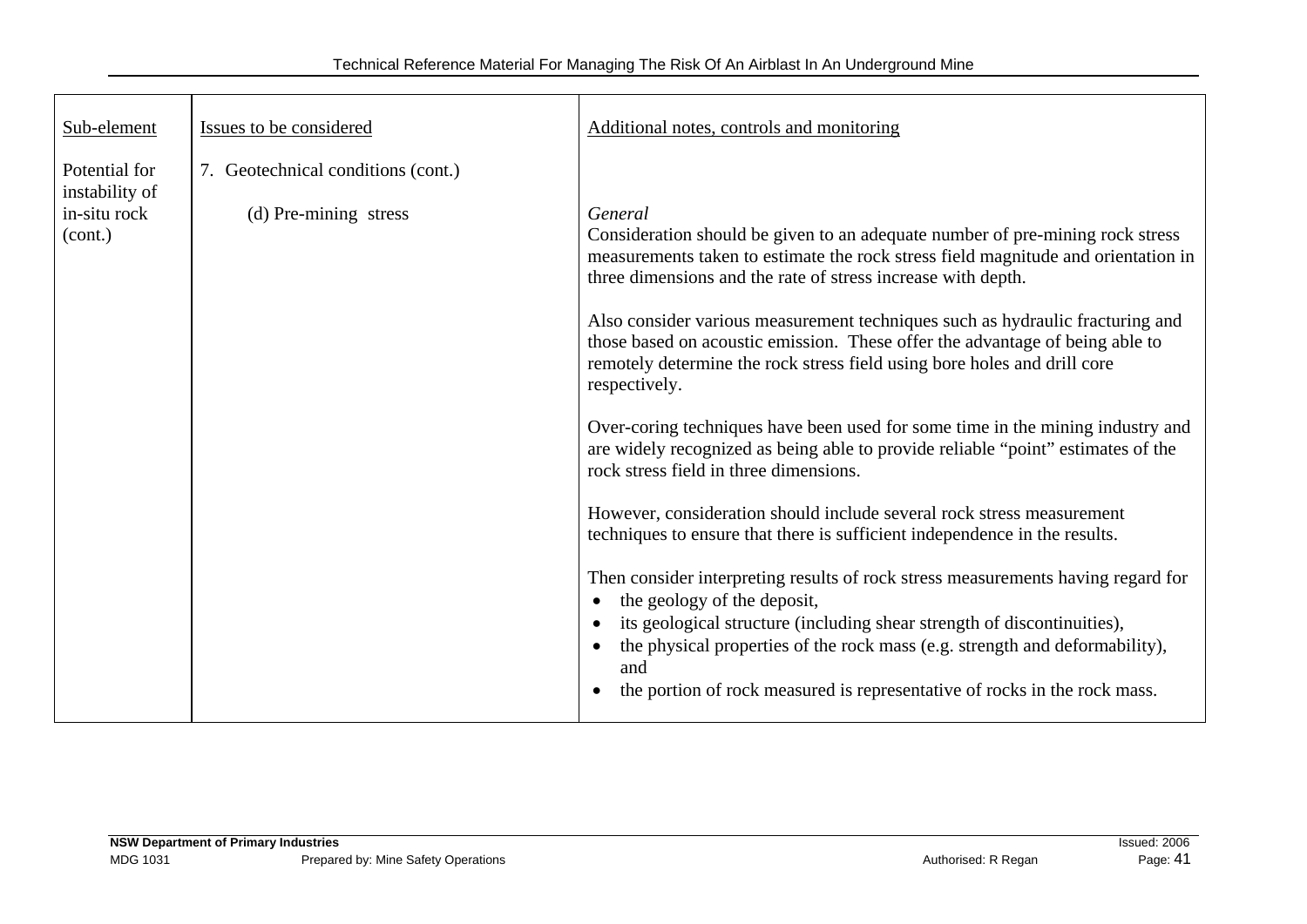| Sub-element                                     | Issues to be considered                                                      | Additional notes, controls and monitoring                                                                                                                                                           |
|-------------------------------------------------|------------------------------------------------------------------------------|-----------------------------------------------------------------------------------------------------------------------------------------------------------------------------------------------------|
| Potential for<br>instability of<br>in-situ rock | 7. Geotechnical conditions (cont.)<br>(e) Induced stress and regional stress | General                                                                                                                                                                                             |
| (cont.)                                         |                                                                              | Induced stress around openings is a complex issue and relating a modeled<br>induced stress to the possibility of any rapid failure is inherently difficult.                                         |
|                                                 |                                                                              | Induced stresses are created in the rock mass by the presence of excavations.<br>The induced stress surrounding an excavation can be greater than or less than the<br>pre-mining rock stress field. |
|                                                 |                                                                              | The combination of adversely oriented geological structure and induced rock<br>stresses can result in failure of the rock mass, for example, by slip on geological<br>structures.                   |
|                                                 |                                                                              | Regional stresses may be affected by the presence of large scale geological<br>structures that lie outside the immediate mine area.                                                                 |
|                                                 |                                                                              | Regional scale mapping is required to gain a good understanding of the regional<br>geological structures.                                                                                           |
|                                                 |                                                                              | Geophysical methods, such as seismic may be useful in determining large scale<br>geological structures.                                                                                             |
|                                                 |                                                                              | Estimates of the rock stress field remote from the mine could be undertaken<br>using hydraulic fracturing or methods based on acoustic emission.                                                    |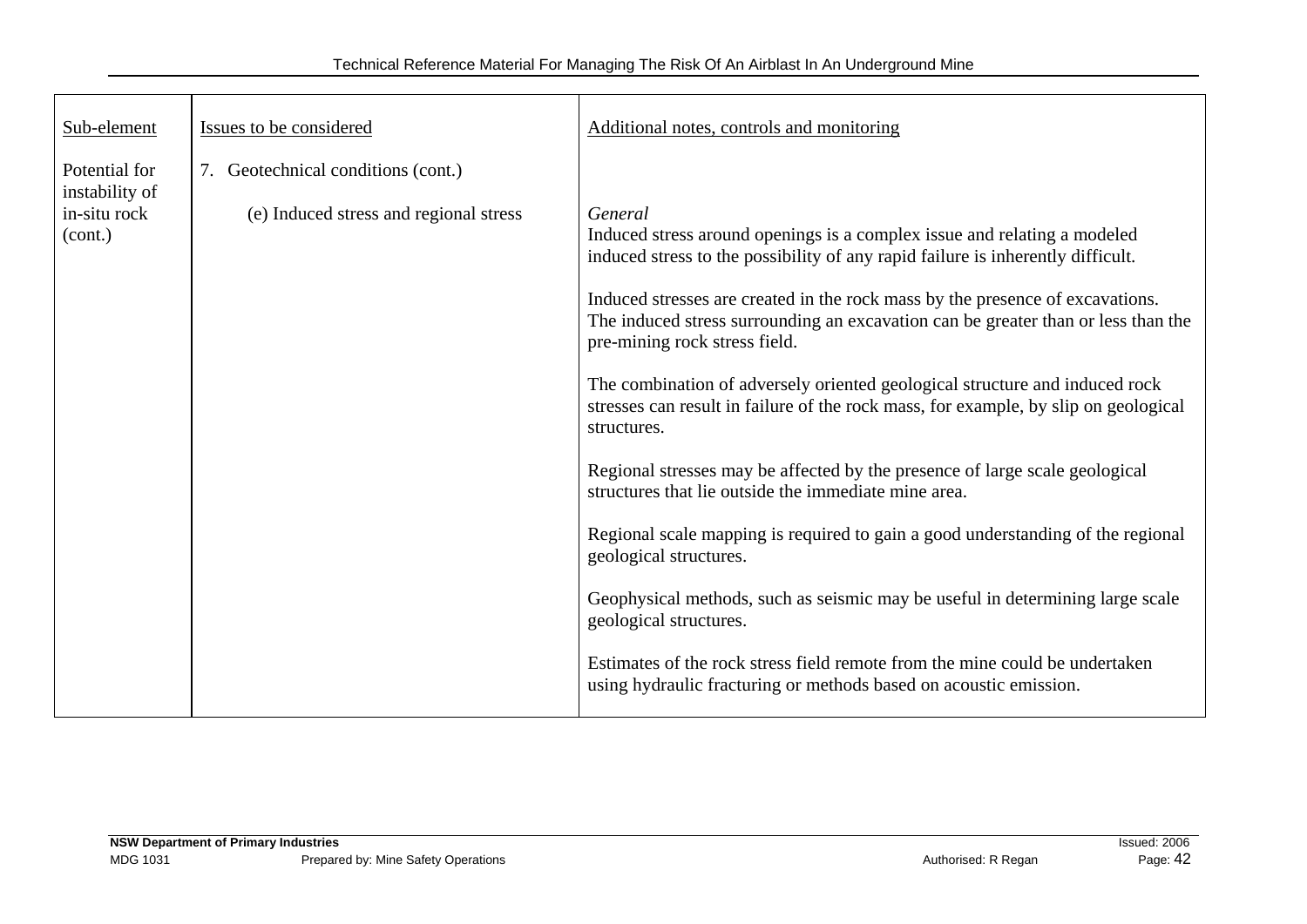| Sub-element                                                | Issues to be considered                                                                 | Additional notes, controls and monitoring (cont.)                                                                                                                                                                                                                                                                                                                                                      |
|------------------------------------------------------------|-----------------------------------------------------------------------------------------|--------------------------------------------------------------------------------------------------------------------------------------------------------------------------------------------------------------------------------------------------------------------------------------------------------------------------------------------------------------------------------------------------------|
| Potential for<br>instability of<br>in-situ rock<br>(cont.) | 7. Geotechnical conditions (cont.)<br>(e) Induced stress and regional stress<br>(cont.) | However, modelling changes to the rock stress field may identify areas prone to<br>stress damage. Stress model results may be calibrated by physically measuring<br>stress changes as mining occurs or by visual inspections of areas predicted to be<br>prone to stress damage.<br>Consideration should be given to calibrating models by conducting a back-<br>analysis of any known failure events. |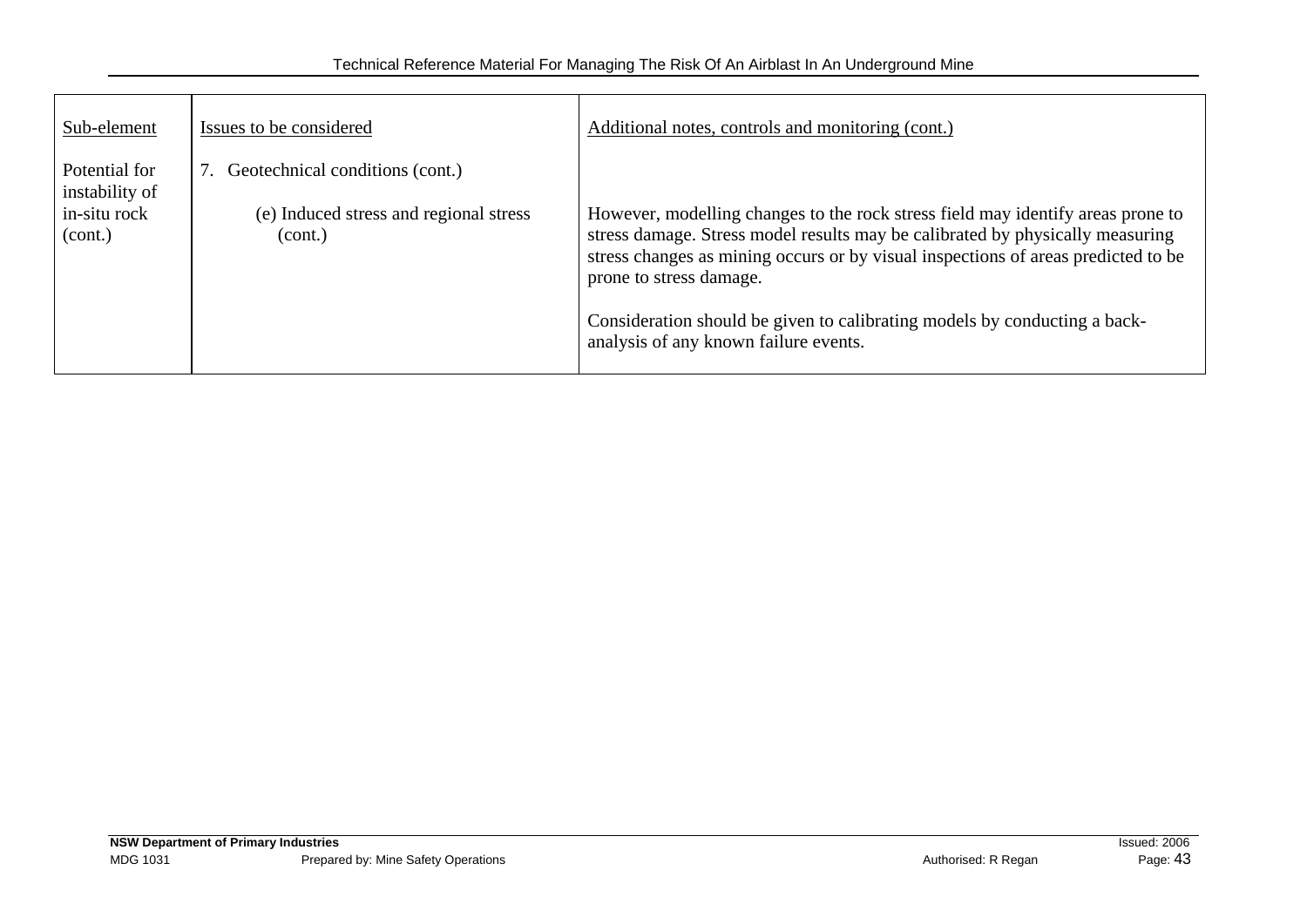| Sub-element                                                | Issues to be considered      | Additional notes, controls and monitoring                                                                                                                                                                                                                                                                                                                                                                                    |
|------------------------------------------------------------|------------------------------|------------------------------------------------------------------------------------------------------------------------------------------------------------------------------------------------------------------------------------------------------------------------------------------------------------------------------------------------------------------------------------------------------------------------------|
| Potential for<br>instability of<br>in-situ rock<br>(cont.) | 8. Potential for caveability | Coal<br>The caveability of roof strata in coal mines is a critical issue. Further, airblasts<br>have occurred from violent pillar failure. It is critical to design pillars either not<br>to fail or to yield in a controlled manner. Whilst several airblasts have occurred<br>as a result of pillar collapse the majority events have been associated with goaf<br>caving events in longwall and pillar extraction panels. |
|                                                            |                              | Metal mines and pillar design<br>In metal mines an airblast is often associated with caving and sub-level caving<br>operations. But an airblast has also been known to occur from crown or rib pillar<br>failure with open stoping. Thus, pillar design and extraction sequence is critical<br>for the prevention of an airblast from occurring.                                                                             |
|                                                            |                              | Investigation and design<br>It is important to realize the huge variation in caveability properties between<br>material that is solid, broken, finely fragmented, partially weathered, totally<br>weathered, clay-rich or other types of material.                                                                                                                                                                           |
|                                                            |                              | The likelihood of uncontrolled failure resulting in an airblast may be a function<br>of the ease with which the rock mass breaks up. Consideration should also be<br>given to failure occurring due to dominant structures in the rock mass that could<br>result in rapid plug failure.                                                                                                                                      |
| Potential for<br>instability of<br>in-situ rock            | 9. Designed ground failure   | If appropriate, consideration is given to planning and design, ground failure may<br>be induced so that the fall of ground is managed safely. This induced failure may<br>reduce the risk of an airblast occurring. Ground failures could be induced or<br>controlled. Blasting or hydro-fracturing to increase the base area have been used<br>to induce and control ground failures.                                       |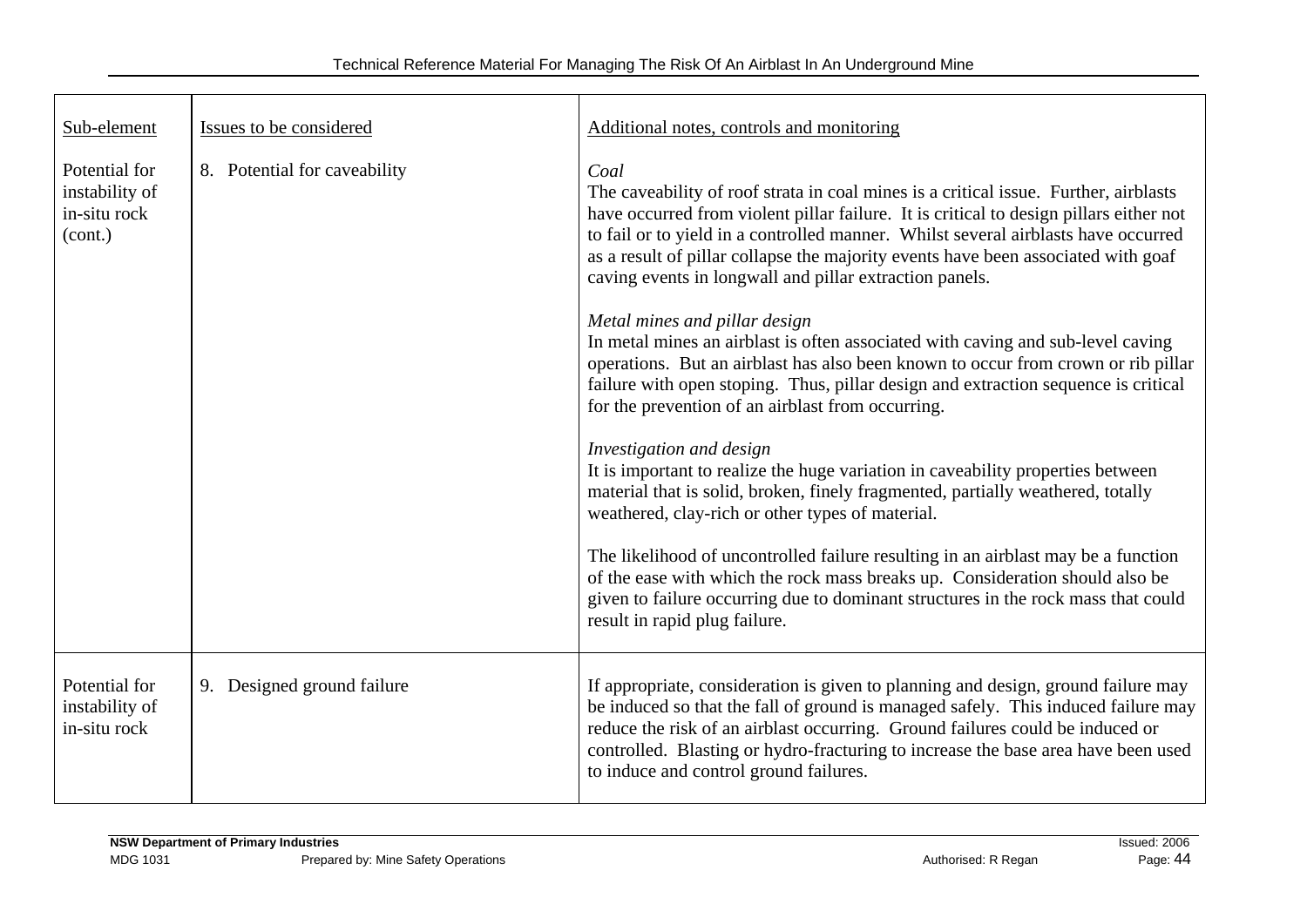| Sub-element                                                | Issues to be considered                                   | Additional notes, controls and monitoring                                                                                                                                                                                                                                                                                                                                                                                                                                                                                                                                                                                                                                                                                                                                                                                                                                                                                                                                                                                                                                                                       |
|------------------------------------------------------------|-----------------------------------------------------------|-----------------------------------------------------------------------------------------------------------------------------------------------------------------------------------------------------------------------------------------------------------------------------------------------------------------------------------------------------------------------------------------------------------------------------------------------------------------------------------------------------------------------------------------------------------------------------------------------------------------------------------------------------------------------------------------------------------------------------------------------------------------------------------------------------------------------------------------------------------------------------------------------------------------------------------------------------------------------------------------------------------------------------------------------------------------------------------------------------------------|
| Potential for<br>instability of<br>in-situ rock<br>(cont.) | 10. Potential for ground failure which is not<br>designed | General<br>Consider the possibility of an airblast occurring as a result of rapid unravelling of<br>strata or sudden mass failure due to unstable structures or lithology.<br>Investigation (modelling)                                                                                                                                                                                                                                                                                                                                                                                                                                                                                                                                                                                                                                                                                                                                                                                                                                                                                                         |
|                                                            |                                                           | In mines where the possibility of an airblast is ongoing, wind gust models can be<br>developed for various scenarios corresponding to various void heights and spans.<br>Potential maximum velocities can then be determined should an airblast occur.                                                                                                                                                                                                                                                                                                                                                                                                                                                                                                                                                                                                                                                                                                                                                                                                                                                          |
|                                                            |                                                           | Monitoring using TARPs<br>Consider summarizing this monitoring process in a Trigger Action Response<br>Plan (TARP) which would become a key component of a mine's safety<br>management plan. A TARP system of risk management can be developed to<br>continually evaluate and act on various levels of risk of an airblast. This involves<br>controls to reduce the risk to an acceptable level and procedures to monitor the<br>effectiveness and integrity of those controls. Experience has shown that a TARP<br>document can be a very useful tool to regularly review the integrity of controls<br>and help identify and act on early warning signs when the risk of an airblast is<br>increasing. A TARP is a useful system to ensure actions are pre-planned and<br>have been well thought through. The TARP's results and monitoring process<br>could be reviewed on a regular basis by independent persons sourced internally<br>and/or externally. This will ensure "group thinking" does not develop and issues<br>are dealt with objectively and with good tangible reasons for any decisions made. |
|                                                            |                                                           | Review possible changed conditions<br>Consider examining scenarios for various changed conditions that may occur and<br>then affect airblast controls could be reviewed. A trigger levels identified from<br>monitoring could then be established to cover possible situations that have been<br>identified and to maintaining the integrity of those controls.                                                                                                                                                                                                                                                                                                                                                                                                                                                                                                                                                                                                                                                                                                                                                 |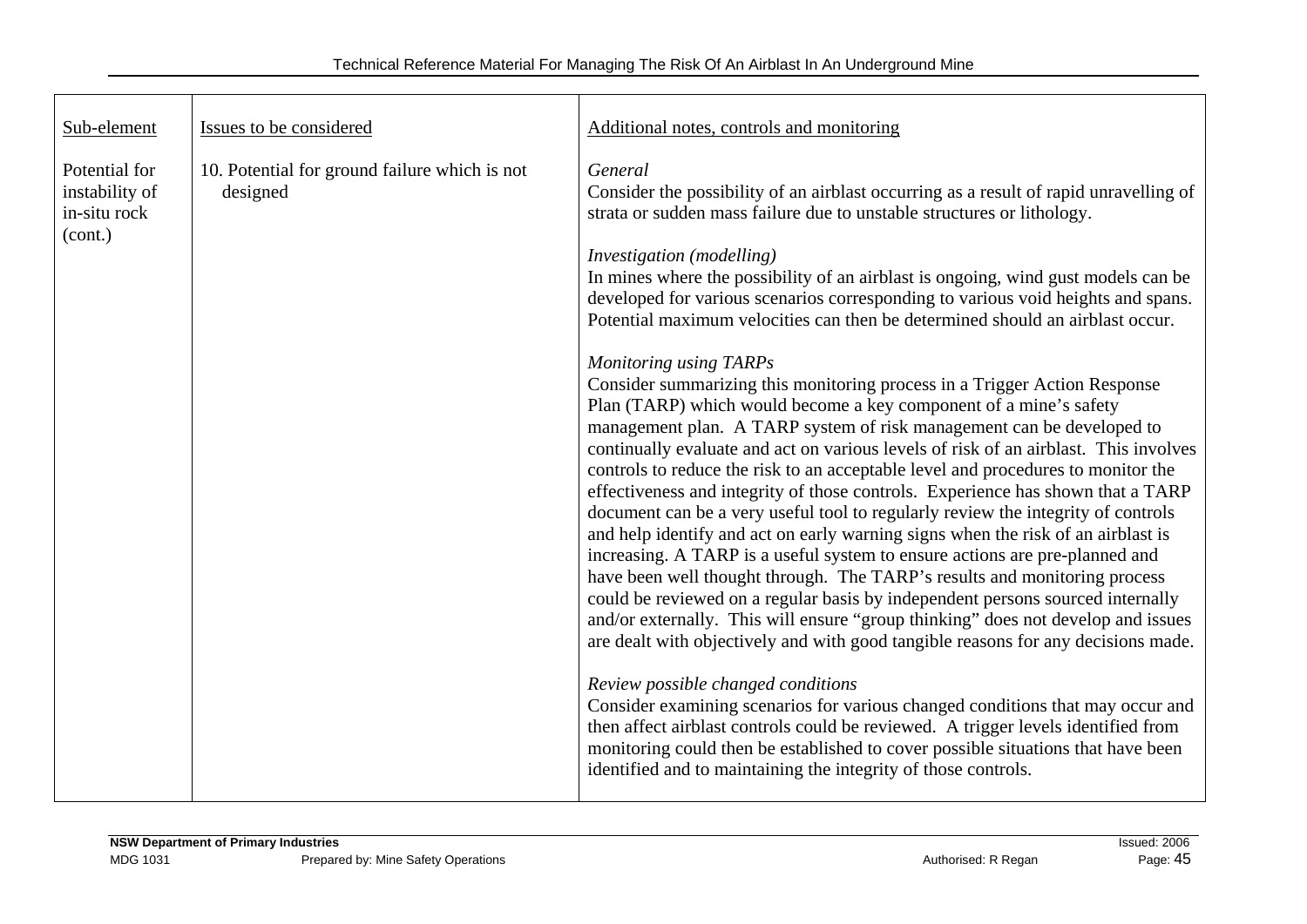| Sub-element                                                | Issues to be considered     | Additional notes, controls and monitoring                                                                                                                                                                                                                                                                                                                                                                                                                                                                                                                                                                                                                                                                                                                                                                                                                                                                                                                                                                                                                                                                                                                                                |
|------------------------------------------------------------|-----------------------------|------------------------------------------------------------------------------------------------------------------------------------------------------------------------------------------------------------------------------------------------------------------------------------------------------------------------------------------------------------------------------------------------------------------------------------------------------------------------------------------------------------------------------------------------------------------------------------------------------------------------------------------------------------------------------------------------------------------------------------------------------------------------------------------------------------------------------------------------------------------------------------------------------------------------------------------------------------------------------------------------------------------------------------------------------------------------------------------------------------------------------------------------------------------------------------------|
| Potential for<br>instability of<br>in-situ rock<br>(cont.) | 11. Status of mine openings | <i>Monitoring</i><br>Consider monitoring for early warning signs any large mine openings or<br>openings that have a potential for wall(s) to be unstable and create larger<br>openings. Monitoring the size of openings should be considered with open<br>stopes and large excavations particularly if there are any geotechnical<br>considerations that could lead to scale strata instability. An airblast could result<br>from such instability with any mine opening with such strata.<br>Block caving and sub-level caving<br>Monitoring is particularly important in block caving and sub-level caving<br>operations to detect and monitor the creation of any void being formed in the<br>mined out areas. In these cases, if any void develops and enlarges further planned<br>measures should be considered to minimise the risk of an airblast. In such<br>situations in caving operations consideration should be given to inducing caving<br>to minimise such a void. Also consider using a TARP management system to<br>determine planned responses at an early stage of the operation with an ongoing<br>review process and monitoring results should changes be detected. |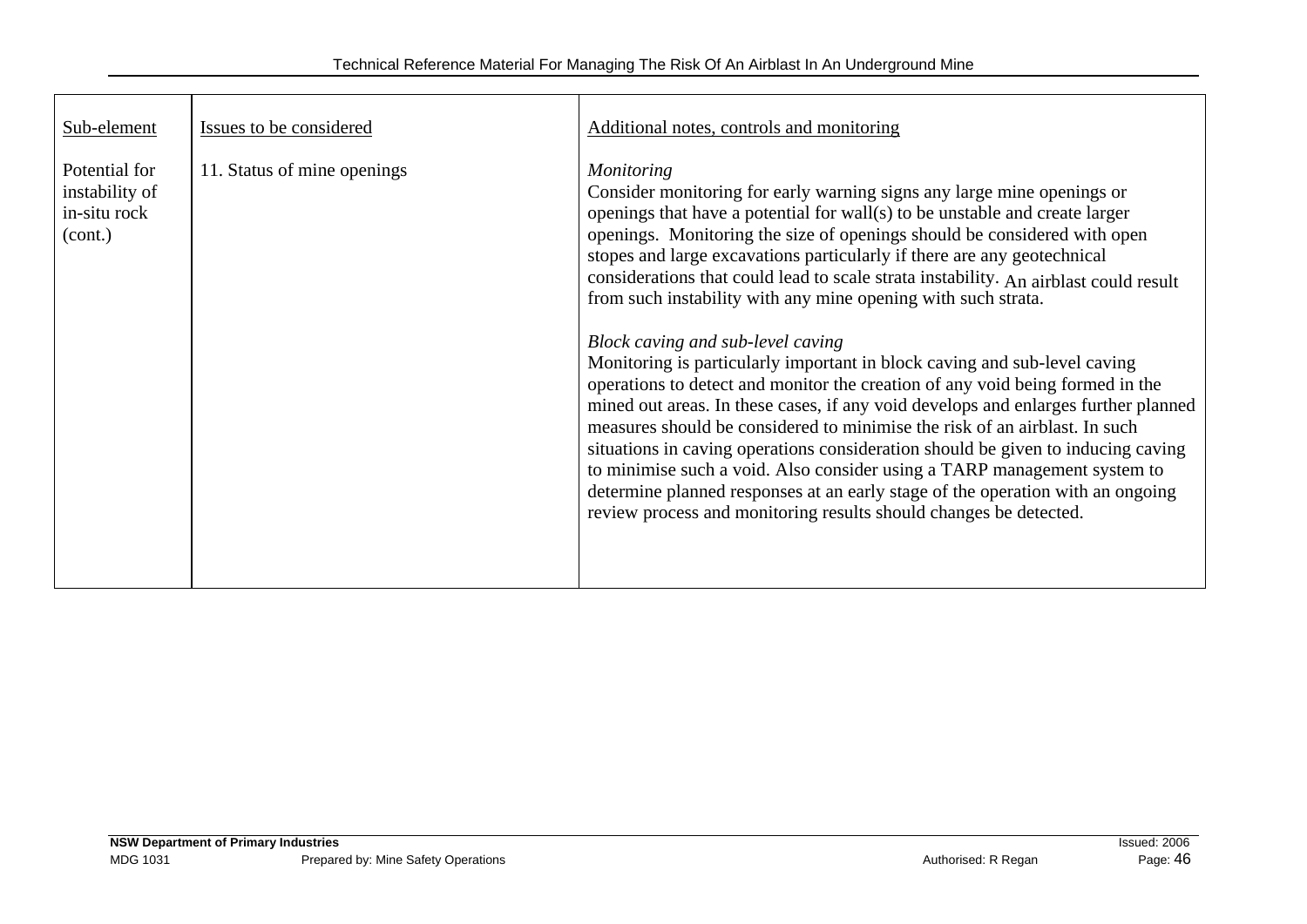| Sub-element                     | Issues to be considered | Additional notes, controls and monitoring                                                                                                                                                                                                                                                                                                                                                                                                                                                                                                                                                                                                                                                                         |
|---------------------------------|-------------------------|-------------------------------------------------------------------------------------------------------------------------------------------------------------------------------------------------------------------------------------------------------------------------------------------------------------------------------------------------------------------------------------------------------------------------------------------------------------------------------------------------------------------------------------------------------------------------------------------------------------------------------------------------------------------------------------------------------------------|
| Potential for<br>instability of | 12. Trigger mechanisms  |                                                                                                                                                                                                                                                                                                                                                                                                                                                                                                                                                                                                                                                                                                                   |
| in-situ rock<br>(cont.)         | (a) Blasting influences | An airblast could occur following blasting if particular circumstances exist. For<br>example in areas where blast vibration could induce a failure of the ground, the<br>use of electronic 'icon' detonators to accurately control initiation sequences may<br>be appropriate. Particular consideration should be given to this possibility with<br>mass blasts underground using programmable initiators.<br>If there is a likelihood of induced failure, then changes in the blast design and<br>method of initiation may assist in controlling the outcome.<br>Experience has shown that investigating and then monitoring for this possibility<br>has been critical in preventing an airblast from occurring. |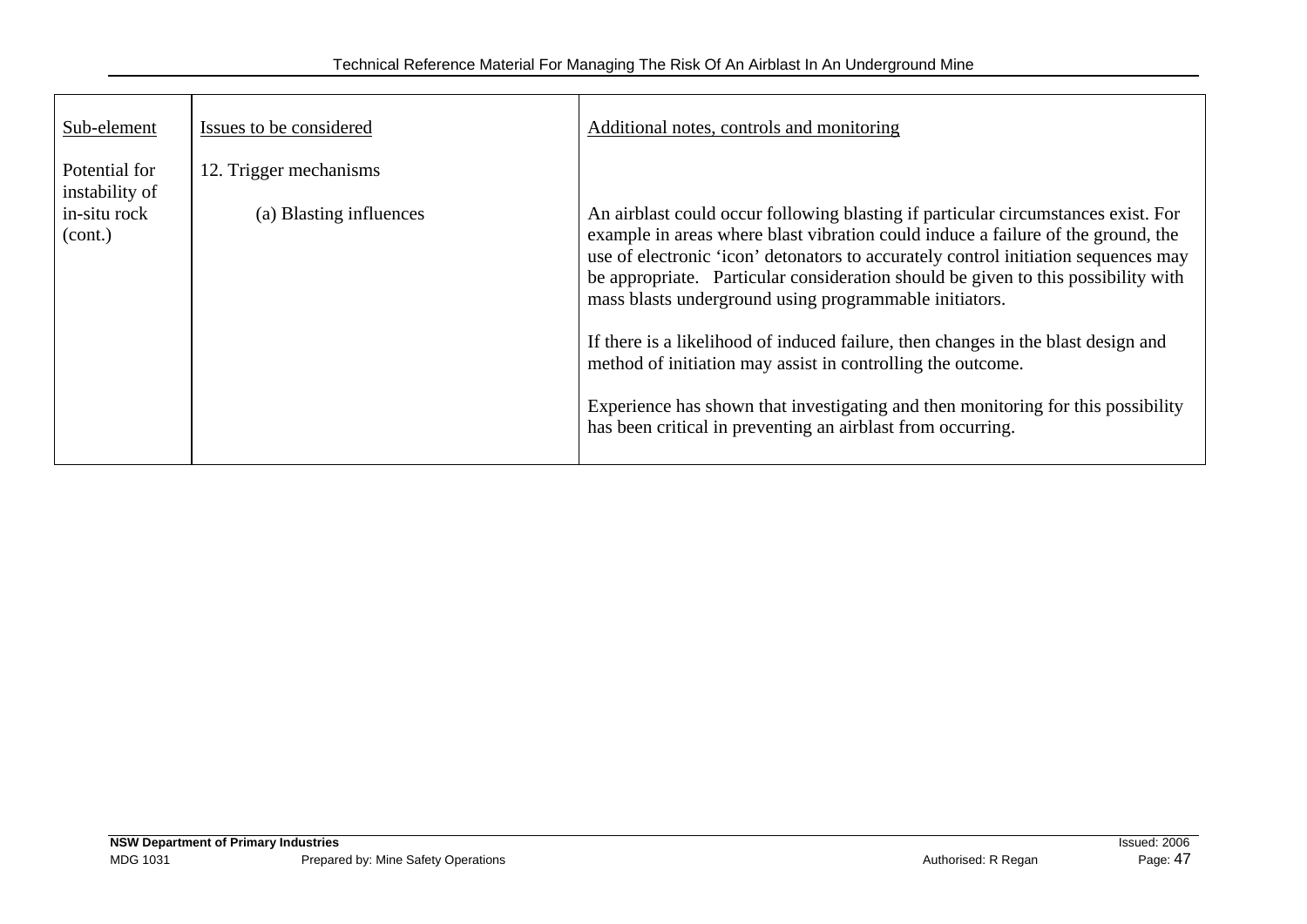| Sub-element                                                | Issues to be considered                                  | Additional notes, controls and monitoring                                                                                                                                                                                                                                                                                                                                                                                                                                                                                                                                                                                                                                                                                                                                                                                                                                                                                                                                                                                                                                                                                                                                  |
|------------------------------------------------------------|----------------------------------------------------------|----------------------------------------------------------------------------------------------------------------------------------------------------------------------------------------------------------------------------------------------------------------------------------------------------------------------------------------------------------------------------------------------------------------------------------------------------------------------------------------------------------------------------------------------------------------------------------------------------------------------------------------------------------------------------------------------------------------------------------------------------------------------------------------------------------------------------------------------------------------------------------------------------------------------------------------------------------------------------------------------------------------------------------------------------------------------------------------------------------------------------------------------------------------------------|
| Potential for<br>instability of<br>in-situ rock<br>(cont.) | 12. Trigger mechanisms (cont.)<br>(b) Seismic influences | <b>Monitoring</b><br>Consider microseismic monitoring as a tool for identifying seismic events. If<br>microseismic monitoring is used then typically three predominant groups of<br>events are recorded. They are:<br>events above mined out areas<br>$\bullet$<br>footwall events, and<br>structural events<br>Each group of events are recorded to provide:<br>distinct location.<br>$\bullet$<br>timing and<br>seismic characteristics<br>To clearly identify seismogenic zones a complete record of all events over<br>magnitude -2 has been found to be generally appropriate. Seismic events can not<br>be monitored at a sensor station if a void exists between the event and the sensor<br>station. There is a need to monitor from different sides to get accurate<br>measurements. Some mines have used a minimum of four sensor stations. Even<br>though three are required to establish the location, a fourth sensor station gives<br>management more confidence in the accuracy of the results.<br>Also microseismic monitoring has been found to be appropriate in monitoring<br>pillar degradation and particularly if such instability has been ongoing. |
|                                                            | (c) Water accumulation influences                        | Investigation<br>Consider rainfall events and the risk of sudden water inflow and/or the<br>susceptibility of material to absorb water and becoming fluidised and create an<br>unstable body of material. The use of a water balance model may assist in<br>determining water inflows and out flows from a mine.                                                                                                                                                                                                                                                                                                                                                                                                                                                                                                                                                                                                                                                                                                                                                                                                                                                           |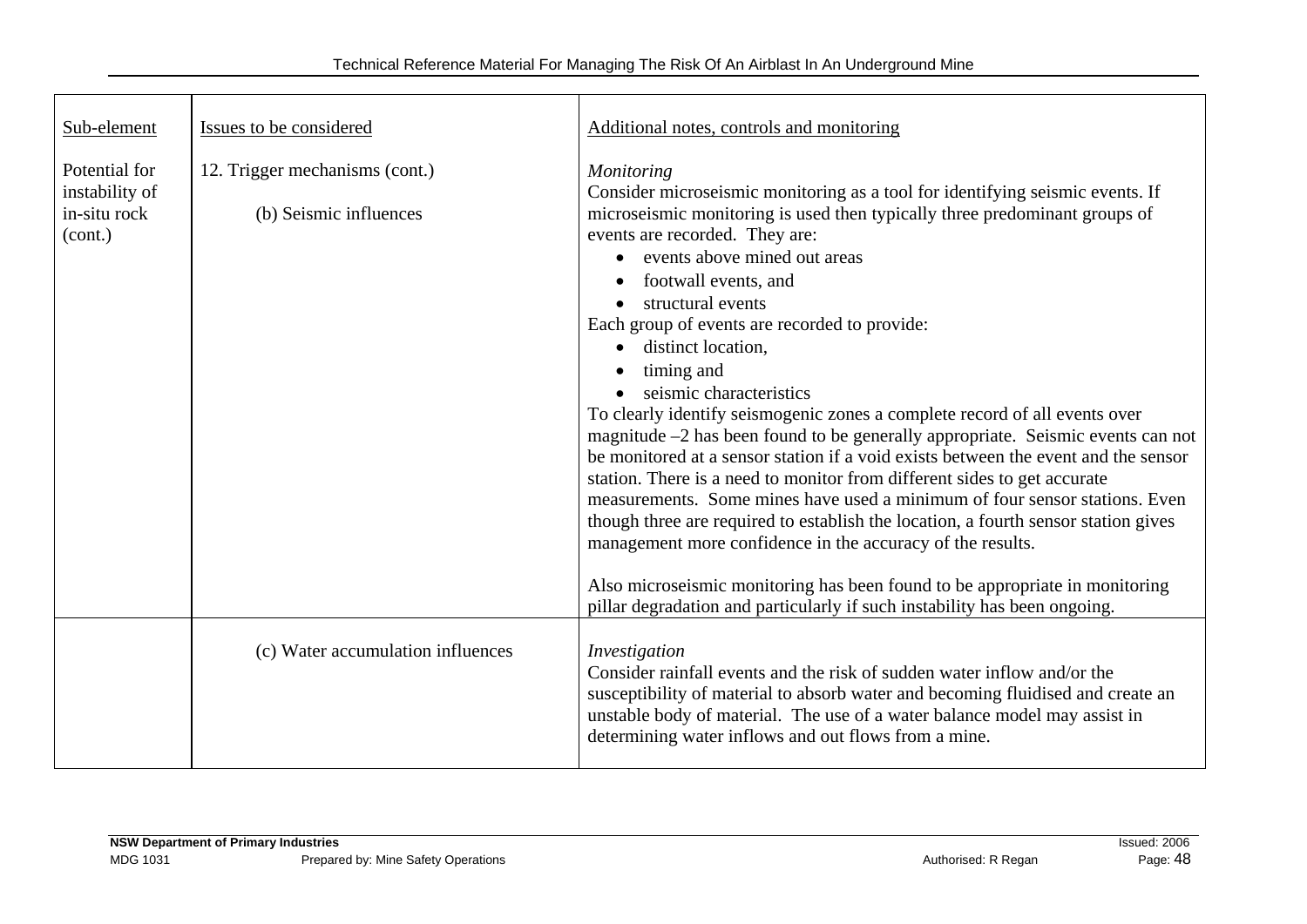| Sub-element                                                | Issues to be considered                                                             | Additional notes, controls and monitoring                                                                                                                                                                                                                                                                                                                                                                                                                                                                                                                                                                                                                                                                                                                                                                                                                                                                                                                                                                                                                                                                                                                                                                                                                                                                                                                                                                                 |
|------------------------------------------------------------|-------------------------------------------------------------------------------------|---------------------------------------------------------------------------------------------------------------------------------------------------------------------------------------------------------------------------------------------------------------------------------------------------------------------------------------------------------------------------------------------------------------------------------------------------------------------------------------------------------------------------------------------------------------------------------------------------------------------------------------------------------------------------------------------------------------------------------------------------------------------------------------------------------------------------------------------------------------------------------------------------------------------------------------------------------------------------------------------------------------------------------------------------------------------------------------------------------------------------------------------------------------------------------------------------------------------------------------------------------------------------------------------------------------------------------------------------------------------------------------------------------------------------|
| Potential for<br>instability of<br>in-situ rock<br>(cont.) | 12. Trigger mechanisms (cont.)<br>(d) The influence of changed ground<br>conditions | General<br>As a mine develops conditions will change. These conditions could be planned<br>or unplanned and could trigger a situation of unstable ground conditions. For<br>example a simple change in the shape of openings or a more gradual change of<br>ground conditions in time, may all have an influence in increasing the risk of<br>ground instability and the possibility of an airblast occurring.<br>Coal<br>In coal mines the most likely change is in the nature of the stratigraphy above the<br>seam. In pillar extraction operations, a changing goaf width and/or coal left<br>unmined in the goaf may increase the risk of an airblast.<br>Monitoring<br>If there is any possibility of conditions changing that could be critical then<br>monitoring should be considered. Also appropriately planned responses can be<br>ready to be implemented in a timely manner. This monitoring and their<br>corresponding planned responses could be summarized in a TARP table (see<br>Appendix I).<br>Examples<br>Changed conditions in the following could create the likelihood for an airblast to<br>occur.<br>(1) A cumulative effect of small failures could create potentially unstable spans.<br>(2) A mine opening that could potentially create a large fall of ground may, with<br>additional wall failures, affect the integrity of bulkheads, drives or even<br>monitoring stations themselves. |
|                                                            |                                                                                     |                                                                                                                                                                                                                                                                                                                                                                                                                                                                                                                                                                                                                                                                                                                                                                                                                                                                                                                                                                                                                                                                                                                                                                                                                                                                                                                                                                                                                           |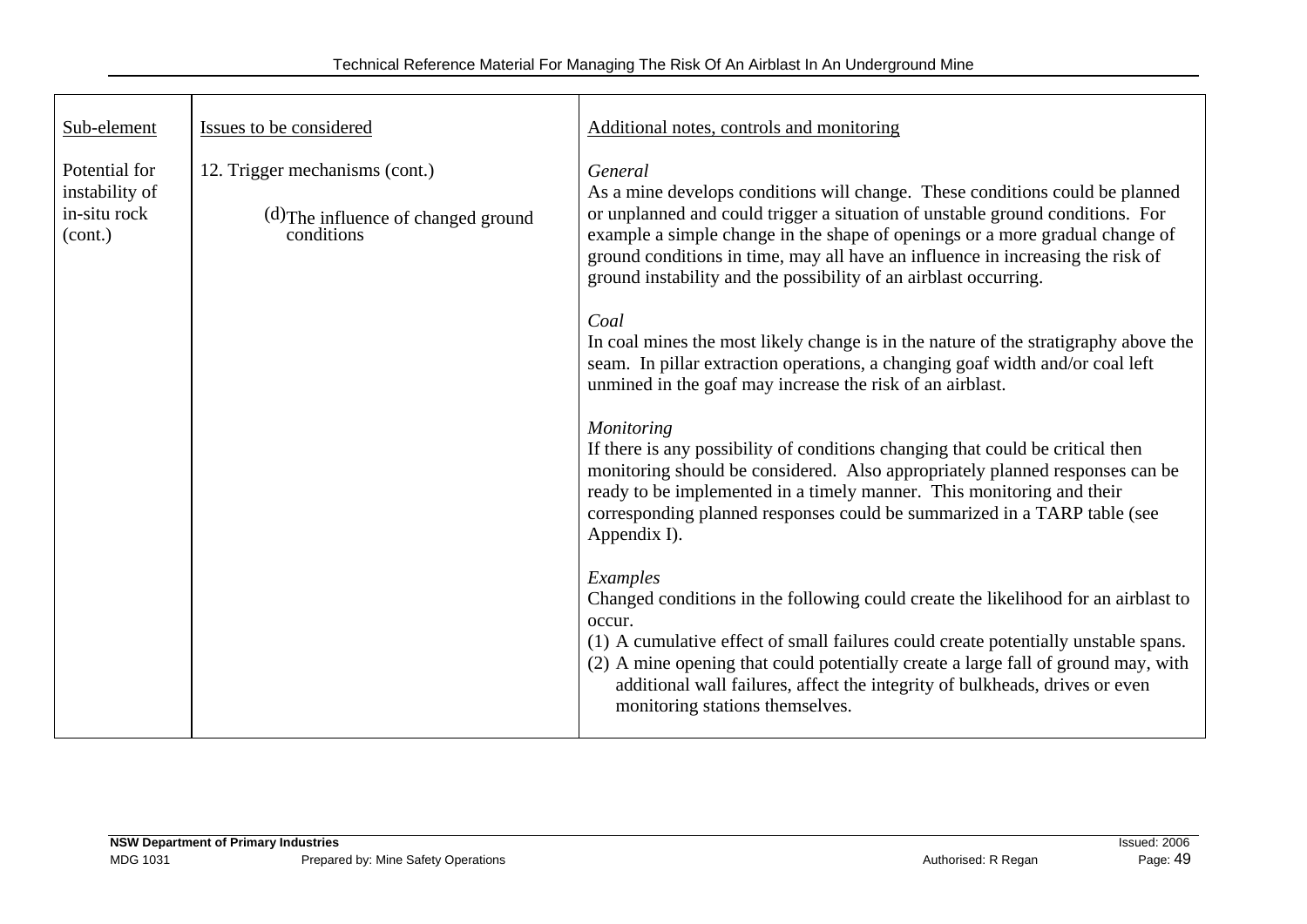| Sub-element                                                | Issues to be considered             | Additional notes, controls and monitoring                                                                                                                                                                                                                                                                                                                                                                                                                                                                                                                                                                                                                                                                                                                                                                                                                                          |
|------------------------------------------------------------|-------------------------------------|------------------------------------------------------------------------------------------------------------------------------------------------------------------------------------------------------------------------------------------------------------------------------------------------------------------------------------------------------------------------------------------------------------------------------------------------------------------------------------------------------------------------------------------------------------------------------------------------------------------------------------------------------------------------------------------------------------------------------------------------------------------------------------------------------------------------------------------------------------------------------------|
| Potential for<br>instability of<br>in-situ rock<br>(cont.) | 13. Effectiveness of ground support | General<br>The effectiveness and continued integrity of ground support is essential to<br>maintaining control of potential instability of in situ rock. Some support can<br>reduce its effectiveness over time. Therefore a monitoring program of their<br>continued effectiveness should be considered.<br><b>Monitoring</b><br>To ensure the integrity that ground support is maintained consider developing a<br>plan to schedule regular reviews of ground control measures with observation,<br>testing and evaluation. The scope of this should be defined in a ground support<br>management plan that is specific to the mine. This plan may assist in identifying<br>poorly installed ground support or other weaknesses in the ground support<br>regime. Also back analysis of failures may assist in identifying design criteria<br>that should be modified or improved. |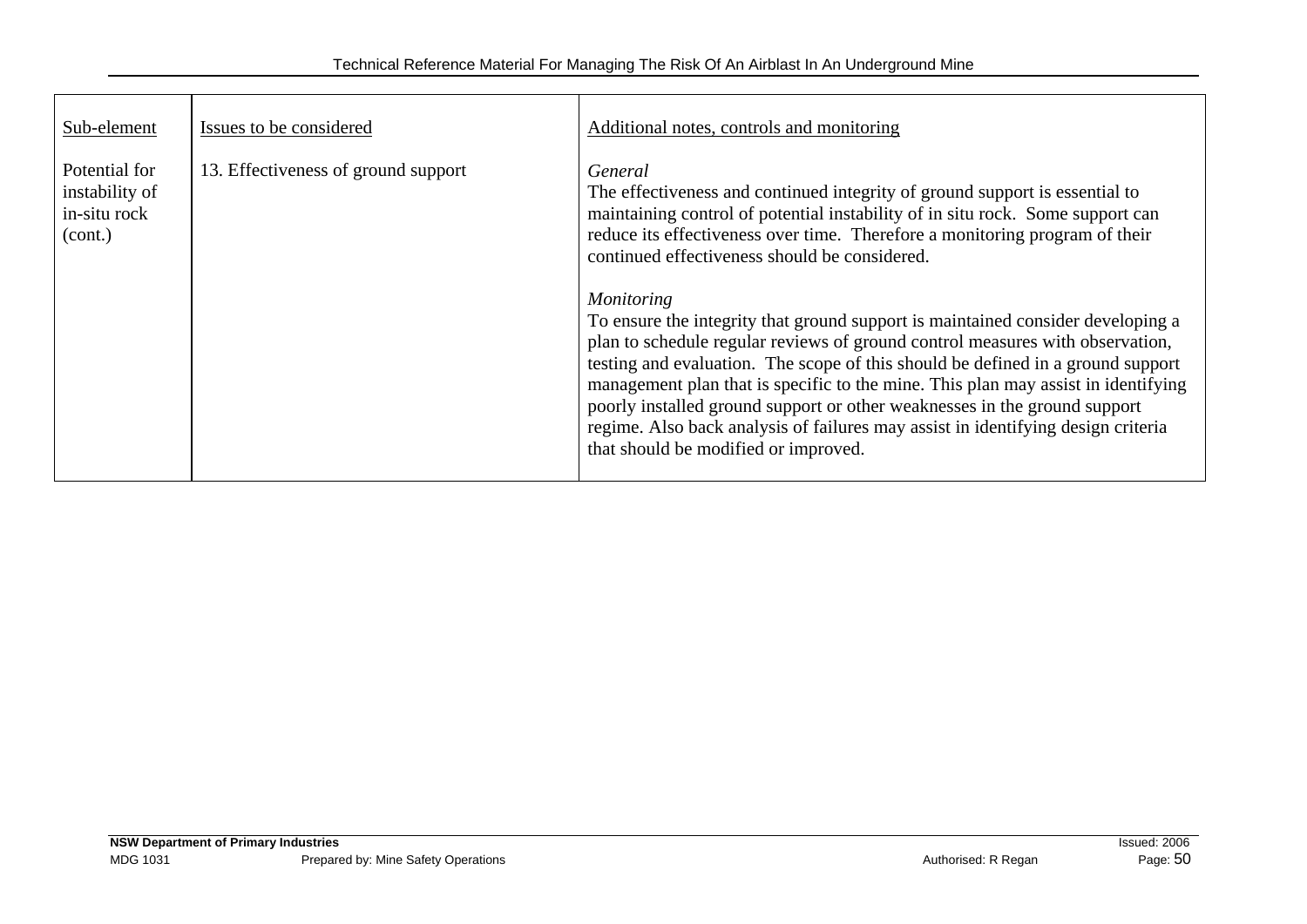| Sub-element                                              | Issues to be considered | Additional notes, controls and monitoring                                                                                                                                                                                                                                                                                                                                                                                                                                                                                                                                                                                                                                                                                                                                                                                                                                                                                                                                                                                                                                                                                                                                                                                                                                                                                                                                                                                                                                                                                                                                                                                                                                                                                                                                                                                         |
|----------------------------------------------------------|-------------------------|-----------------------------------------------------------------------------------------------------------------------------------------------------------------------------------------------------------------------------------------------------------------------------------------------------------------------------------------------------------------------------------------------------------------------------------------------------------------------------------------------------------------------------------------------------------------------------------------------------------------------------------------------------------------------------------------------------------------------------------------------------------------------------------------------------------------------------------------------------------------------------------------------------------------------------------------------------------------------------------------------------------------------------------------------------------------------------------------------------------------------------------------------------------------------------------------------------------------------------------------------------------------------------------------------------------------------------------------------------------------------------------------------------------------------------------------------------------------------------------------------------------------------------------------------------------------------------------------------------------------------------------------------------------------------------------------------------------------------------------------------------------------------------------------------------------------------------------|
| Potential for<br>instability of<br>backfill<br>material. | 1. General              | Consider referring to the <i>Handbook on Mine Fill</i> as a guide when using mine fill.<br>Consideration should always be given to the possibility of mobilization of fill<br>material if fill material is being used in a mine. Backfilling can create its own<br>potential to produce an airblast if not managed and controlled effectively.<br>Amongst other considerations the following issues are suggested:<br>The mined areas or stopes to be surveyed in three dimensions prior to<br>$\bullet$<br>filling to record their geometry.<br>The amount of fill material being placed in mined areas or stopes to be<br>documented on a daily basis as filling takes place.<br>Monitor pulp density, adequate drainage, water balance, design pressure<br>$\bullet$<br>for bulkheads, water not ponding on top of fill, adequate fill pour and rest<br>times to ensure drainage<br>The engineering properties of the fill to be known.<br>٠<br>The number of exposed fill surfaces to be known.<br>The height of the exposure of fill surfaces to be known.<br>٠<br>Schedule backfilling to prioritize the filling of potentially unstable voids<br>$\bullet$<br>first as well as having a regard for secondary stope mining requirements.<br>Consider reviewing the backfilling schedule as further information is<br>$\bullet$<br>obtained.<br>Planning<br>The location of stopes and mined out areas can be important in relation to already<br>filled stopes or stopes ready for fill placement. It is worth considering the<br>possibility of various scenarios if fill material becomes mobilized and enters<br>nearby mined out areas or stopes as well as any effect this scenario may have on<br>surrounding ground stability.<br>It is also worth considering the pathway of any likely airblast which may actually |
|                                                          |                         | be different to the direction that mobilized fill may travel.                                                                                                                                                                                                                                                                                                                                                                                                                                                                                                                                                                                                                                                                                                                                                                                                                                                                                                                                                                                                                                                                                                                                                                                                                                                                                                                                                                                                                                                                                                                                                                                                                                                                                                                                                                     |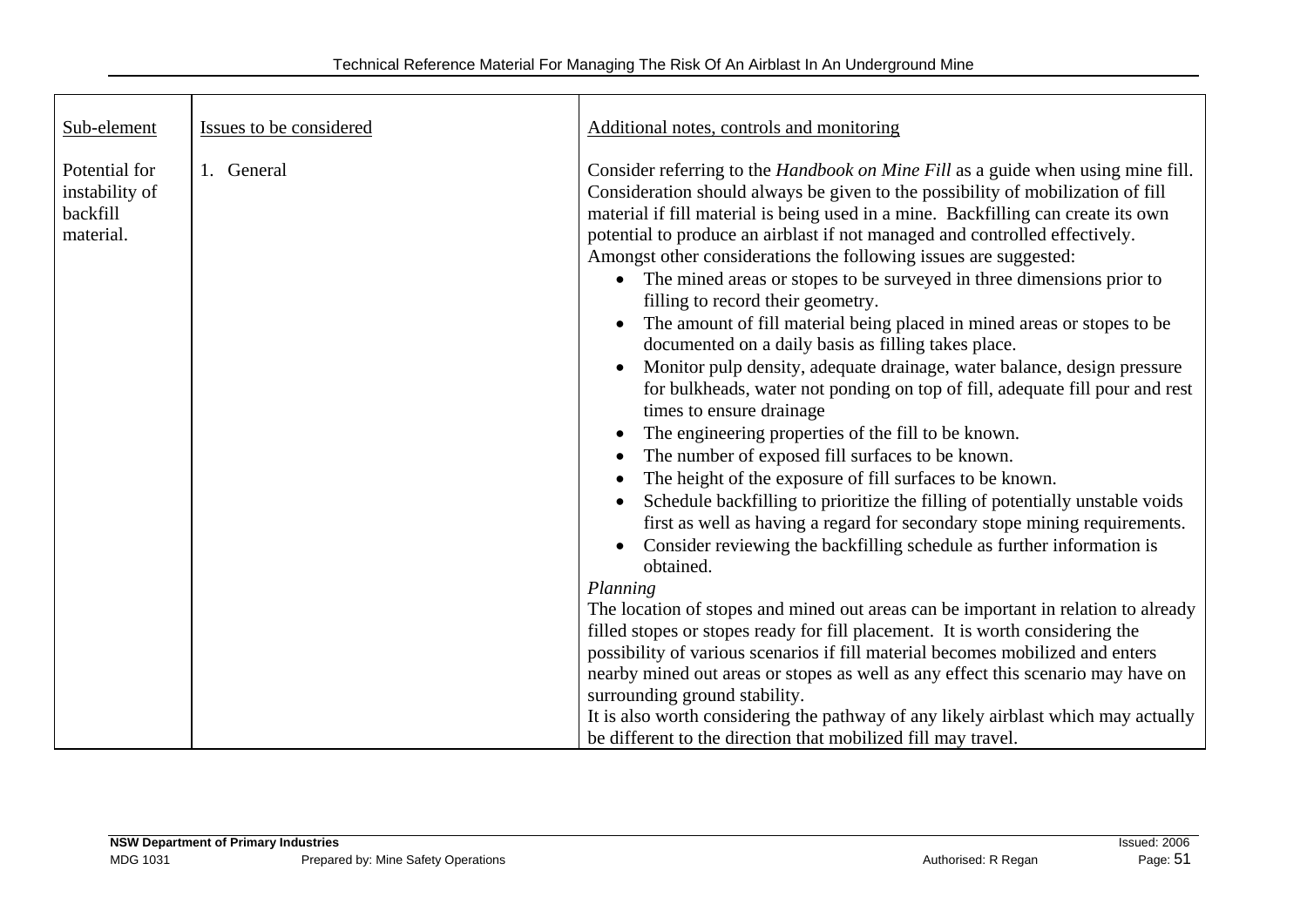| Sub-element                                                      | Issues to be considered                          | Additional notes, controls and monitoring                                                                                                                                                                                                                                                                                                                                                                                                                                                                                                                                                                                                                                                                                                                                                                                                        |
|------------------------------------------------------------------|--------------------------------------------------|--------------------------------------------------------------------------------------------------------------------------------------------------------------------------------------------------------------------------------------------------------------------------------------------------------------------------------------------------------------------------------------------------------------------------------------------------------------------------------------------------------------------------------------------------------------------------------------------------------------------------------------------------------------------------------------------------------------------------------------------------------------------------------------------------------------------------------------------------|
| Potential for<br>instability of<br>backfill<br>material. (cont.) | 2. Quality and moisture content of fill material | Quality of fill<br>The quality of fill material being placed underground is of vital significance. If<br>the fill material is of poor quality it could have little strength. Poor quality fill<br>material includes weathered material, high clay content material, poor quality<br>control or chemically reactive material. In general terms the strength and binder<br>content of the fill material are the most critical in preventing failure that could<br>lead to an airblast. Therefore, laboratory tests to determine the fill's physical<br>properties and strength should be part of the mine fill management system.<br>Moisture content<br>Control of the moisture content within backfill material is also of vital<br>significance in maintaining its stability. Further detail can be obtained from the<br>Handbook on Mine Fill. |
| Potential for<br>instability of<br>backfill<br>material.         | 3. Mass failure of fill                          | Experience<br>Massive failure of fill material into adjacent voids has occurred which resulted in<br>an airblast in the mine. This possibility should always be considered in a stoping<br>risk assessment. However, the risk assessment should consider the possibility of<br>a domino affect in that if there is a massive fill failure what is the possibility of a<br>second failure of ground as a consequence, which could then also result in an<br>airblast occurring.                                                                                                                                                                                                                                                                                                                                                                   |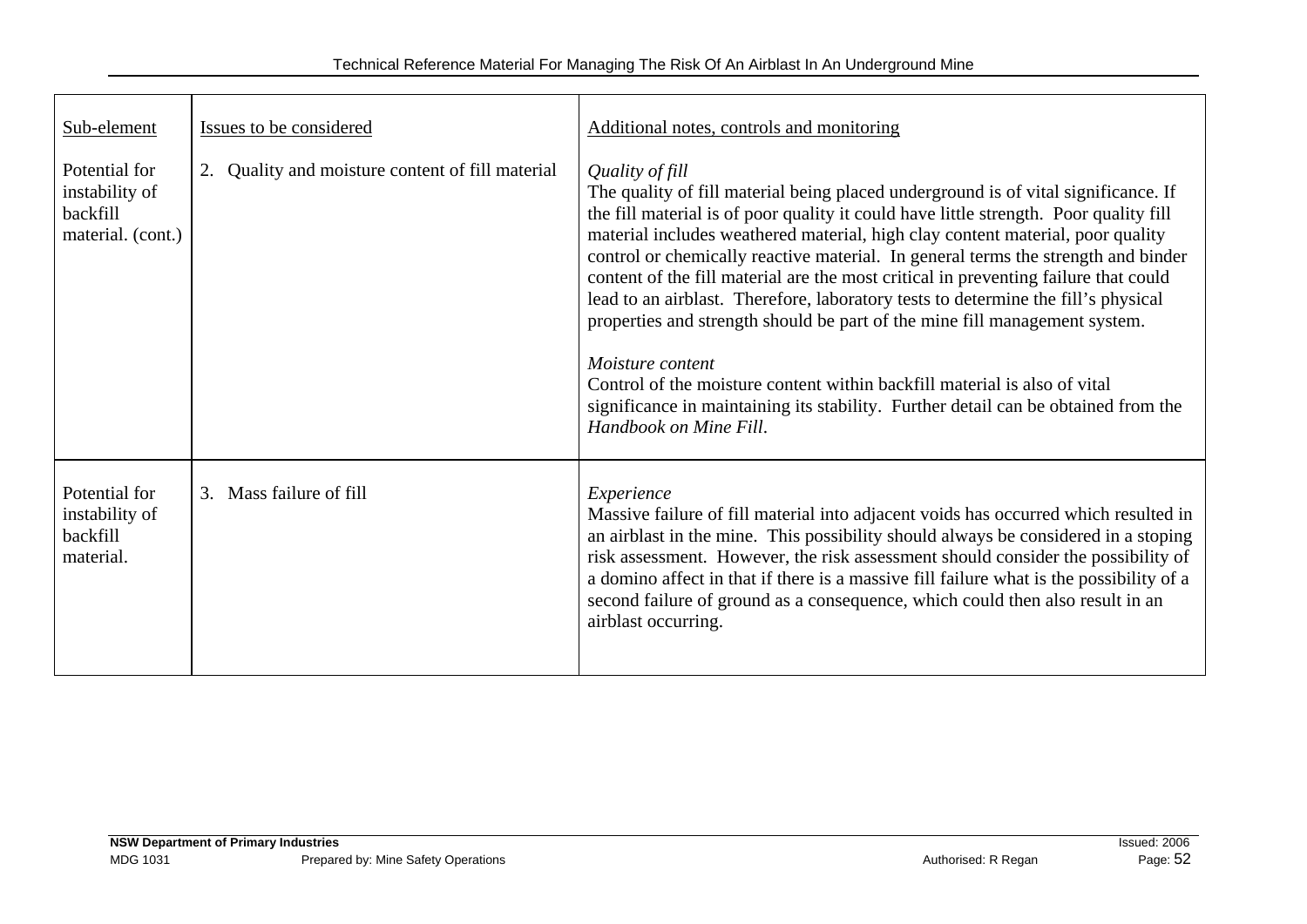| Sub-element                                 | Issues to be considered | Additional notes, controls and monitoring                                                                                                                                                                                                                                                                                                                                                                                                                                                                                                                                                                                                                                                                 |
|---------------------------------------------|-------------------------|-----------------------------------------------------------------------------------------------------------------------------------------------------------------------------------------------------------------------------------------------------------------------------------------------------------------------------------------------------------------------------------------------------------------------------------------------------------------------------------------------------------------------------------------------------------------------------------------------------------------------------------------------------------------------------------------------------------|
| Potential for<br>uncontrolled<br>water flow | 1. General              | To understand and to control the potential for the inflow of water, it is generally<br>worth considering as a minimum the following:<br>obtaining hydrological, hydrogeological as well as geotechnical reports,<br>$\bullet$<br>studies on the potential for rapid inflow and ongoing inflow of ground<br>water, and<br>• the various monitoring systems available.<br>It is good practice to be sure water is not channelled into mined out areas or<br>potentially unsafe areas, such as stopes or the cave (in caving operations).                                                                                                                                                                    |
| Potential for<br>Uncontrolled<br>water flow | 2. Induced water flow   | Investigation<br>Before development openings are excavated consider:<br>(1) if nearby voids have the potential to hold water. Nearby voids could include:<br>aquifers,<br>$\bullet$<br>old workings,<br>drill holes,<br>stopes, and<br>• water drainage into stopes via intersecting drill holes<br>(2) the existence of any surface infrastructure or natural features such as dams,<br>lakes or rivers.<br>Consider estimating water inflow rates from aquifers using a researched<br>groundwater model and appropriate numerical model.<br>Monitoring<br>Consider monitoring for controlling induced water flow by using:<br>dewatering boreholes,<br>piezometers,<br>diversion or relocation of flow. |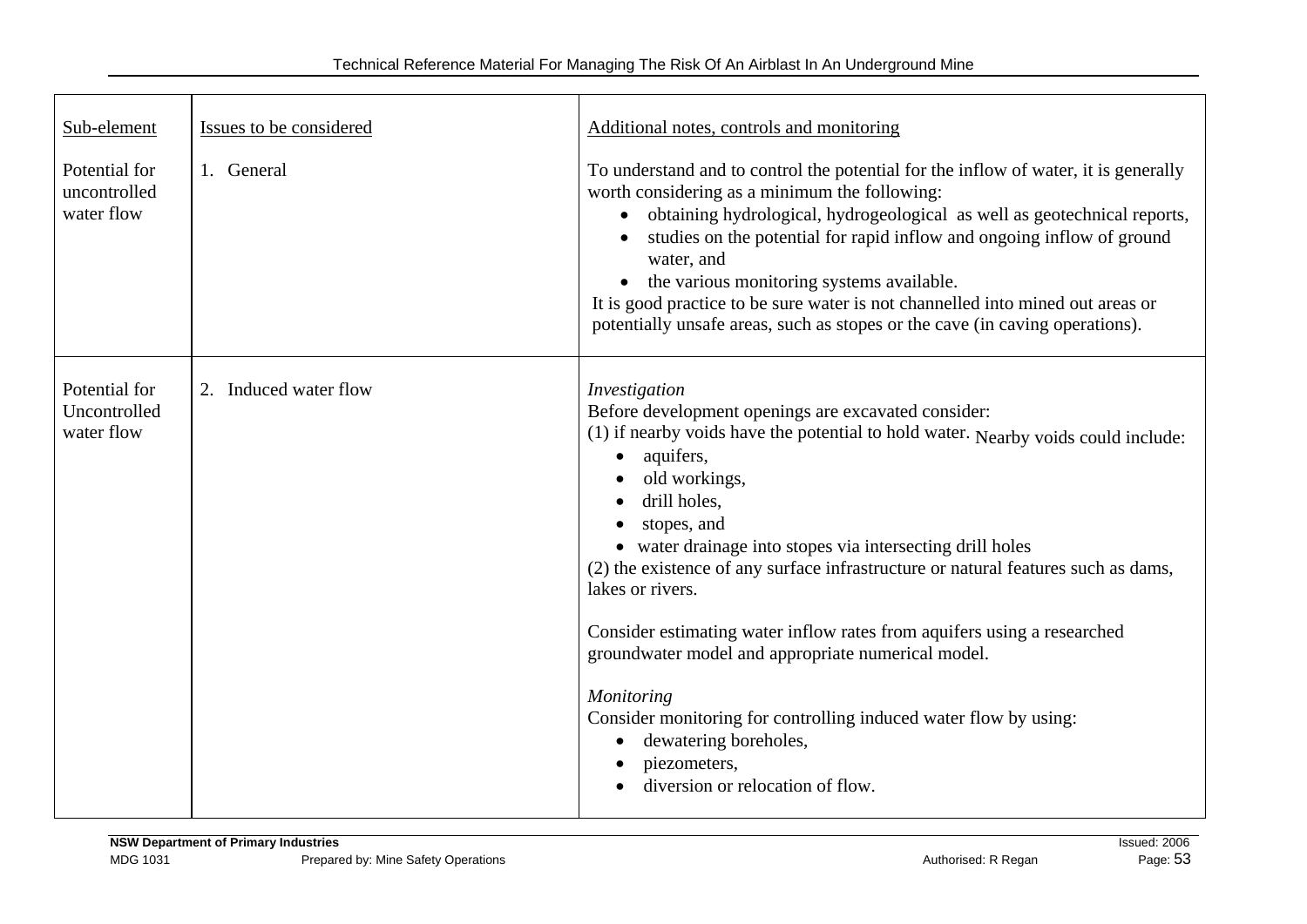| Sub-element                                            | Issues to be considered | Additional notes, controls and monitoring                                                                                                                                                                                                                                                                                                                                                                                                                                                                                                                                                                                                                                                                                                                                                                                                                                                                                                                                                                                                                                                                          |
|--------------------------------------------------------|-------------------------|--------------------------------------------------------------------------------------------------------------------------------------------------------------------------------------------------------------------------------------------------------------------------------------------------------------------------------------------------------------------------------------------------------------------------------------------------------------------------------------------------------------------------------------------------------------------------------------------------------------------------------------------------------------------------------------------------------------------------------------------------------------------------------------------------------------------------------------------------------------------------------------------------------------------------------------------------------------------------------------------------------------------------------------------------------------------------------------------------------------------|
| Potential for<br>uncontrolled<br>water flow<br>(cont.) | 3. Mudflows             | General<br>There is a real potential for a mudflow if a mine has stopes being filled with<br>hydraulic fill material or a mine uses a caving method of mining. The risk of a<br>mudflow greatly increases if the material within these stopes or caved areas<br>become saturated. Water should be channelled so that it does not enter a stope or<br>cave and create a potential for a mudflow to occur.<br>For a mudflow to occur it generally requires a trigger to set it off such as a blast<br>or when loading material both of which disturbs the moist material enough to<br>cause it to flow.<br>Caving mines<br>In caving mines hydrological studies have been completed to determine:<br>the size of particles within the material in the cave area,<br>the cave material's absorbent qualities, and<br>the cave material's susceptibility to flow.<br>Once hydrological studies have been completed a monitoring program can be<br>developed with trigger values and planned responses. This could be tabled in a<br>TARP document to continually manage and control the level of risk of a<br>mudflow. |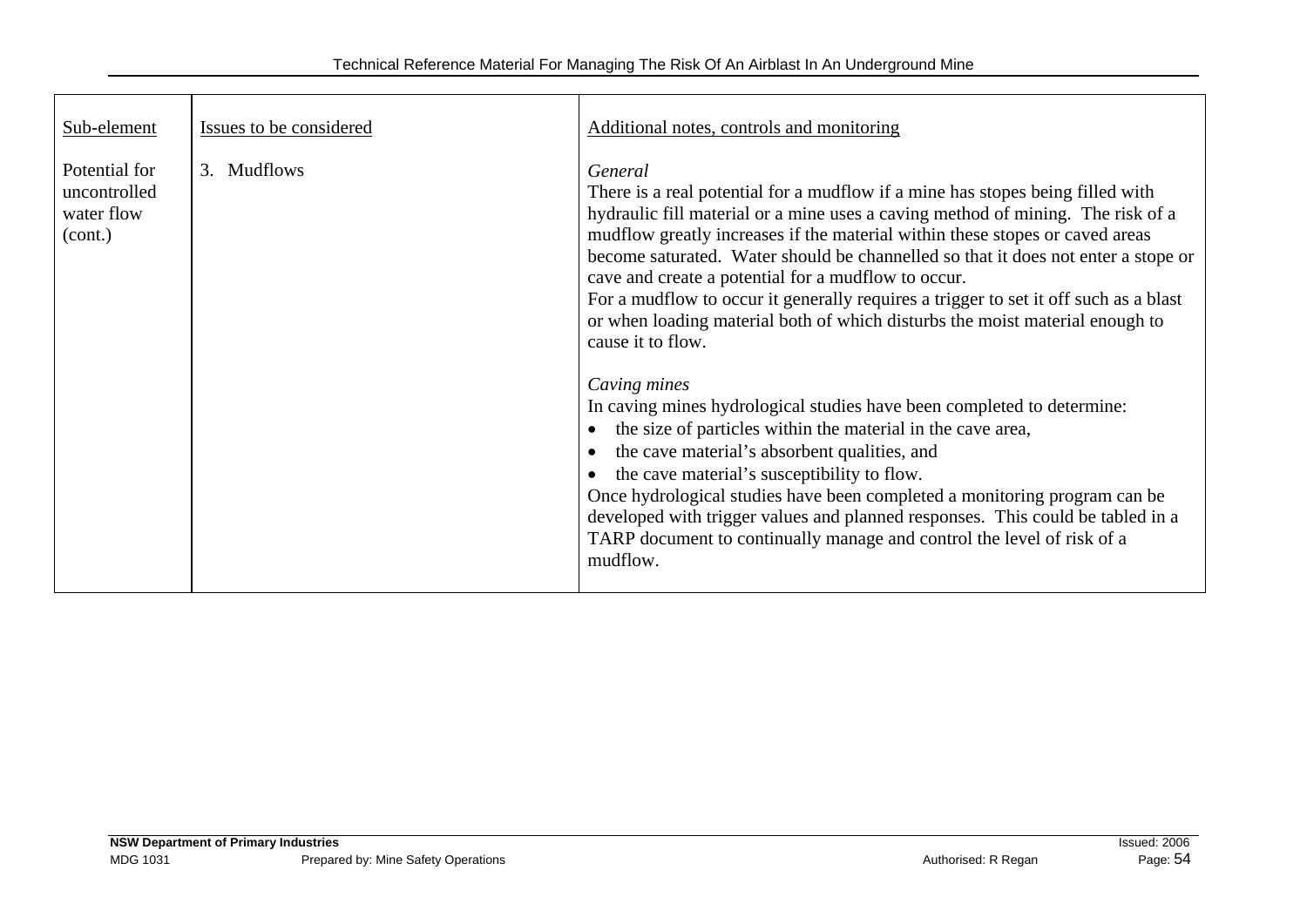|                                                            | <b>ELEMENT</b>                                   |                                                                                                                                                                                                                                                                                                                                                                                                                                                                                                                                                                                                                                                      |
|------------------------------------------------------------|--------------------------------------------------|------------------------------------------------------------------------------------------------------------------------------------------------------------------------------------------------------------------------------------------------------------------------------------------------------------------------------------------------------------------------------------------------------------------------------------------------------------------------------------------------------------------------------------------------------------------------------------------------------------------------------------------------------|
| PART A                                                     | (3) OPENINGS INTO A VOID FROM<br><b>THE MINE</b> | There needs to be at least one opening into a void which may be the<br>source of an airblast to create the possibility of a pathway for an<br>airblast to affect a mine. That is, an airblast through a mine would<br>not occur:<br>If there are no openings connecting a void which may be a source<br>of an airblast, or<br>If there is sufficient distance of solid ground from such a void to<br>the mine so that any potential over-break of ground cannot then<br>connect the void to the mine.                                                                                                                                                |
| Sub-element                                                | Issues to be considered                          | Additional notes, controls and monitoring                                                                                                                                                                                                                                                                                                                                                                                                                                                                                                                                                                                                            |
| Planned<br>openings<br>connecting a<br>void to the<br>mine | 1. Number of openings                            | Mine planning<br>When planning a mine consider minimising the number of mine openings that<br>may connect a mined out area or a potentially large void with the rest of the<br>mine.                                                                                                                                                                                                                                                                                                                                                                                                                                                                 |
|                                                            |                                                  | Preliminary bulk sampling<br>If bulk sampling of an orebody is to be carried out then there is a need to<br>carefully consider its location in relation to the long term mine design so that<br>the potential risk of an airblast is taken into account. The worst case would be<br>to locate it with the highest potential energy situated above it with a potential<br>for an airblast. If block or sub-level caving is being considered, then consider<br>planning the location of the bulk sample so that there will be no way it will<br>create a connection of the cave with the rest of the mine for the full duration of<br>the mine's life. |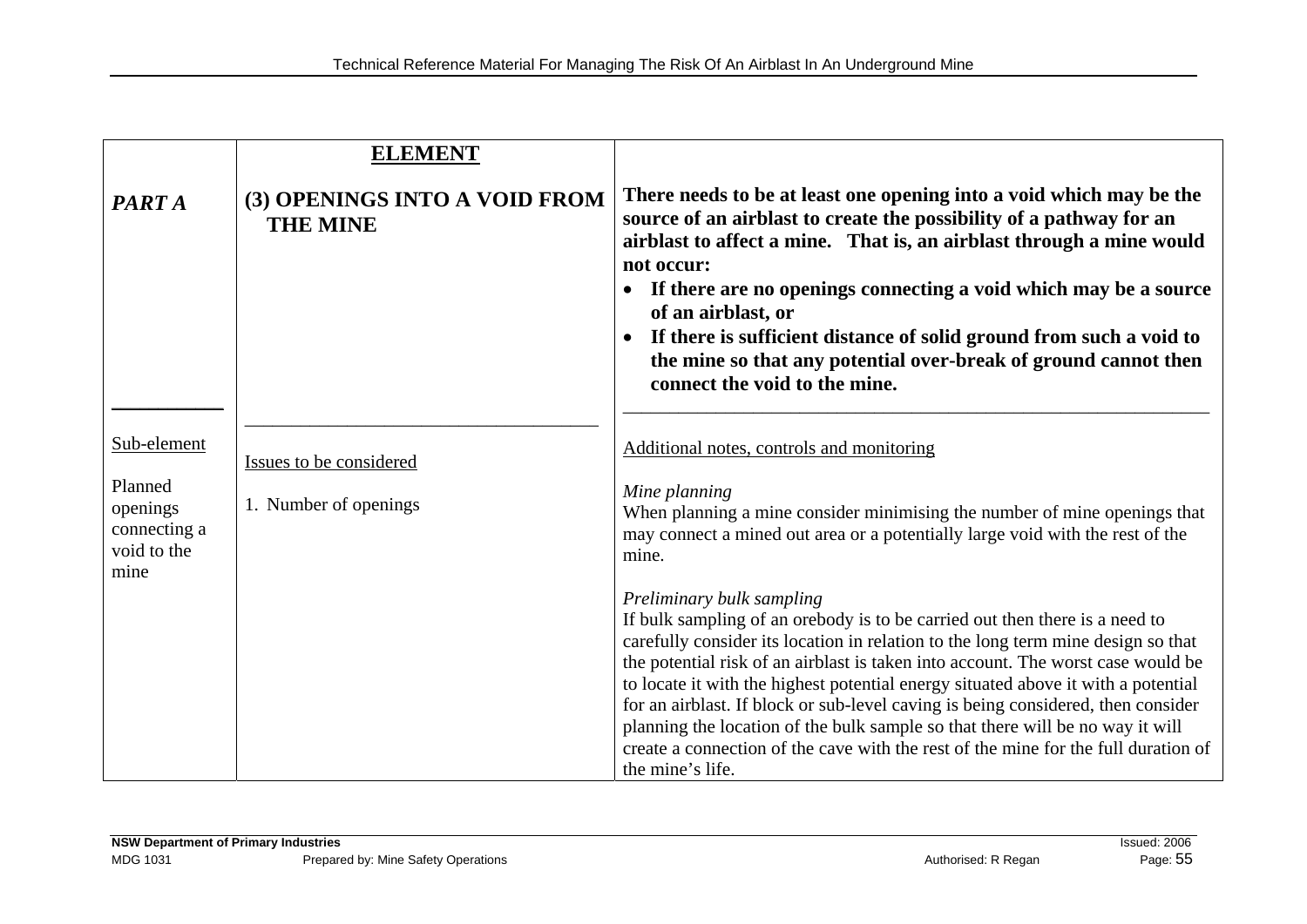| Sub-element<br>Planned<br>openings<br>connecting a<br>void to the<br>mine (cont.) | Issues to be considered<br>1. Number of openings (cont.) | Additional notes, controls and monitoring (cont.)<br>A bulk sample could be taken in a location which would not connect a void to<br>the rest of the mine. This could be a location where future development is<br>likely to be positioned, such as where a drill drive or extraction level will exist.                                                                                                                                                                                                                                                                                                                                                                                                                                                                                                                                                                                                                                                                                                 |
|-----------------------------------------------------------------------------------|----------------------------------------------------------|---------------------------------------------------------------------------------------------------------------------------------------------------------------------------------------------------------------------------------------------------------------------------------------------------------------------------------------------------------------------------------------------------------------------------------------------------------------------------------------------------------------------------------------------------------------------------------------------------------------------------------------------------------------------------------------------------------------------------------------------------------------------------------------------------------------------------------------------------------------------------------------------------------------------------------------------------------------------------------------------------------|
| Planned<br>openings<br>connecting a<br>void to the<br>mine                        | 2. Location of openings                                  | Mine planning<br>Planning should consider minimising the risk of a potential airblast at all<br>phases of mining. Consider the location of openings so that any potential<br>airblast is not going to enter the rest of the mine workings. Then if an airblast<br>should occur its pathway will simply go to unmanned areas of the mine such as<br>ventilation shafts or other areas where persons are not located. Planning could<br>also consider the proximity of mine workings to any potentially large mined<br>out area or possible void. If, for instance over-breaking of ground occurred in<br>a mined area then the resulting large void could inadvertently connect the void<br>to the rest of the mine and an airblast could then potentially travel through the<br>mine. If there is a possibility of a potential airblast then further consideration<br>could be given to planning safe havens, remote loading areas and locations<br>along drives for engineered bulkheads or stoppings. |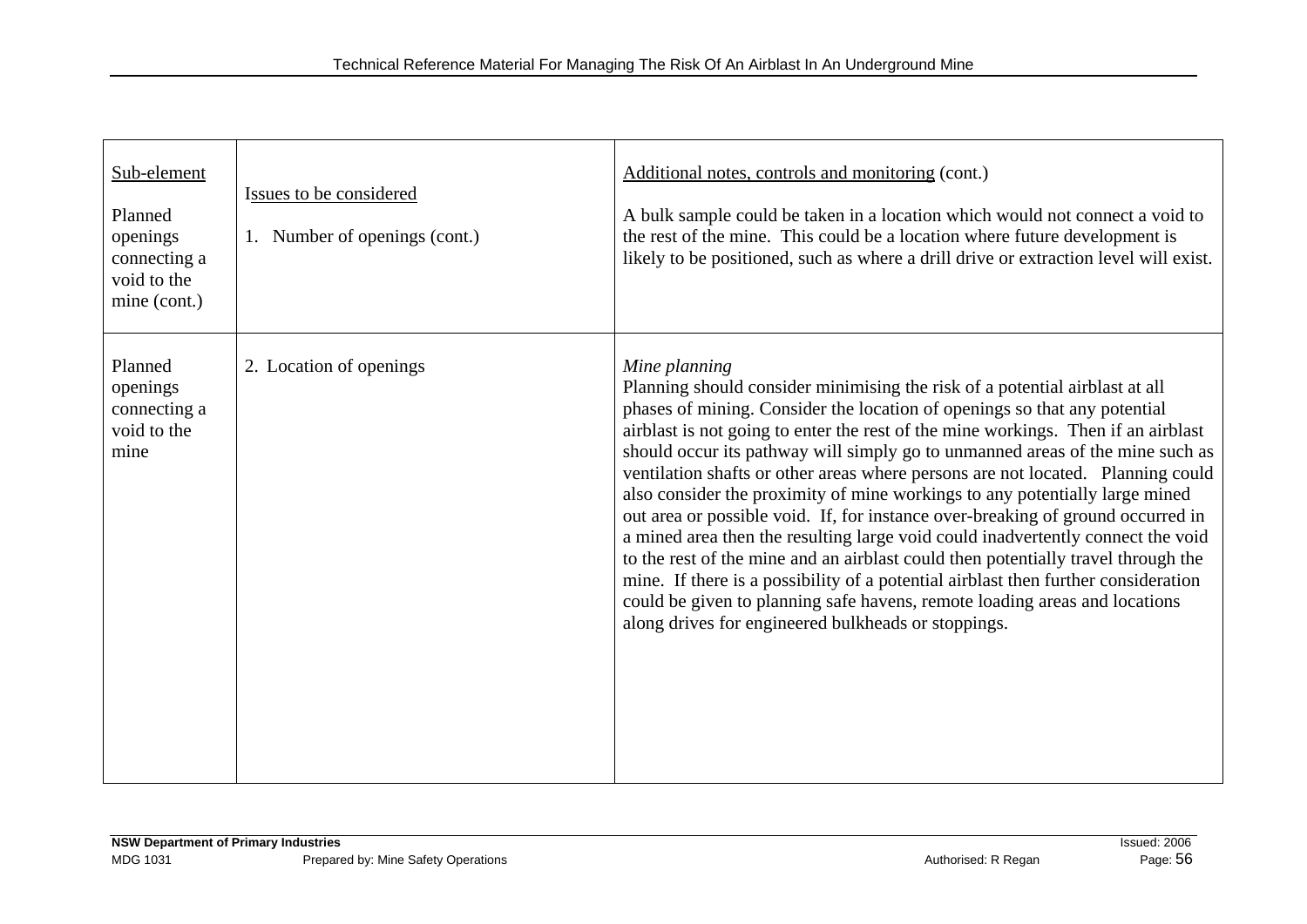| Sub-element                                                        | Issues to be considered                                 | Additional notes, controls and monitoring                                                                                                                                                                                                                                                                                                                                                                                                                                                                                                                                                                                                                                                                                                              |
|--------------------------------------------------------------------|---------------------------------------------------------|--------------------------------------------------------------------------------------------------------------------------------------------------------------------------------------------------------------------------------------------------------------------------------------------------------------------------------------------------------------------------------------------------------------------------------------------------------------------------------------------------------------------------------------------------------------------------------------------------------------------------------------------------------------------------------------------------------------------------------------------------------|
| Planned<br>openings<br>connecting a<br>void to the<br>mine (cont.) | 3. Cross-sectional area of openings                     | General<br>The larger the cross-sectional area of openings or drives the easier an airblast<br>will travel through those drives. Conversely, the smaller the cross-sectional<br>area of drives the more pressure that is built up and the higher the velocity of<br>airflow. By reducing the cross sectional area of some drives and an airblast<br>goes through then the air pressure will increase. But beyond that point the<br>pressure will drop and the velocity of air reduces and the energy is dissipated.<br>Other practical measures to mitigate the effects of an airblast with respect to<br>different cross-sectional areas, refer to Part B Mitigating the potential effects<br>of an airblast Element 5. Control of airblast pathways. |
| Planned<br>openings<br>connecting a<br>void to the<br>mine         | 4. Path of least resistance and concentration<br>effect | General<br>If there is a potential source for an airblast then consider the pathways of least<br>resistance through the mine that an airblast may follow to vent to the<br>atmosphere. Return airways are likely paths as they offer negative pressure.<br>Also it is worth considering the potential air velocities taking into account the<br>cross sectional areas of the drives and the airblast could concentrate through<br>certain sized openings. Again planning for stoppings or bulkheads may be<br>considered.<br>Coal<br>In coal mines, longwall maingate and tailgate roads represent a high potential<br>exit path for airblast. These roads are likely to contain workmen and have<br>critical infrastructure.                          |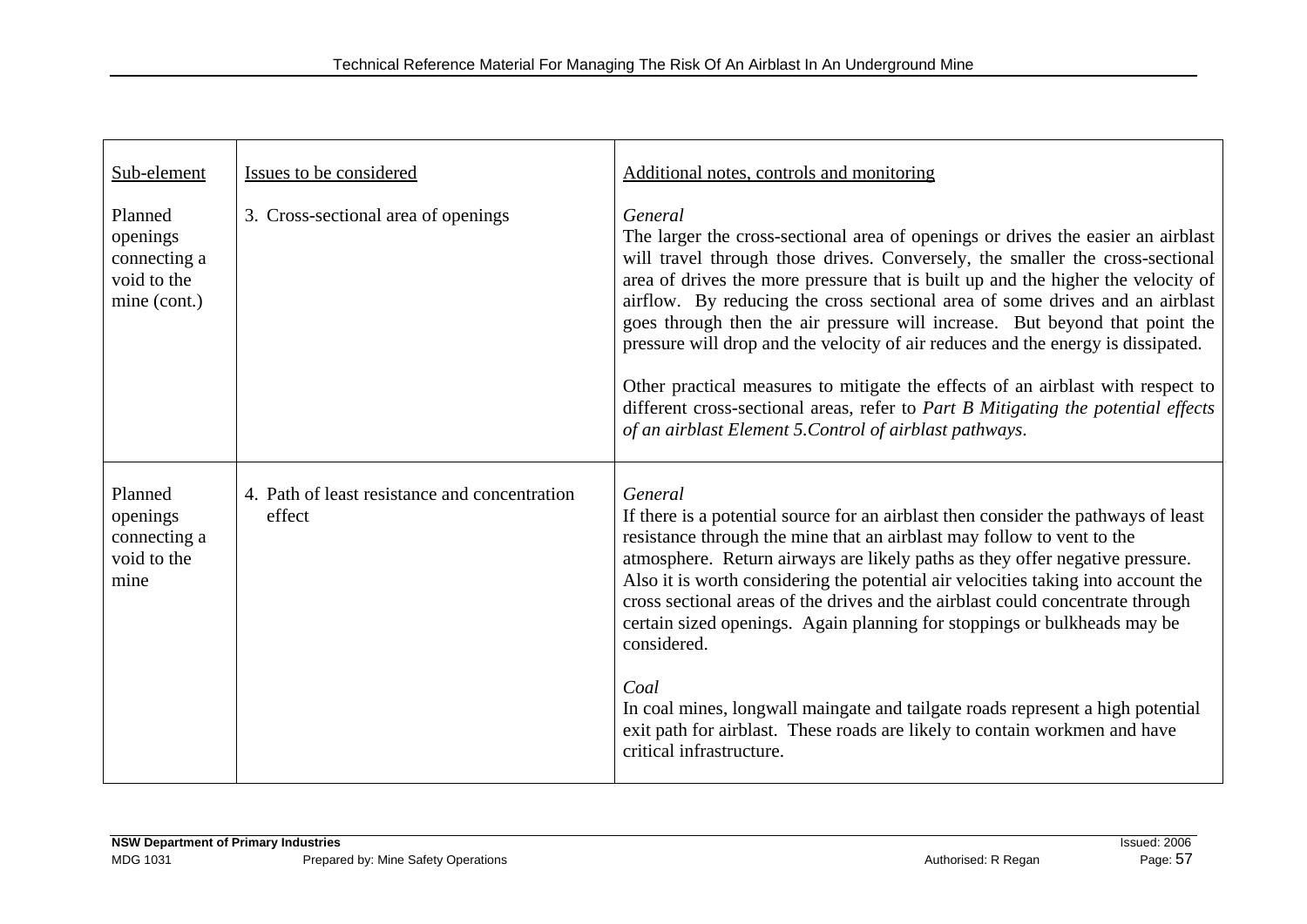| Sub-element                                                  | Issues to be considered              | Additional notes, controls and monitoring                                                                                                                                                                                                                                                                                                                                                                                                                                                                                                                                                                                                                                                                                                                                                                                                                                                                                                                                                                                                                                                                                                                                                                                                                 |
|--------------------------------------------------------------|--------------------------------------|-----------------------------------------------------------------------------------------------------------------------------------------------------------------------------------------------------------------------------------------------------------------------------------------------------------------------------------------------------------------------------------------------------------------------------------------------------------------------------------------------------------------------------------------------------------------------------------------------------------------------------------------------------------------------------------------------------------------------------------------------------------------------------------------------------------------------------------------------------------------------------------------------------------------------------------------------------------------------------------------------------------------------------------------------------------------------------------------------------------------------------------------------------------------------------------------------------------------------------------------------------------|
| Unplanned<br>openings<br>connecting a<br>void to the<br>mine | Proximity of mine workings to a void | General<br>The proximity of mine workings to a void which has a potentially unstable<br>back (or roof) can be a significant factor in increasing the risk of an airblast to<br>potentially pass through the mine.<br>Considerations may include:<br>• proximity of openings to a void or to regional openings<br>• interaction of ground stress between mine openings and the void<br>instability or potential failure of ground in the openings and the void<br>• ground conditions that may change as further openings are<br>excavated<br>• proximity of old workings<br>• ore-passes that may have been worn to a larger area or have the<br>potential to be worn away and become unstable<br>stability of bulkheads if an unstable void is nearby or has the<br>potential to increase in volume<br>• instability of fill if fill material is being used.<br>Planning<br>Consider during the mine planning phase the separation distances of openings<br>into a void or potential voids that may create an unplanned connection. Other<br>considerations include:<br>• the number of openings<br>• the location of openings<br>the size of openings<br>the cross-sectional area of openings<br>the path of least resistance should an airblast occur. |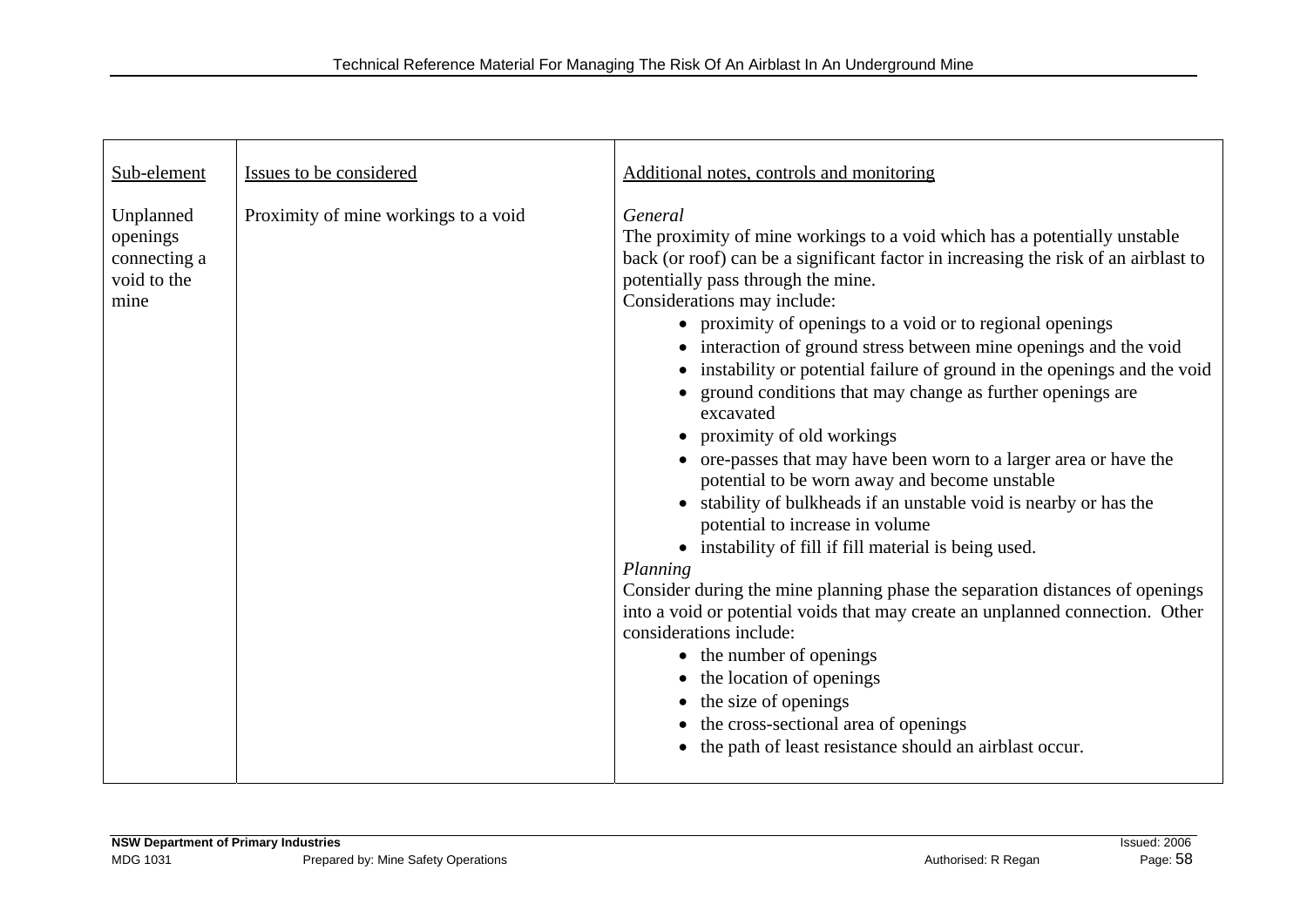| Sub-element                                                          | Issues to be considered                         | Additional notes, controls and monitoring (cont.)                                                                                                                                                                                                                                                                                                                                                                                                                                                                                                                                                                                                                                                                                                                                                                                                                                       |
|----------------------------------------------------------------------|-------------------------------------------------|-----------------------------------------------------------------------------------------------------------------------------------------------------------------------------------------------------------------------------------------------------------------------------------------------------------------------------------------------------------------------------------------------------------------------------------------------------------------------------------------------------------------------------------------------------------------------------------------------------------------------------------------------------------------------------------------------------------------------------------------------------------------------------------------------------------------------------------------------------------------------------------------|
| Unplanned<br>openings<br>connecting a<br>void to the<br>mine (cont.) | Proximity of mine workings to a void<br>(cont.) | • any concentrated effect along its pathway should an airblast occur<br>• location of bulkheads and their design and specifications<br>• access to a void<br>• potential connections to the surface<br>• old plans and what has been done historically that could affect<br>planning. One cannot always rely on existing data. Experience has<br>shown to be so.<br><i>Monitoring</i><br>Consider a regular review of the proximity of openings to a void and the<br>suitability of bulkheads as mining progresses. Take into account potential<br>changes in ground conditions and how this may impact on the potential risk of<br>an airblast occurring or affect the capability of bulkheads to remain functional.<br>Consider monitoring the rock noise and movement by using microseismic<br>monitoring, extensometers, depth plumbing via drill holes and visible<br>inspections. |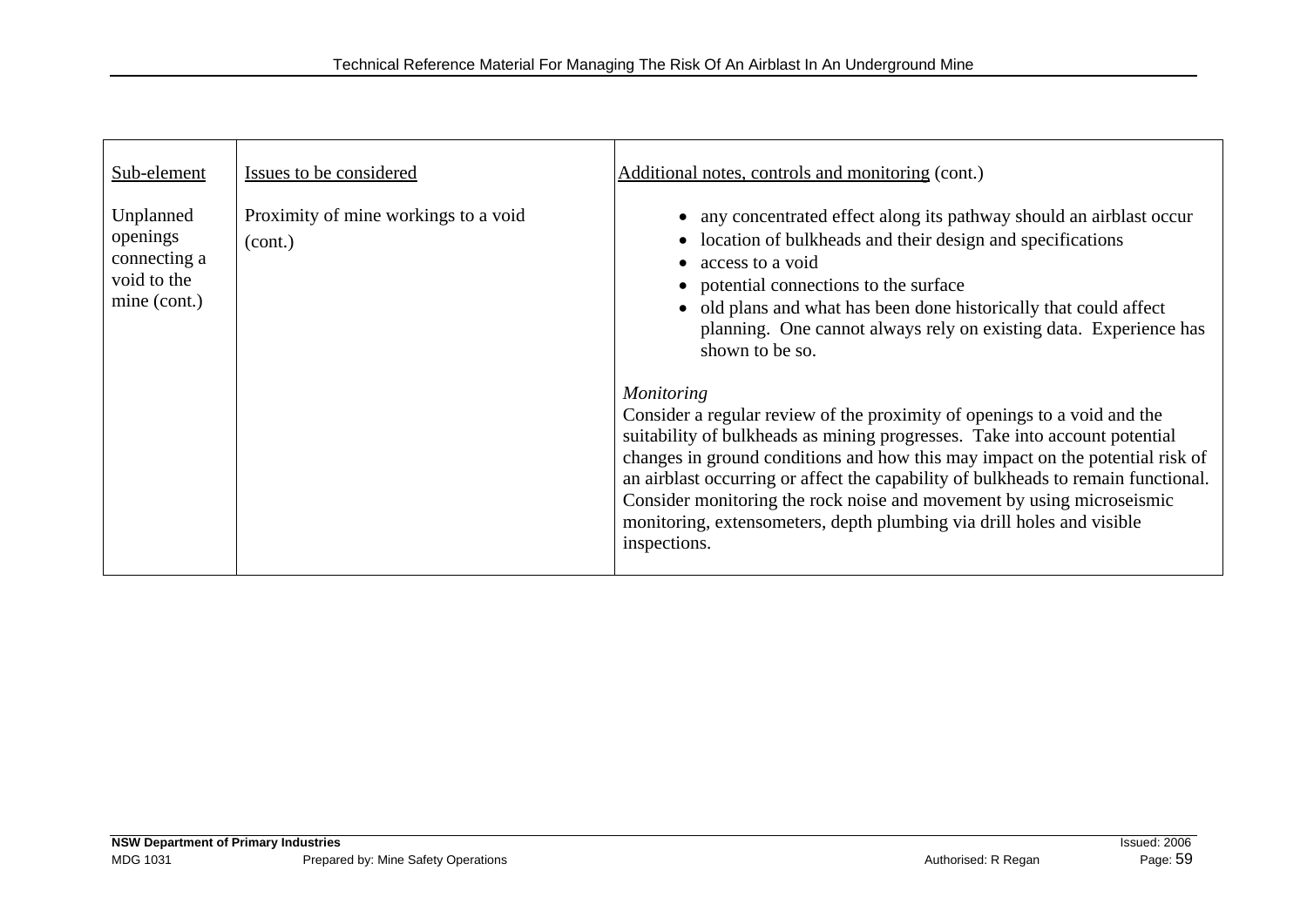| <b>EFFECTS OF AN AIRBLAST</b>                 | The following examines various situations and issues in the case when<br>there is a potential risk of exposure of persons and/or infrastructure<br>to a potential airblast.                                                                                                                                                                                                                                                                                                                                                                               |
|-----------------------------------------------|-----------------------------------------------------------------------------------------------------------------------------------------------------------------------------------------------------------------------------------------------------------------------------------------------------------------------------------------------------------------------------------------------------------------------------------------------------------------------------------------------------------------------------------------------------------|
| Issues to be considered                       | Additional notes, controls and monitoring                                                                                                                                                                                                                                                                                                                                                                                                                                                                                                                 |
| 1. Zones of influence of a potential airblast | General<br>Identify zones of influence of a potential airblast which could affect personnel<br>and/or infrastructure.<br>Investigation<br>Consider investigating and determining the potential pathways, air velocity and<br>secondary effects (debris becoming airborne) in the vicinity of persons or<br>infrastructure should an airblast occur.<br>Velocities of up to 15m / sec. have been accepted by the coal industry as a<br>minimum threshold above which an airblast is likely to have a marked effect on<br>either persons or infrastructure. |
|                                               | <b>MITIGATING THE POTENTIAL</b>                                                                                                                                                                                                                                                                                                                                                                                                                                                                                                                           |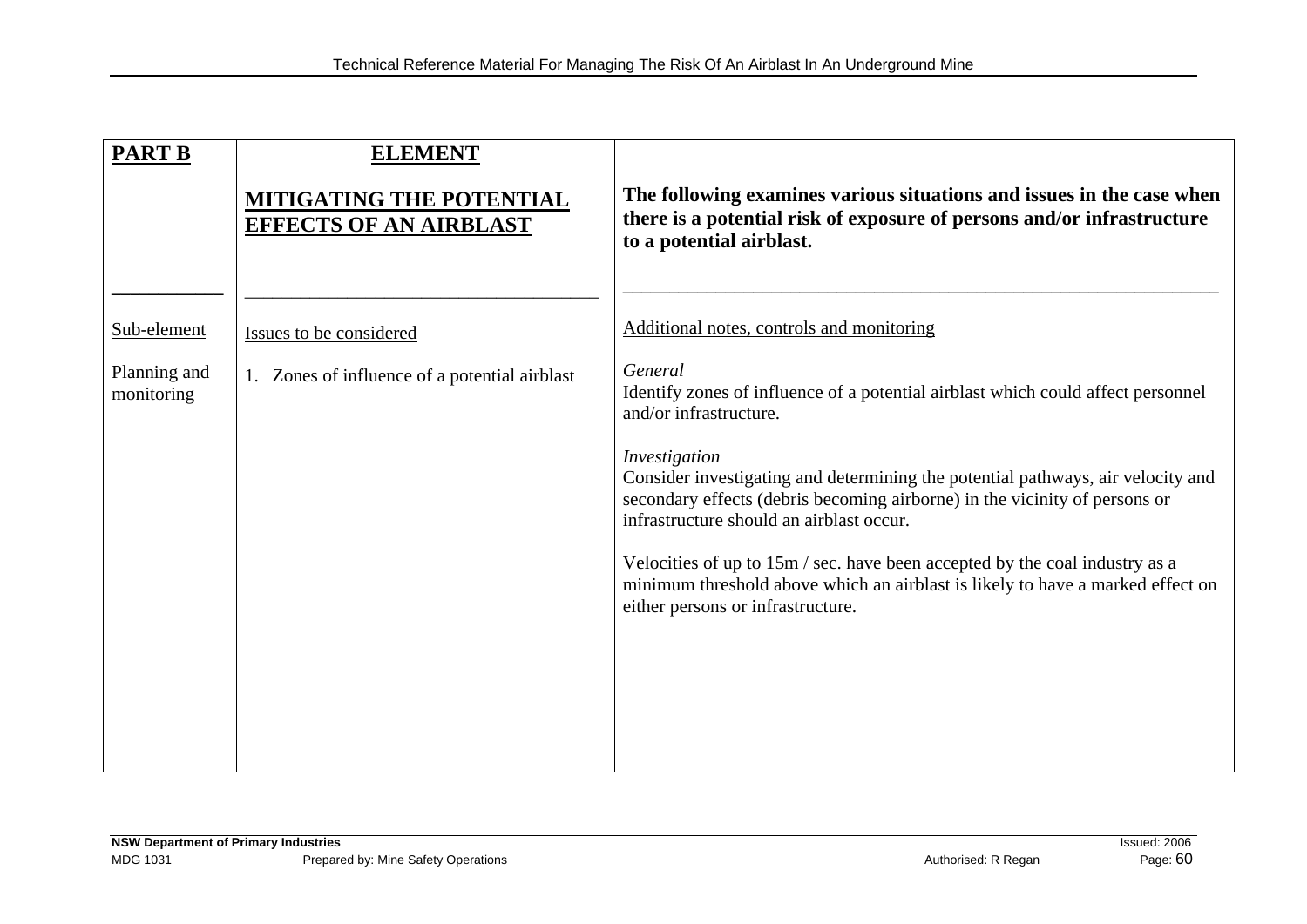| Sub-element                           | Issues to be considered                                  | Additional notes, controls and monitoring (cont.)                                                                                                                                                                                                                                                                                                                                                                                                                                                                                                                                                                                                                                                                                                                                                                                                                                                                                                                                                                                                                                                                                                                                                                                                                                                                                     |
|---------------------------------------|----------------------------------------------------------|---------------------------------------------------------------------------------------------------------------------------------------------------------------------------------------------------------------------------------------------------------------------------------------------------------------------------------------------------------------------------------------------------------------------------------------------------------------------------------------------------------------------------------------------------------------------------------------------------------------------------------------------------------------------------------------------------------------------------------------------------------------------------------------------------------------------------------------------------------------------------------------------------------------------------------------------------------------------------------------------------------------------------------------------------------------------------------------------------------------------------------------------------------------------------------------------------------------------------------------------------------------------------------------------------------------------------------------|
| Planning and<br>monitoring<br>(cont.) | 1. Zones of influence of a potential airblast<br>(cont.) | Mine design and planning<br>If there is any potential for an airblast to occur consider the:<br>pathways of a potential airblast.<br>$\bullet$<br>areas of highest resistance and therefore potentially highest velocity.<br>However, this could be deliberately planned to reduce resistance beyond<br>that point to help dissipate an airblast's energy.<br>location and impact of potential airblasts on:<br>$\bullet$<br>areas where people have access,<br>the surface should a collapse of ground occur due to a break through<br>to the surface. A surface exclusion zone could be considered.<br>the ingress and egress drives and the effects on egress from the mine<br>should it be blocked after an airblast has occurred,<br>effects on ventilation fans, and<br>all other infrastructure<br>there is sufficient distance between drives and mined out areas that could<br>become a potential source for an airblast. This distance may allow for<br>establishing safe havens and/or stockpile locations for rock material to<br>be stored and/or bulkheads to restrict or stop the flow of air should an<br>airblast occur.<br>suitable locations for seismic and/or other monitoring provisions to<br>gather accurate data on any changed conditions that may occur and<br>increase the risk of an airblast occurring. |
|                                       |                                                          |                                                                                                                                                                                                                                                                                                                                                                                                                                                                                                                                                                                                                                                                                                                                                                                                                                                                                                                                                                                                                                                                                                                                                                                                                                                                                                                                       |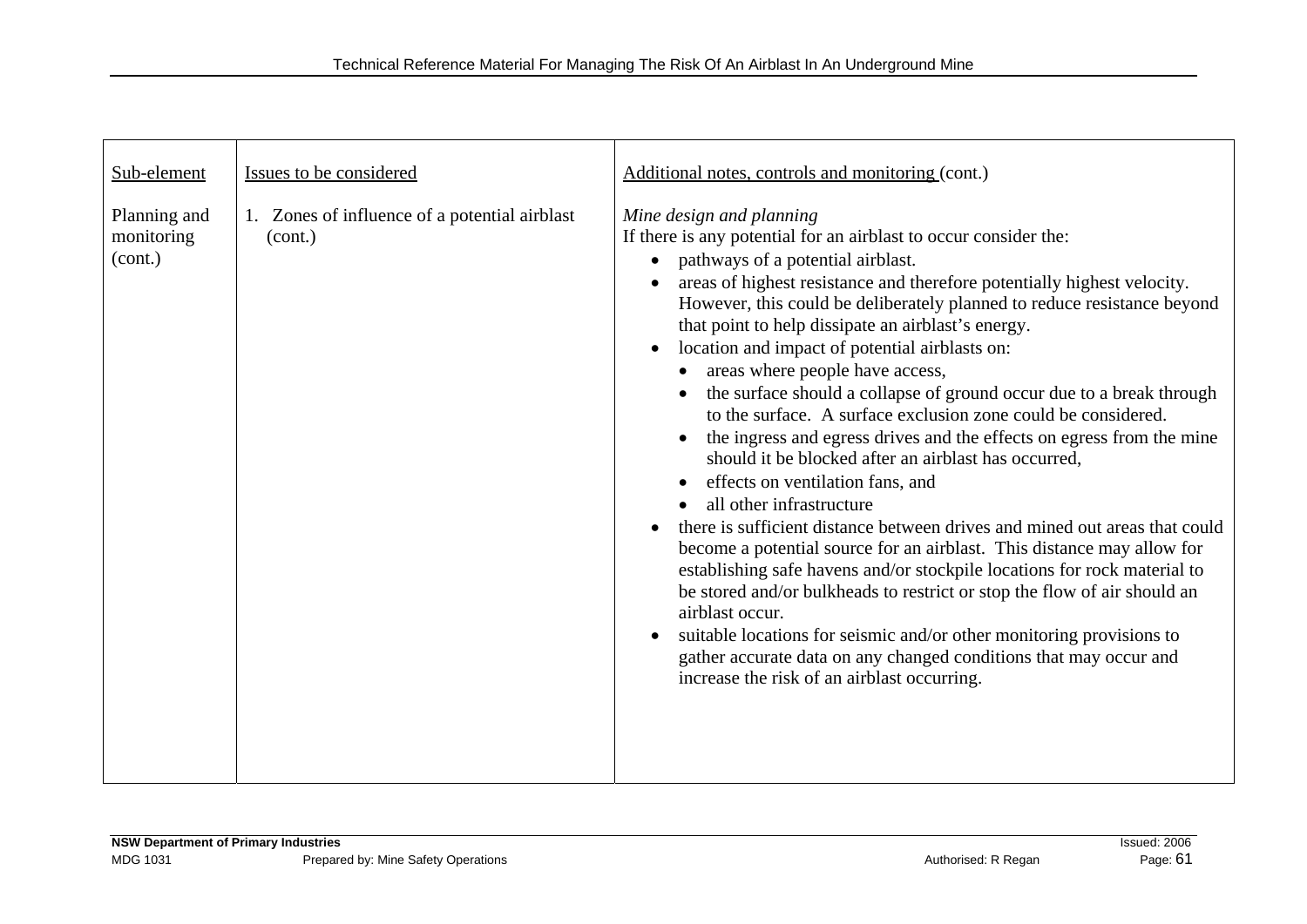| Sub-element                           | Issues to be considered | Additional notes, controls and monitoring (cont.)                                                                                                                                                                                                                                                                                                                                                                                                                                                                                                                                                                                                                                                                                                                                                                                                                                                                                                                           |
|---------------------------------------|-------------------------|-----------------------------------------------------------------------------------------------------------------------------------------------------------------------------------------------------------------------------------------------------------------------------------------------------------------------------------------------------------------------------------------------------------------------------------------------------------------------------------------------------------------------------------------------------------------------------------------------------------------------------------------------------------------------------------------------------------------------------------------------------------------------------------------------------------------------------------------------------------------------------------------------------------------------------------------------------------------------------|
| Planning and<br>monitoring<br>(cont.) | 2. Restricting access   | Investigation<br>When reviewing access ways when there is a potential for an airblast, consider<br>the following<br>develop an airblast model and predicted pathways and any associated issues<br>that may occur if an airblast did occur<br>restrict access to certain areas where the risk is too great<br>$\bullet$<br>place rock material (either permanently or temporarily) as well as<br>$\bullet$<br>bulkheads between where the potential airblast source exists and where<br>people are likely to be located. Even a temporary barrier of rock could<br>greatly restrict the flow of air should an airblast occur or if the risk of<br>one has increased to an unacceptable level.<br><b>Monitoring</b><br>Regularly monitor any changes in ground stability and review restricted access<br>areas if results indicate the risk has changed. Consider adding this issue to a<br>TARP management system so there is regular and systematic reviews carried<br>out. |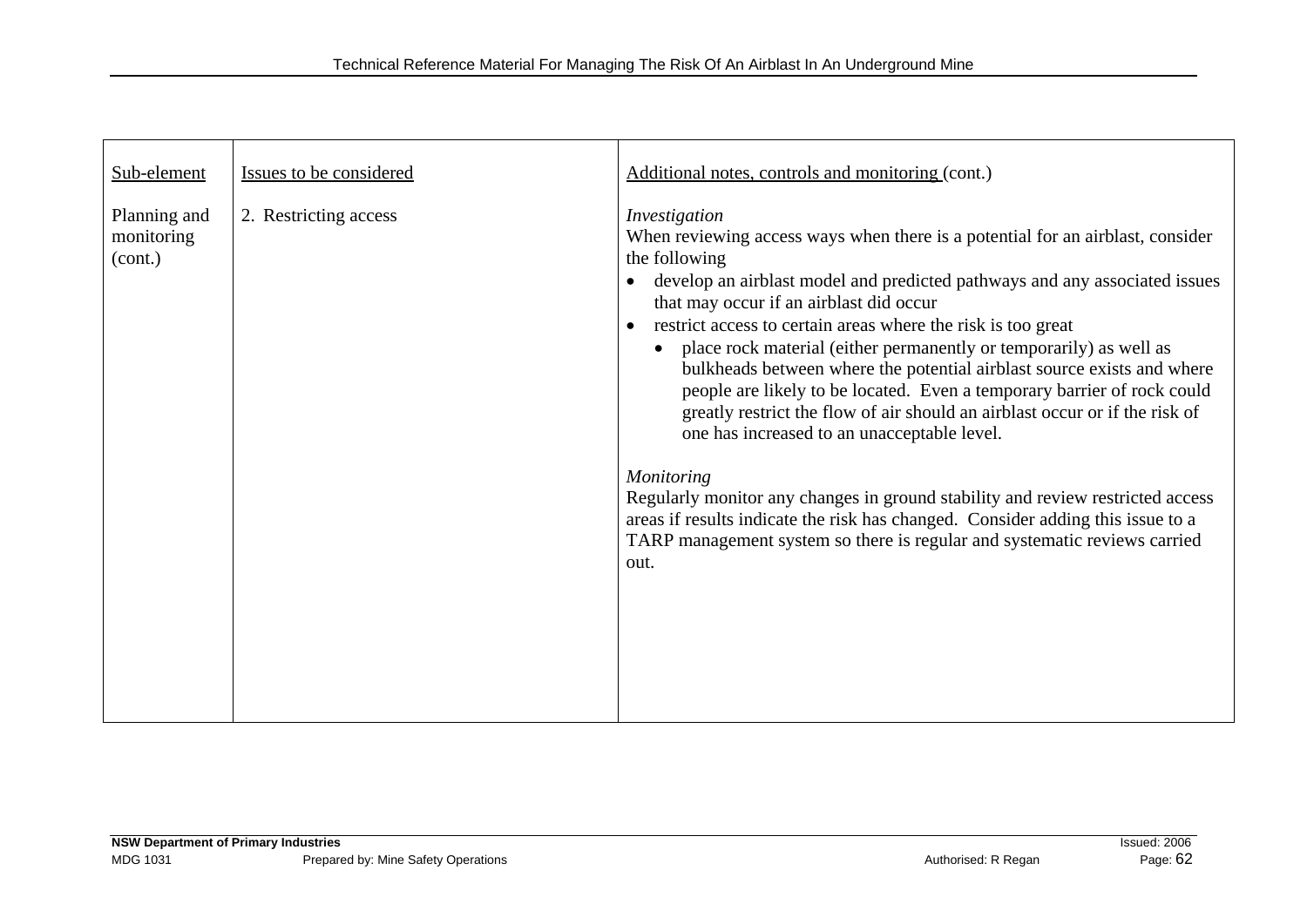| Sub-element                           | Issues to be considered     | Additional notes, controls and monitoring                                                                                                                                                                                                                                                                                                                                                                                                                                                                   |
|---------------------------------------|-----------------------------|-------------------------------------------------------------------------------------------------------------------------------------------------------------------------------------------------------------------------------------------------------------------------------------------------------------------------------------------------------------------------------------------------------------------------------------------------------------------------------------------------------------|
| Planning and<br>monitoring<br>(cont.) | 3. Provision of safe havens | General<br>Establish safe havens so that personnel can escape to a safe location if the risk<br>of an airblast appears imminent. However, often there can be no warning. Also<br>securing safe access to areas of the mine and egress out of the mine need to be<br>considered if they could be affected by an airblast.                                                                                                                                                                                    |
|                                       |                             | Experience from airblasts has indicated that if persons go into a nearby dead-<br>end cross-cut (or dead end heading) then they would be kept safe from the<br>effects of an airblast should one occur. The pathway of an airblast would not<br>flow through a dead end cross-cut.                                                                                                                                                                                                                          |
|                                       |                             | Procedures and training<br>Procedures should be developed for persons to follow should an airblast appear<br>to be potentially imminent. This should include communication with mine<br>control. Protocols should be developed and training of personnel should be<br>given on procedures to follow if the potential for an airblast appears to become<br>imminent.                                                                                                                                         |
|                                       |                             | Monitoring by personnel<br>A procedure for persons to go to a safe haven would not be practical unless<br>there is sufficient warning so that persons can get to a safe haven in time. These<br>warnings could be from persons being aware of severe ground vibration or<br>constant noise. These warnings may be coming from the initial breaking up of<br>large blocks of ground. An alarm system also may be installed near potential<br>airblast sources using geophones or seismic monitoring systems. |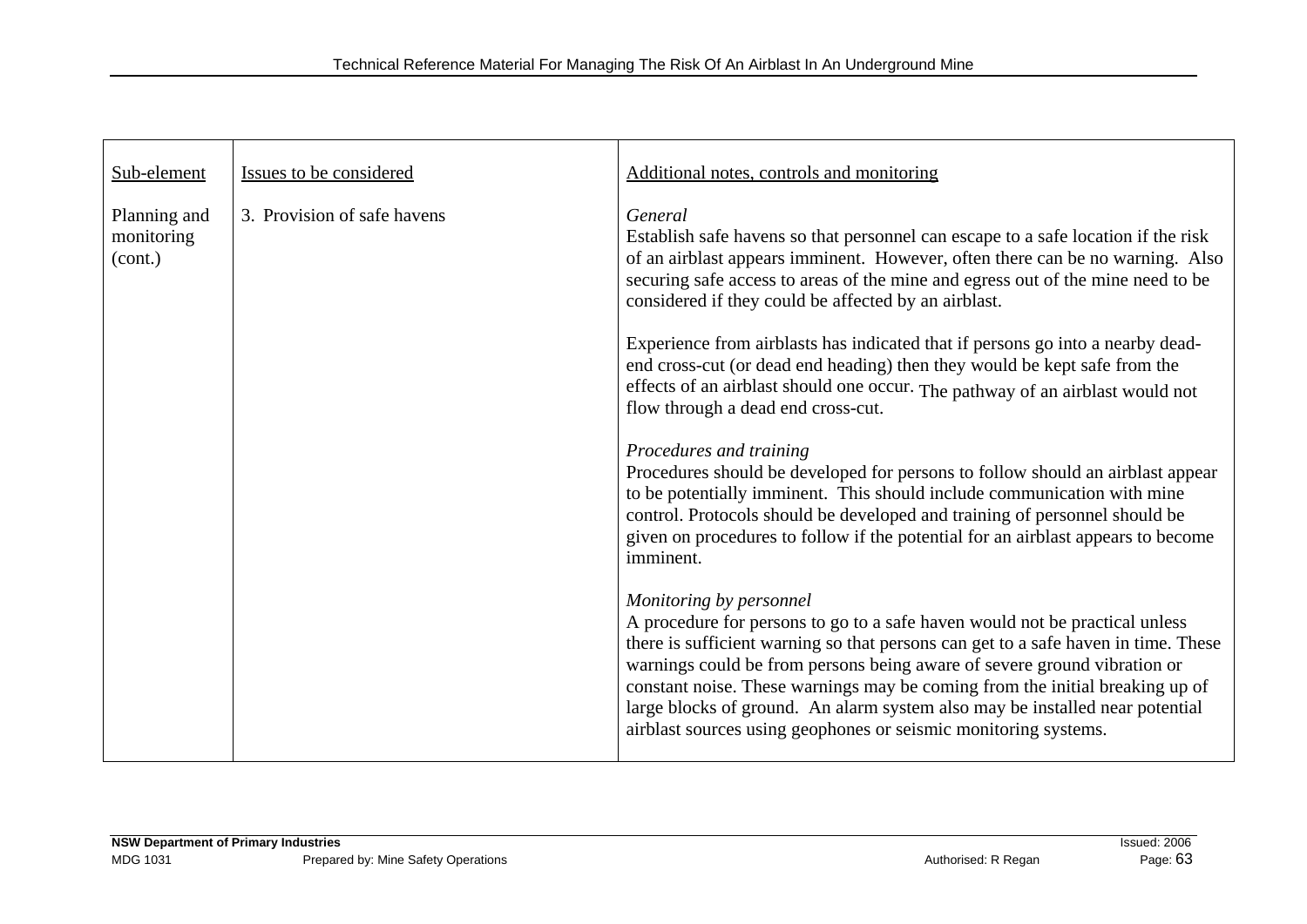| Sub-element<br>Planning and<br>monitoring<br>(cont.) | Issues to be considered<br>4. Location of contaminants<br>Note: In coal mines – the risk level can<br>significantly increase with the presence of<br>flammable dust and gases | Additional notes, controls and monitoring<br>Coal<br>In coal mines airblast excursion distances have been measured to be hundreds<br>of metres from the source of the airblast. Areas which are generally considered<br>outside the Hazardous Zone (HZ) can be inundated with explosive atmospheres.<br>It should be remembered that electrical equipment in non HZ's may not be<br>protected from an explosion nor be regarded as intrinsically safe. The risk of an                                                                                                                                                                                                                      |
|------------------------------------------------------|-------------------------------------------------------------------------------------------------------------------------------------------------------------------------------|--------------------------------------------------------------------------------------------------------------------------------------------------------------------------------------------------------------------------------------------------------------------------------------------------------------------------------------------------------------------------------------------------------------------------------------------------------------------------------------------------------------------------------------------------------------------------------------------------------------------------------------------------------------------------------------------|
| Planning and<br>monitoring                           | 5. Control of airblast pathways                                                                                                                                               | explosion can greatly increase should an airblast occur in a coal mine.<br>Planning and control<br>Consider planning a separate pathway where persons would not be located<br>should there be a potential for an airblast to occur. An airblast would follow the<br>pathway of least resistance and this pathway may take most of the airblast flow.<br>Planning considerations could take this into account for the worst case scenario<br>if there is a risk of an airblast occurring.<br>Consider planning drives with larger cross-sectional area to take an airblast<br>away from where personnel or infrastructure are located.                                                      |
|                                                      |                                                                                                                                                                               | Control<br>Broken rock material may be placed in drives between the source of an airblast<br>and the mine to minimise the cross-sectional area of the drives. A series of<br>broken rock placed along drives can progressively de-energise an airblast as it<br>passes over the series of rock piles and no piles and then further rock piles.<br>Enough material strategically placed within particular drives can greatly reduce<br>the velocity and the energy as an airblast travels before it continues its pathway<br>to the rest of the mine where people or infrastructure are located. These<br>temporary series of rock piles could greatly mitigate the effects of an airblast. |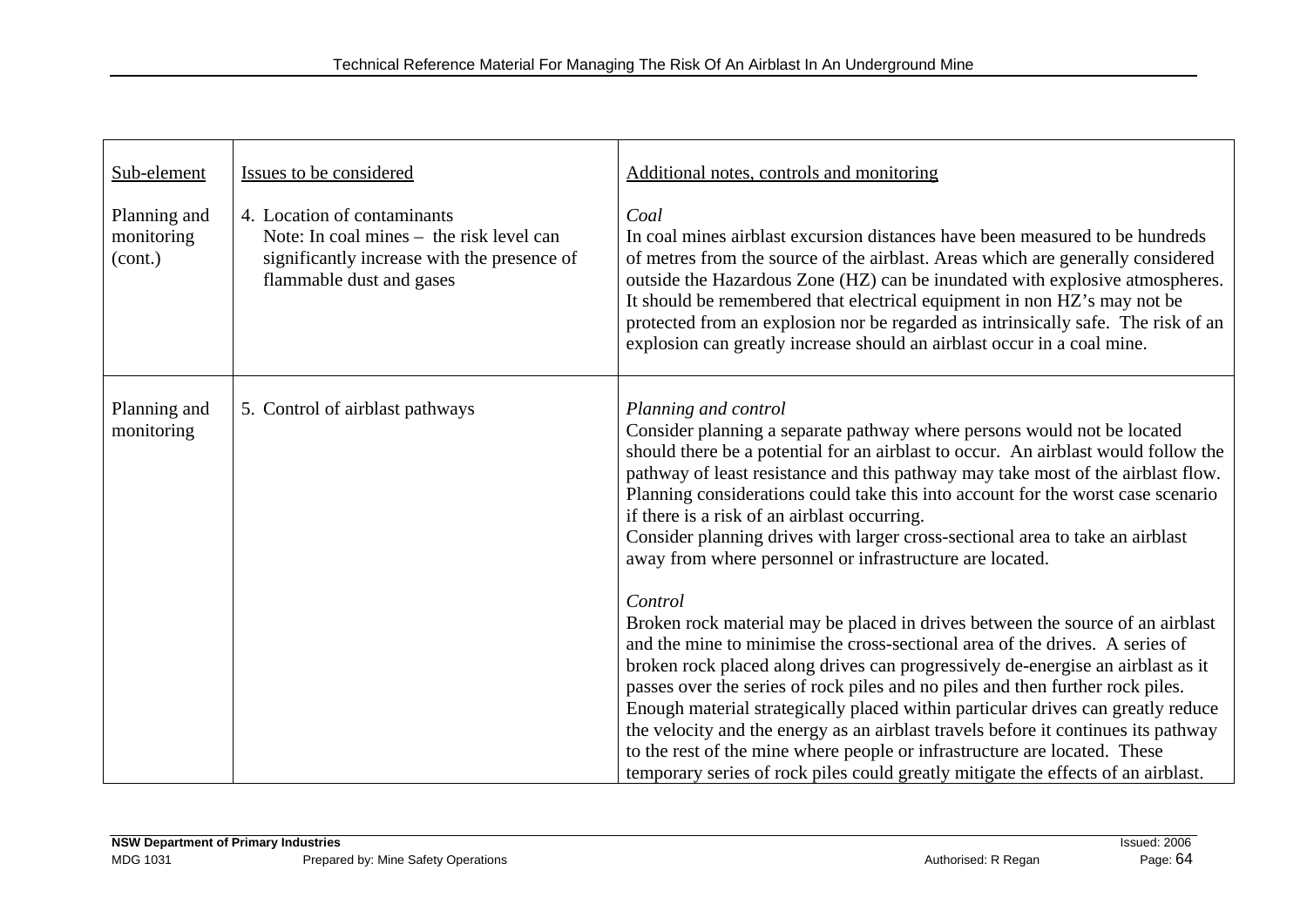| Sub-element                           | Issues to be considered                                               | Additional notes, controls and monitoring (cont.)                                                                                                                                                                                                                                                                                                                                                                                                                                                                                                                                                                                                  |
|---------------------------------------|-----------------------------------------------------------------------|----------------------------------------------------------------------------------------------------------------------------------------------------------------------------------------------------------------------------------------------------------------------------------------------------------------------------------------------------------------------------------------------------------------------------------------------------------------------------------------------------------------------------------------------------------------------------------------------------------------------------------------------------|
| Planning and<br>monitoring<br>(cont.) | 5. Control of airblast pathways (cont.)                               | However, important considerations would be to ensure that there is sufficient<br>volume and size of material and consider its porosity and permeability so that<br>the rock or material restricts airflow as planned and not travel with an airblast<br>through the mine. This may require establishing additional drives so that it is<br>possible to place temporary stoppings in appropriate locations.<br><b>Monitoring</b><br>Consider monitoring for changes in conditions that may indicate the risk of an<br>airblast has increased. Then establish a trigger measure that would bring about<br>actions such as the control measure above. |
| Planning and<br>monitoring            | 6. Plan for monitoring the risk of exposure to a<br>possible airblast | General<br>Consider monitoring the risk of exposure of an airblast to people and<br>infrastructure by using a TARP. This is a management system to manage and<br>review all monitoring of any changed conditions, the effectiveness of controls<br>and planned responses to any changes in the risk of exposure to an airblast. See<br>Appendix 1 for an example of a TARP, and Part A Source of Potential Energy,<br>Potential for instability of in situ rock, Potential for ground failure which is not<br>designed.                                                                                                                            |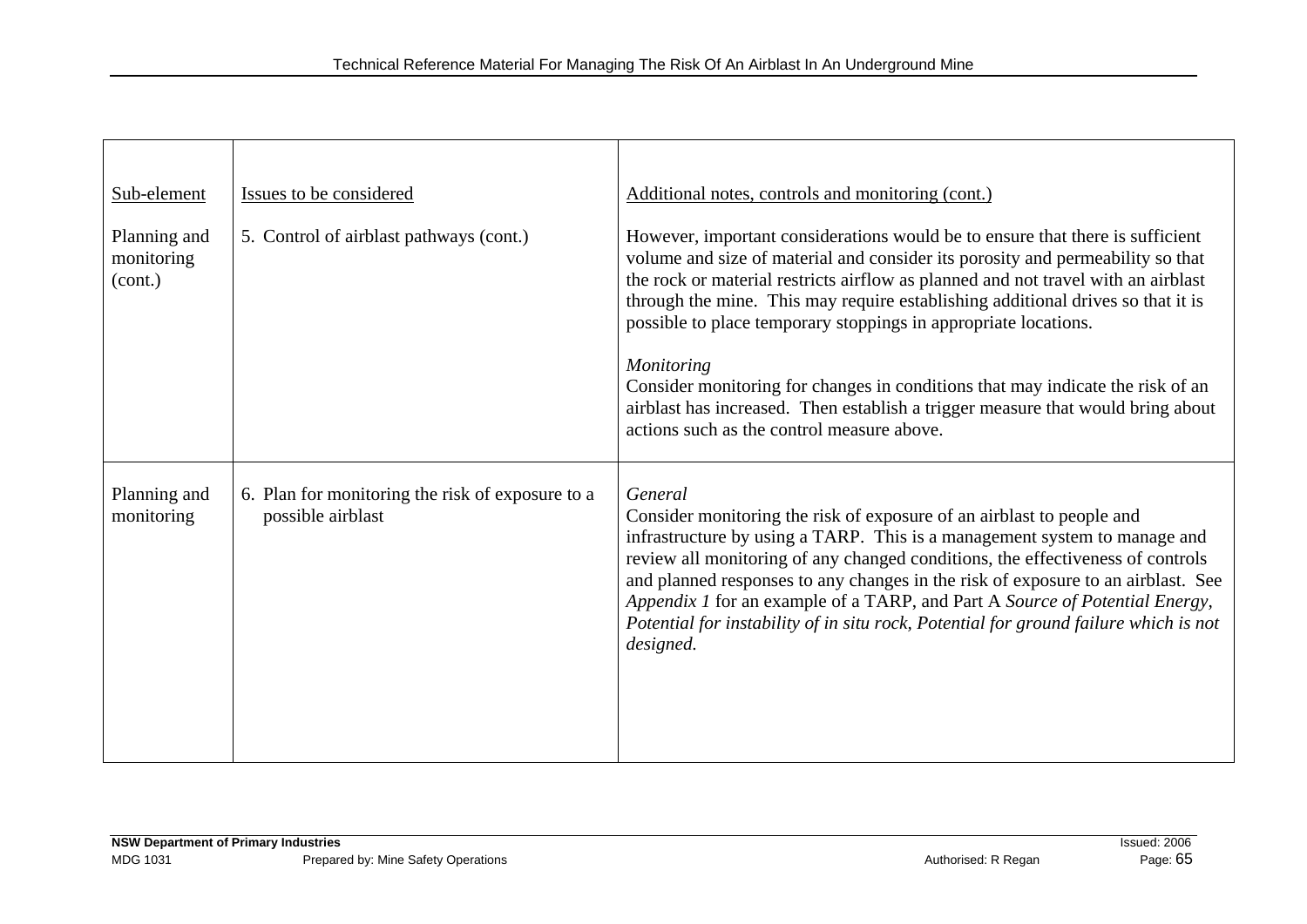| Sub-element                                                                 | Issues to be considered | Additional notes, controls and monitoring                                                                                                                                                                                                                                                                                                                                                                                                                                                                                                                                                                                                                                                                                                                                                                                                                                                                                                                                                                                                                                                                                                                                |
|-----------------------------------------------------------------------------|-------------------------|--------------------------------------------------------------------------------------------------------------------------------------------------------------------------------------------------------------------------------------------------------------------------------------------------------------------------------------------------------------------------------------------------------------------------------------------------------------------------------------------------------------------------------------------------------------------------------------------------------------------------------------------------------------------------------------------------------------------------------------------------------------------------------------------------------------------------------------------------------------------------------------------------------------------------------------------------------------------------------------------------------------------------------------------------------------------------------------------------------------------------------------------------------------------------|
| Mitigating the<br>effects of a<br>possible<br>airblast in<br>existing mines | 1. Control airflow      | General<br>Consider controlling airflow by:<br>restricting the airflow of a potential airblast by placing sufficient volume<br>$\bullet$<br>of broken rock along drives.<br>determining the porosity and permeability of broken rock to an airblast if<br>this is acting as a barrier.<br>erecting engineered bulkheads in drives to stop an airblast airflow<br>completely.<br><b>Bulkheads (or Stoppings) design</b><br>There is no generally recognized design for bulkheads. However structural<br>engineering considerations are recommended. Each bulkhead should be assessed<br>for its capacity to withstand an airblast on a case by case basis.<br>However, the design may consider:<br>potential velocities of air and rock material,<br>pore pressure on the bulkhead,<br>bulkhead dimensions.<br>bulkhead load capacity,<br>material properties,<br>three dimensional numerical stress analysis,<br>V or arched shape with the apex facing the potential airblast source,<br>located in a drive with minimal cross sectional area,<br>located in solid ground free from major planes of weakness, and<br>construction practicalities of the bulkhead design |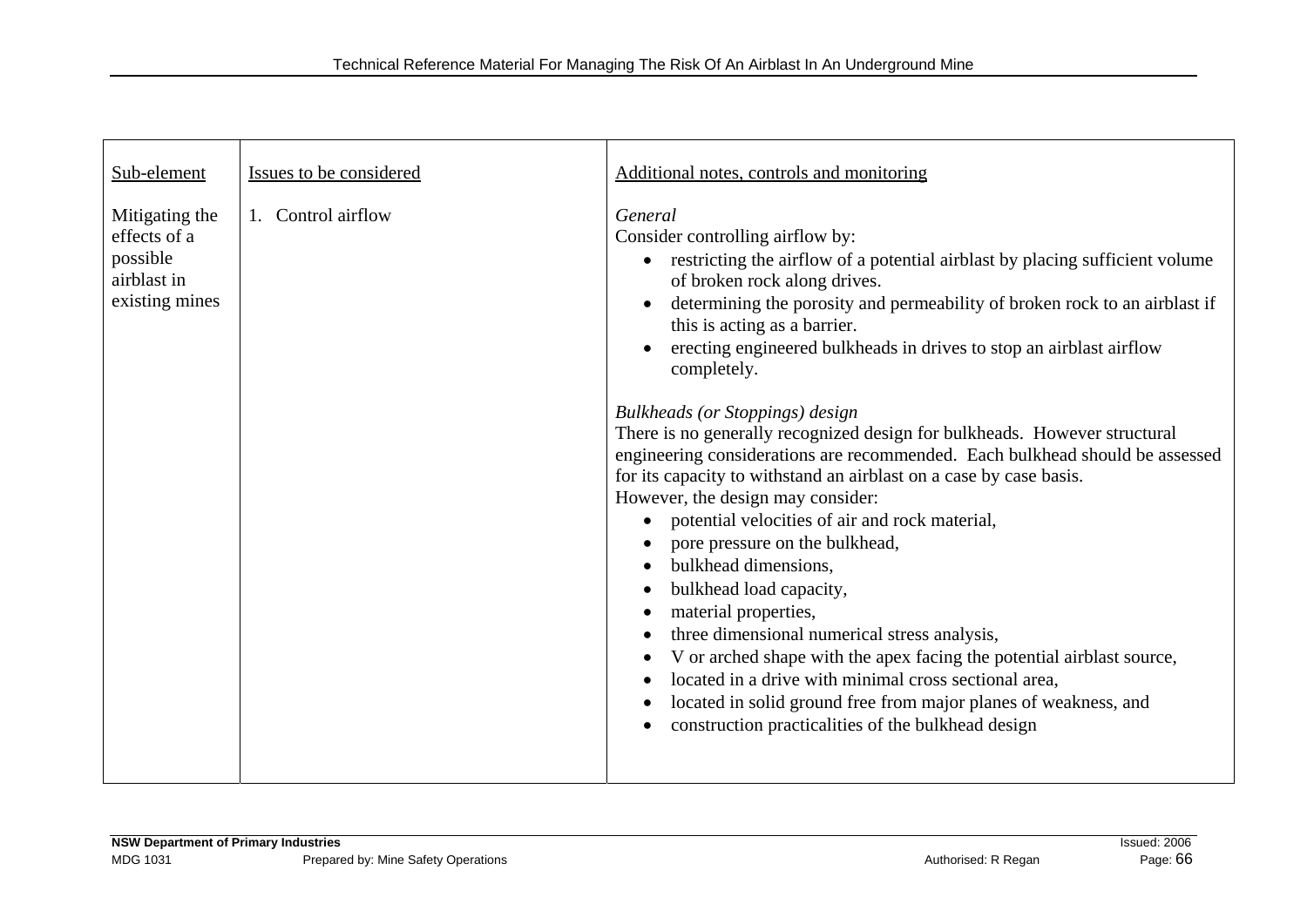|                          |                               | Additional notes, controls and monitoring (cont.)                                                                                                                     |
|--------------------------|-------------------------------|-----------------------------------------------------------------------------------------------------------------------------------------------------------------------|
| Sub-element              | Issues to be considered       |                                                                                                                                                                       |
|                          |                               | Planning                                                                                                                                                              |
| Mitigating the           | Control airflow (cont.)<br>1. | The objective may not necessarily be to totally withstand an airblast. But it could                                                                                   |
| effects of a<br>possible |                               | be designed to redirect airflow or even to fail at a certain point. And tthen there<br>may be additional means to de-energise an airblast after that point by placing |
| airblast in              |                               | material placed along drives to continue the de-energising process.                                                                                                   |
| existing mines           |                               |                                                                                                                                                                       |
| (cont.)                  |                               | Fill behind the bulkhead<br>If fill material is to be used behind the bulkhead consideration should be given to                                                       |
|                          |                               | design considerations that affect the stability of the fill material also. Reference                                                                                  |
|                          |                               | could be made to the Handbook on Mine Fill. Also, see additional considerations                                                                                       |
|                          |                               | regarding fill behind a bulkhead in Part A (2) Potential Energy Source, Element                                                                                       |
|                          |                               | 'Potential for instability when backfilling'.                                                                                                                         |
|                          |                               | Experience                                                                                                                                                            |
|                          |                               | Experience has led to one site designing a bulkhead to 770kPa ultimate pressure                                                                                       |
|                          |                               | capacity after research had shown that airblast pressures in that mine could reach<br>500kPa in the worst case scenario. This design included using four layers of    |
|                          |                               | eleven solid 27 mm rebar rockbolts extending into the walls as well as into a                                                                                         |
|                          |                               | shotcrete filled bulkhead with reinforcing mesh which is V shaped with the apex                                                                                       |
|                          |                               | of the V facing the airblast source. Two pipes were placed through the bulkhead<br>at the base to allow water to drain.                                               |
|                          |                               |                                                                                                                                                                       |
|                          |                               |                                                                                                                                                                       |
|                          |                               |                                                                                                                                                                       |
|                          |                               |                                                                                                                                                                       |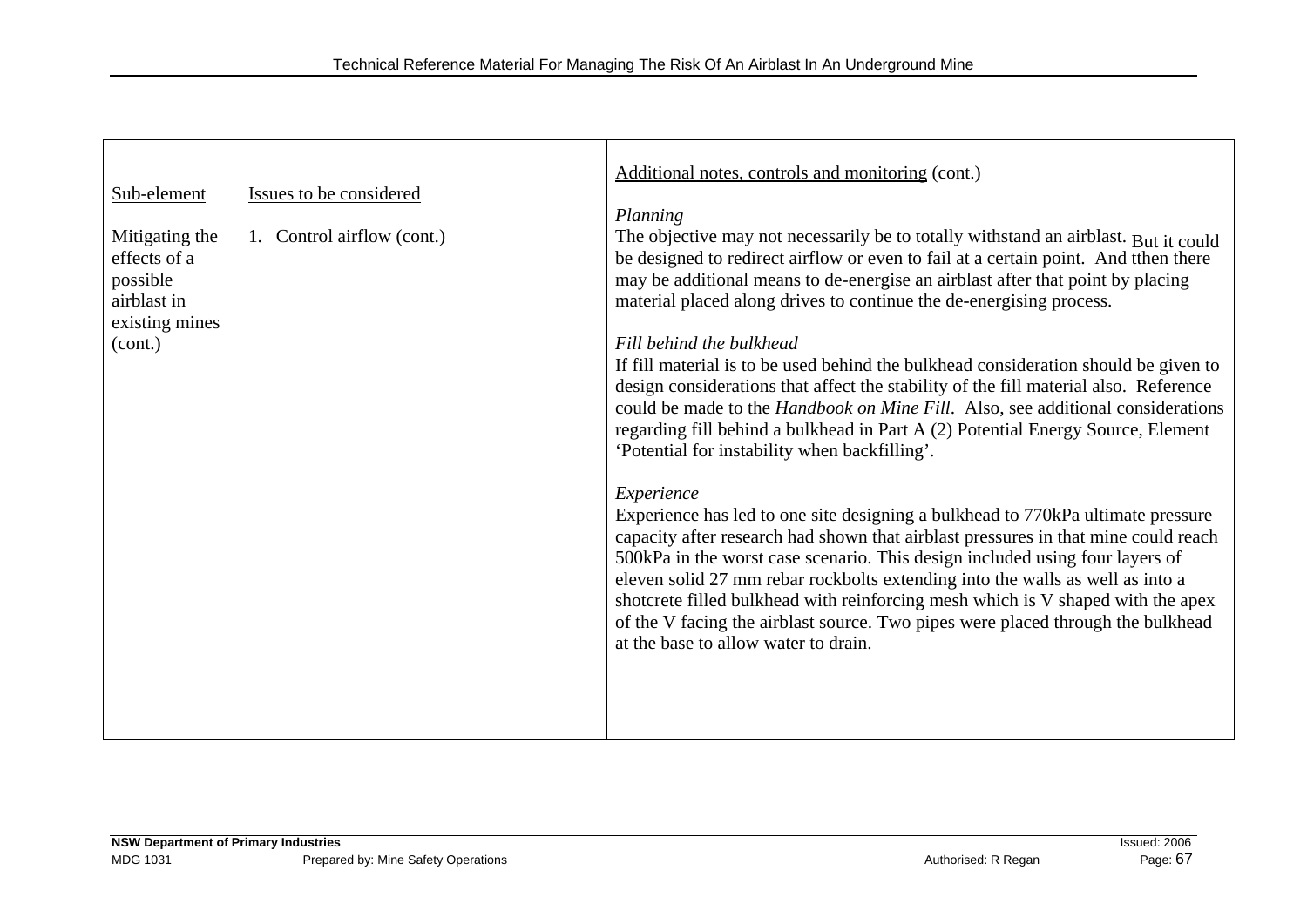| Sub-element                                                                            | Issues to be considered     | Additional notes, controls and monitoring                                                                                                                                                                                                                                                                                                                                                                                                                                                                                                                                                               |
|----------------------------------------------------------------------------------------|-----------------------------|---------------------------------------------------------------------------------------------------------------------------------------------------------------------------------------------------------------------------------------------------------------------------------------------------------------------------------------------------------------------------------------------------------------------------------------------------------------------------------------------------------------------------------------------------------------------------------------------------------|
| Mitigating the<br>effects of a<br>possible<br>airblast in<br>existing mines<br>(cont.) | 2. Debris and house keeping | General<br>Consider secondary impacts of an airblast. Material may get picked up by an<br>airblast which could then impact on persons or infrastructure if an airblast occurs.<br>Consider where electrical installations, fans, vent tubing, ducting, pipes and other<br>infrastructure is located to minimise this risk. Explosion doors could be installed<br>on main fan cowlings to vent the blast and take the forces away from the fan<br>itself. General housekeeping and the selection of appropriate locations for<br>infrastructure may also reduce the potential risk of secondary impacts. |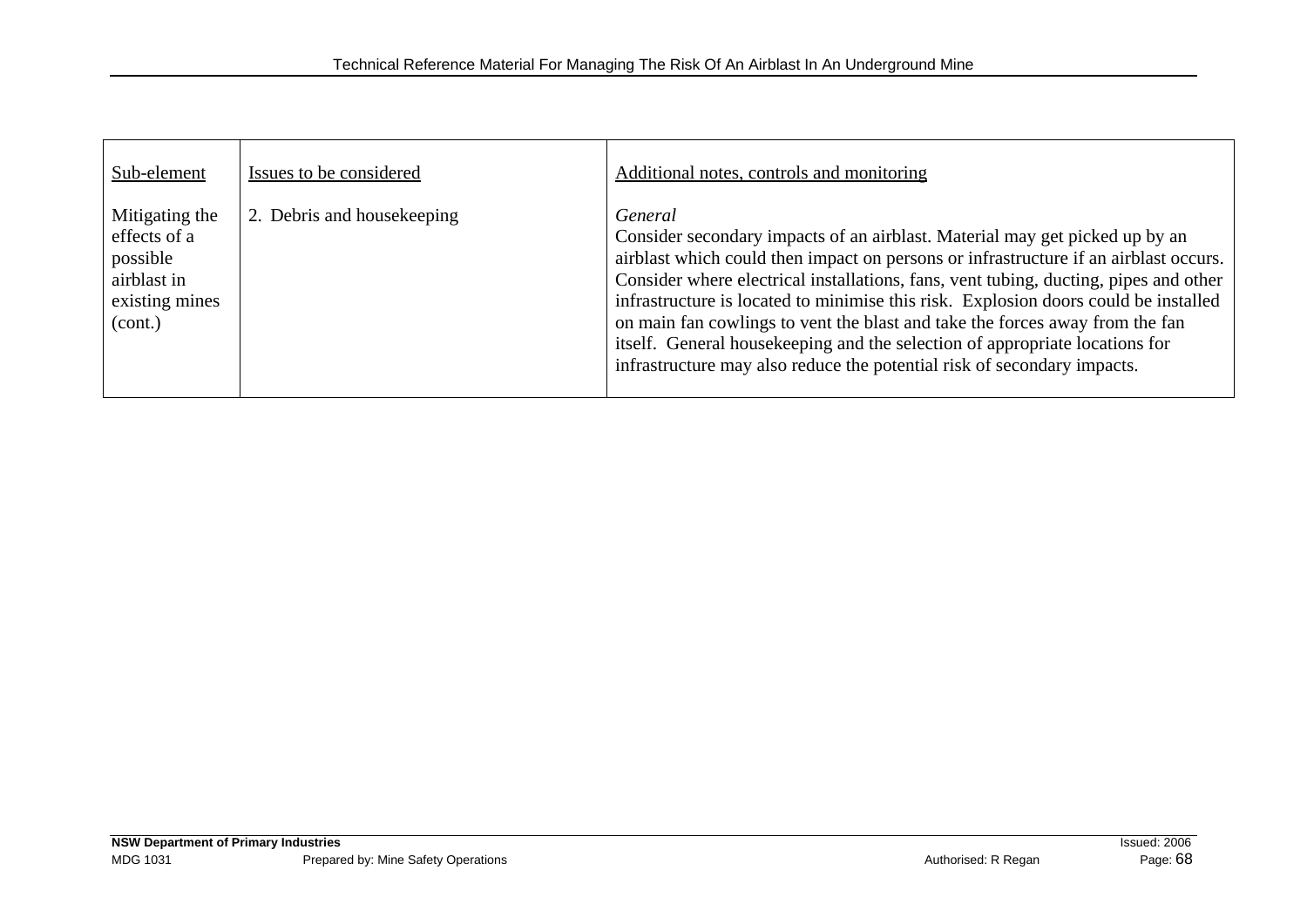| Sub-element                                                                            | Issues to be considered      | Additional notes, controls and monitoring                                                                                                                                                                                                                                                                                                                                                                                                                                                                                                                                                                                                                                                                                                                                                                                                                                                                                                                                                                                                                                                                                                                                                                                                                                                                                                                                                                                                                                                                                                                                           |
|----------------------------------------------------------------------------------------|------------------------------|-------------------------------------------------------------------------------------------------------------------------------------------------------------------------------------------------------------------------------------------------------------------------------------------------------------------------------------------------------------------------------------------------------------------------------------------------------------------------------------------------------------------------------------------------------------------------------------------------------------------------------------------------------------------------------------------------------------------------------------------------------------------------------------------------------------------------------------------------------------------------------------------------------------------------------------------------------------------------------------------------------------------------------------------------------------------------------------------------------------------------------------------------------------------------------------------------------------------------------------------------------------------------------------------------------------------------------------------------------------------------------------------------------------------------------------------------------------------------------------------------------------------------------------------------------------------------------------|
| Mitigating the<br>effects of a<br>possible<br>airblast in<br>existing mines<br>(cont.) | 3. Develop an airblast model | Consider developing an airblast model to determine potential pressures and<br>velocities if there is a potential for an airblast to occur.<br>Wind velocities<br>Logan (2004) suggests that there are limited international guidelines available to<br>define tolerable wind velocities. Most meteorological scales are not applicable as<br>they measure gust velocities 10m above the ground. However, Logan (2004)<br>states that the Saffir-Simpson Hurricane scale is one that may be more applicable<br>as it measures velocities at ground level. This classification is supported by the<br>Australian Coal Association Research Program (ACARP) work which indicates<br>that laceration injuries of uncovered skin would occur for wind velocities<br>exceeding 15 m/s with projectiles weighing 10 grams or less.<br>Logan also suggests that a theoretical formula and parameters can be established<br>for determining wind velocities in a model. The parameters will however vary<br>for each mine site.<br>He states that a credible peak wind velocity due to air inrush is a function of<br>several key variables, such as:<br>the expansion void,<br>$\bullet$<br>the thickness and permeability of broken rock if wind passes through a<br>broken rock,<br>the number of exit pathways, and<br>measurement errors can occur because interpretations and estimations<br>have to be made.<br>Wind velocities can be assessed from overpressures using air flow principles.<br>A model can be developed using a "leaky piston" model to assess the<br>overpressure. |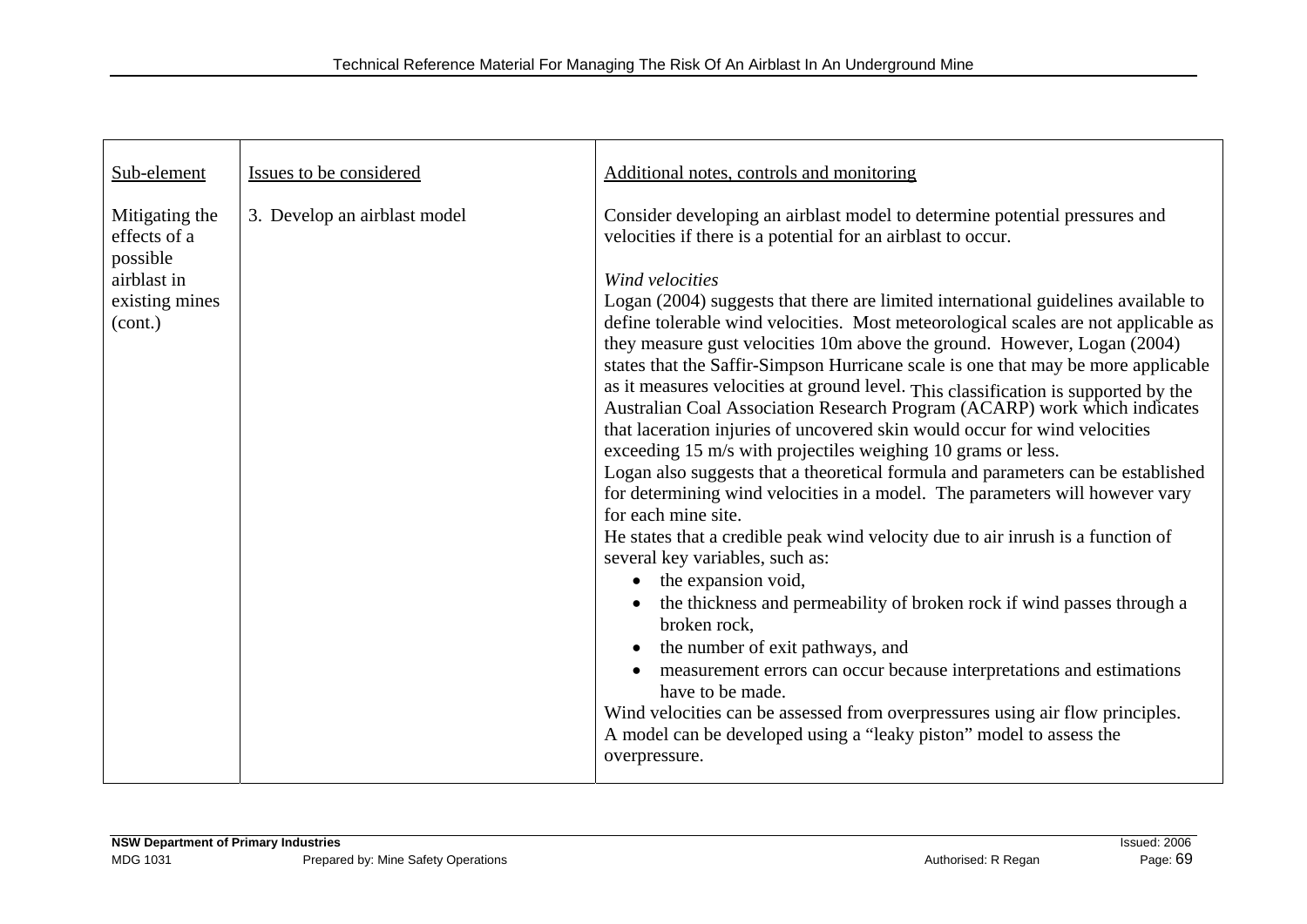| Sub-element                                                                            | Issues to be considered              | Additional notes, controls and monitoring (cont.)                                                                                                                                                                                                                                                                                                                                                                                                                                                                                                                                                                                                                                                                                                                                                                                                                                                                                                                                                                                                                                                                                                                                                   |
|----------------------------------------------------------------------------------------|--------------------------------------|-----------------------------------------------------------------------------------------------------------------------------------------------------------------------------------------------------------------------------------------------------------------------------------------------------------------------------------------------------------------------------------------------------------------------------------------------------------------------------------------------------------------------------------------------------------------------------------------------------------------------------------------------------------------------------------------------------------------------------------------------------------------------------------------------------------------------------------------------------------------------------------------------------------------------------------------------------------------------------------------------------------------------------------------------------------------------------------------------------------------------------------------------------------------------------------------------------|
| Mitigating the<br>effects of a<br>possible<br>airblast in<br>existing mines<br>(cont.) | 3. Develop an airblast model (cont.) | This overpressure could be modelled for a range of air gap heights, broken rock<br>heights, and broken rock fragmentation types following a collapse of ground.<br>Principal unknowns include the degree to which a fall of rock breaks up, vertical<br>height of fall, the plan area of the fall and the air flow resistance of the connected<br>openings.<br>A number of assumptions have to be made; such as the fall is uniform.<br>Calculated overpressures applying to different broken rock resistances (if it<br>passes through such broken rock) to enable calculations to be made of various<br>flow rates.<br>Wind velocities can be assessed for a series of voids or air gaps and broken rock<br>heights for different rock porosities.<br>Charts<br>According to Logan (2004) a series of charts can then be developed in the model<br>to form a nomogram that links the void height to variable broken rock heights to<br>give separate wind velocity assessments through a single exit tunnel. The<br>nomogram can also show reduced wind velocities for multiple exit paths.<br>Separate nomograms can be produced for different broken rock fragmentations<br>and permeabilities. |